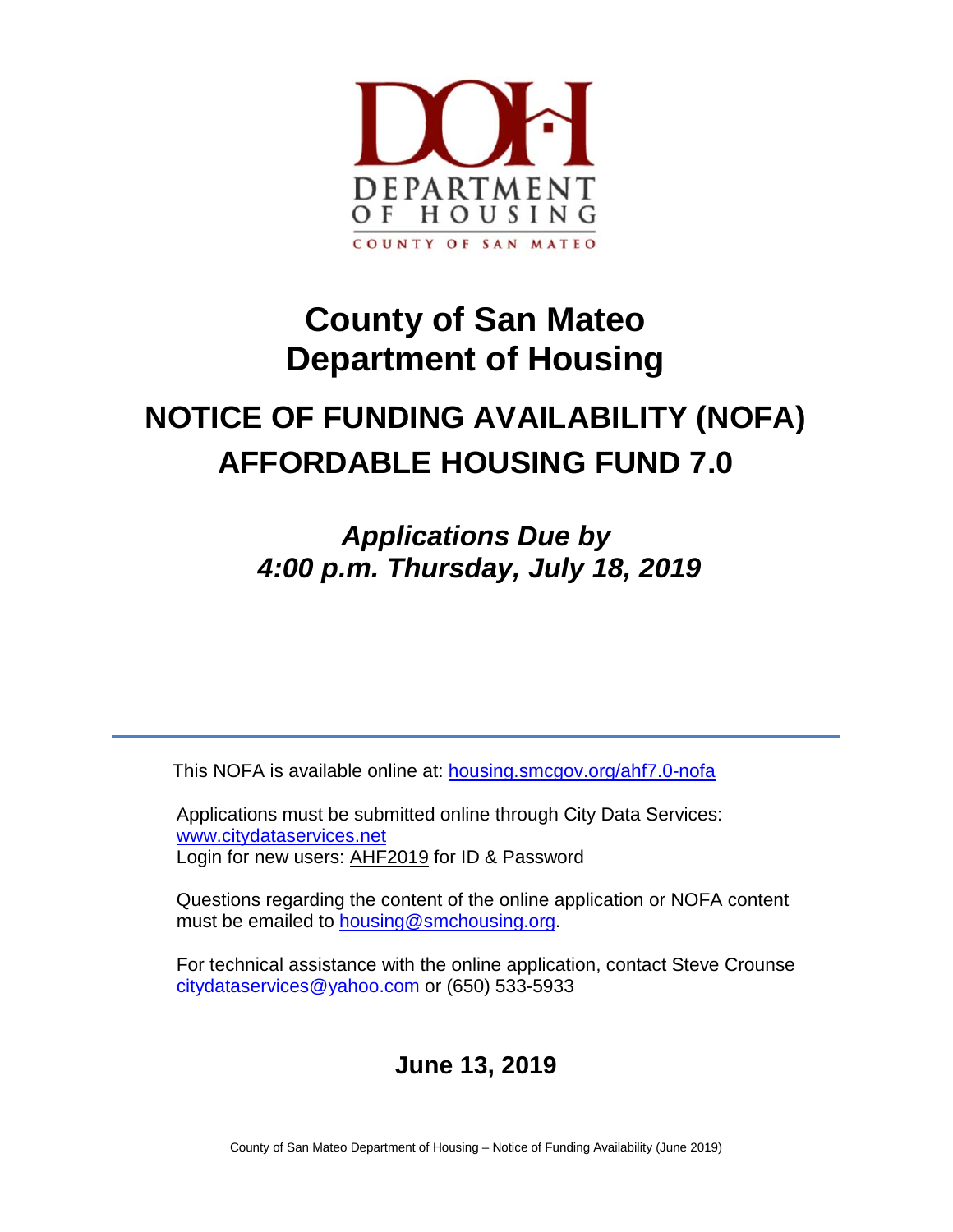# **TABLE OF CONTENTS**

| T. |                                                                        |                                                        |                                                                |  |  |  |
|----|------------------------------------------------------------------------|--------------------------------------------------------|----------------------------------------------------------------|--|--|--|
|    | Ш.                                                                     |                                                        |                                                                |  |  |  |
|    | III.                                                                   | APPLICATION SUBMISSION, REVIEW AND APPROVAL PROCESS  5 |                                                                |  |  |  |
|    |                                                                        | Α.                                                     |                                                                |  |  |  |
|    |                                                                        | В.                                                     |                                                                |  |  |  |
|    |                                                                        | C.                                                     |                                                                |  |  |  |
|    |                                                                        | D.                                                     |                                                                |  |  |  |
|    |                                                                        | Е.                                                     |                                                                |  |  |  |
|    | IV.                                                                    |                                                        |                                                                |  |  |  |
|    | FUNDING AVAILABILITY; ELIGIBLE APPLICANTS; ELIGIBLE PROJECTS. 13<br>V. |                                                        |                                                                |  |  |  |
|    |                                                                        | Α.                                                     |                                                                |  |  |  |
|    |                                                                        | В.                                                     |                                                                |  |  |  |
|    |                                                                        | $C_{\cdot}$                                            |                                                                |  |  |  |
|    |                                                                        | D.                                                     | Funding Availability by Housing Category and Unit Type  14     |  |  |  |
|    |                                                                        | Е.                                                     |                                                                |  |  |  |
|    | VI.                                                                    |                                                        |                                                                |  |  |  |
|    | VII.                                                                   |                                                        |                                                                |  |  |  |
|    |                                                                        |                                                        |                                                                |  |  |  |
|    | IX.                                                                    |                                                        |                                                                |  |  |  |
|    | $X_{-}$                                                                |                                                        |                                                                |  |  |  |
|    | XI.                                                                    |                                                        |                                                                |  |  |  |
|    |                                                                        |                                                        |                                                                |  |  |  |
|    |                                                                        |                                                        |                                                                |  |  |  |
|    |                                                                        |                                                        | EXHIBIT B California Emergency Solutions and Housing (CESH) 43 |  |  |  |

*Please note: the AHF 7.0 Application is available online at [www.citydataservices.net.](http://www.citydataservices.net/) You MUST submit a completed Application to be considered for funding.*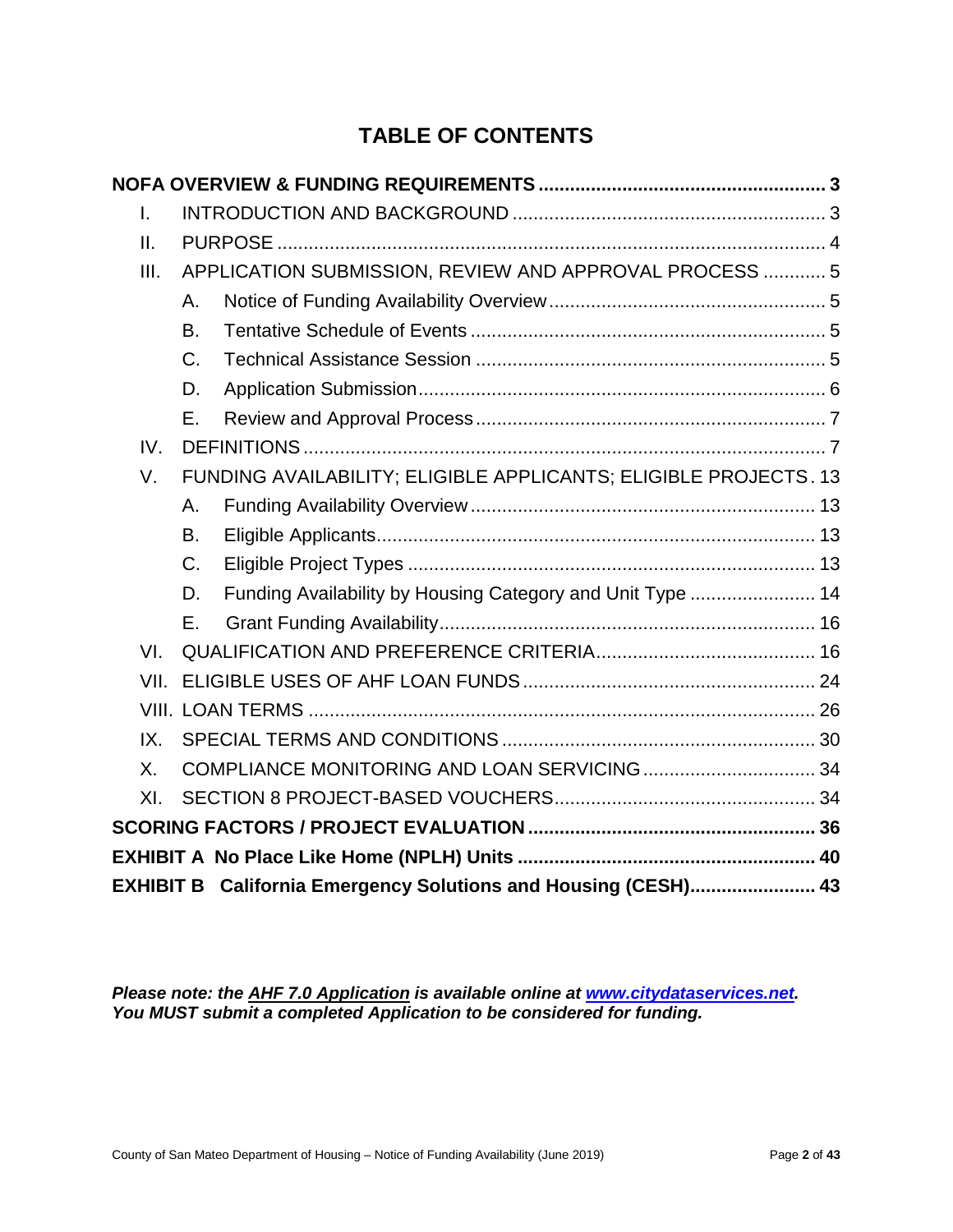# **COUNTY OF SAN MATEO — DEPARTMENT OF HOUSING**

# **NOTICE OF FUNDING AVAILABILITY (NOFA) FOR THE COUNTY'S AFFORDABLE HOUSING FUND 7.0**

# **NOFA OVERVIEW & FUNDING REQUIREMENTS**

# <span id="page-2-1"></span><span id="page-2-0"></span>**I. INTRODUCTION AND BACKGROUND**

The County of San Mateo Department of Housing ("DOH" or "Department") is made up of two Units, the Housing Authority of the County of San Mateo ("HACSM" or "Housing Authority") and the Housing and Community Development division ("HCD"). HACSM is a "Moving to Work" agency, providing Section 8 rental assistance and administering innovative programs that target vulnerable populations, promoting housing stability and family self-sufficiency. The HCD division manages County funds allocated for affordable housing purposes as well as federal grant programs funded through the U.S. Department of Housing and Urban Development's ("HUD") Community Development Block Grant ("CDBG") and HOME Investment Partnership Programs ("HOME"). HCD also fosters strategic partnerships, policies and programs designed to catalyze the creation of affordable housing options. Together, HACSM and HCD provide millions of dollars yearly for housing assistance, housing development, and public services in support of housing programs in the county.

This NOFA is part of an ongoing allocation of funds from the County's Affordable Housing Fund ("AHF") which began in April 2013 with the allocation by the San Mateo County Board of Supervisors of approximately \$13.4 million of unrestricted General Funds for affordable housing purposes. These funds were derived from a one-time distribution of Housing Trust Funds held by former redevelopment agencies in San Mateo County. The County has continued to distribute funds annually for affordable housing purposes through the Affordable Housing Fund, awarding \$91.2 million across the first six AHF NOFA rounds. Nearly \$60 million of this funding came from Measure A, the  $\frac{1}{2}$  cent sales tax approved by San Mateo County voters in 2012, and Measure K, which extended the tax for 20 years in 2016. Last year, DOH allocated nearly \$20 million in Measure K, other County, and Federal sources through its AHF 6.0 NOFA, the funding awards of which will support the development or rehabilitation of nearly 1,200 units of affordable housing, including more than 600 units in first-time funding applications.

To date, the Affordable Housing Fund, together with its Preservation sub-fund, has allocated approximately \$91.2 million to assist 2,116 units in San Mateo County —supporting development of 1,828 new affordable rental and homeownership units, and preservation as affordable housing of 288 multifamily rental units.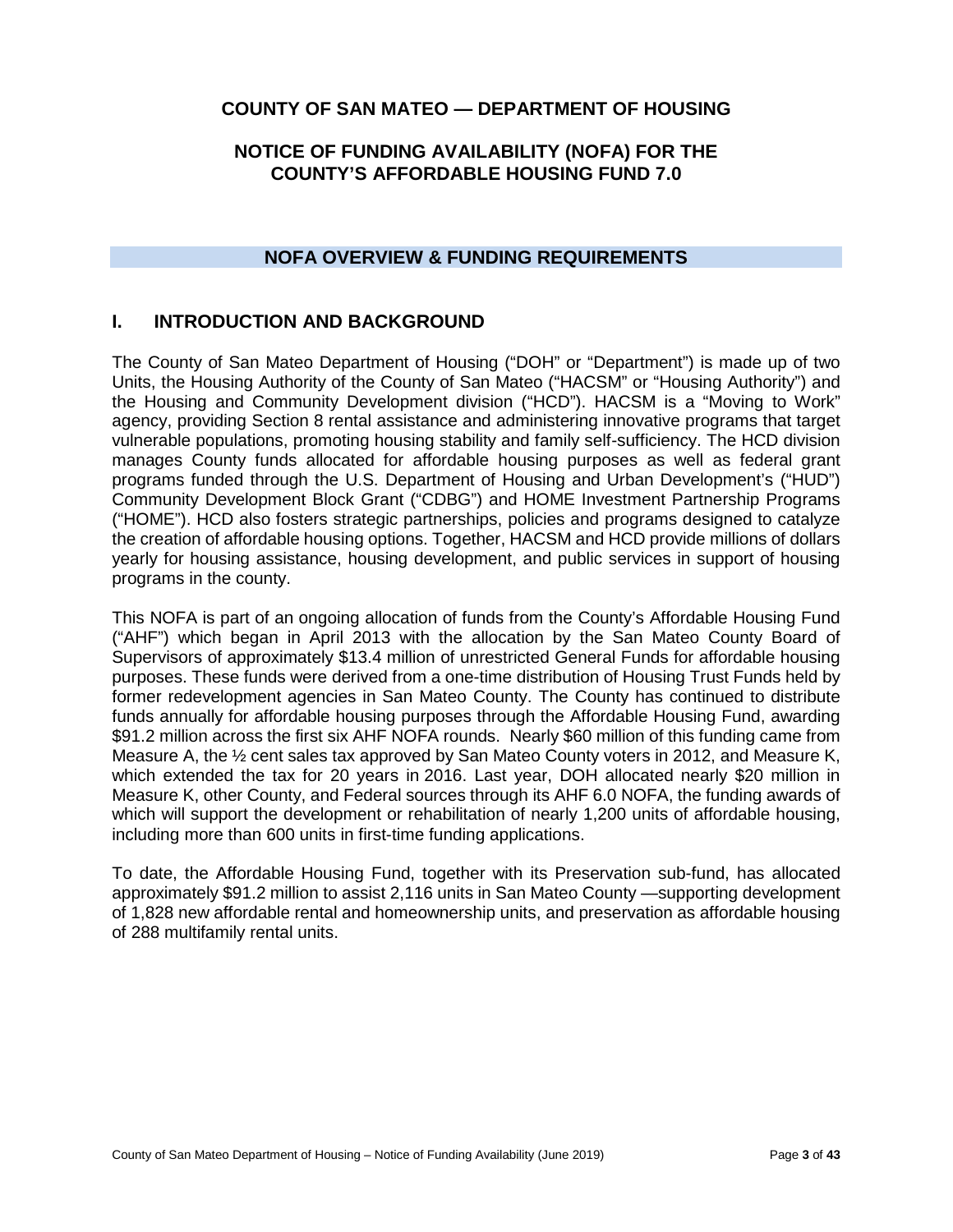# <span id="page-3-0"></span>**II. PURPOSE**

The County's seventh Affordable Housing Fund NOFA ("AHF 7.0 NOFA," or "NOFA") includes funding from the County and California Department of Housing and Community Development ("State HCD"), detailed in [Section III\(A\).](#page-4-1) This funding will be targeted to projects that provide or help preserve affordable rental housing opportunities for extremely low-, very low-, and lowincome San Mateo County residents, and projects that provide affordable homeownership opportunities for low- to moderate-income San Mateo County residents, through the development of new affordable multifamily rental housing and homeownership units, and through the resyndication and rehabilitation of existing deed-restricted affordable multifamily rental housing stock.

DOH's strategic priorities for this funding assistance include the following:

- Expand housing opportunities through construction of new affordable multifamily housing developments;
- Leverage local, state, federal, philanthropic, private, and other subsidy funding for affordable housing;
- Target AHF funds to very low- and extremely low-income affordable housing units;
- Create more extremely low-income and/or supportive housing for homeless households and those at imminent risk of homelessness, including housing opportunities for at-risk former foster youth, persons with mental illnesses who are homeless or at-risk of homelessness, and other clients of County services in need of affordable housing; Encourage the creation of affordable multifamily projects containing larger units (2- and 3 bedroom);
- Create more housing within close proximity of services, amenities, employment opportunities, and transit – particularly where doing so leverages Affordable Housing and Sustainable Communities ("AHSC") funding;
- Maintain existing deed-restricted affordable rental housing in conjunction with resyndication of Low Income Housing Tax Credits ("LIHTC"), to support the Project, for health and safety reasons and/or to extend the useful life of the improvements when such repairs are beyond the Project's capital improvement budget; and
- Build system capacity among affordable housing providers and supportive services providers.

DOH's strategic priorities for the AHF 7.0 funding assistance serve to further San Mateo County's Fair Housing Goals set forth in the San Mateo County Regional Assessment of Fair Housing, approved by HUD in November 2017. The 2017 Assessment of Fair Housing, including its goals, metrics, and milestones, can be found at: [housing.smcgov.org/assessment-fair-housing.](https://housing.smcgov.org/assessment-fair-housing.)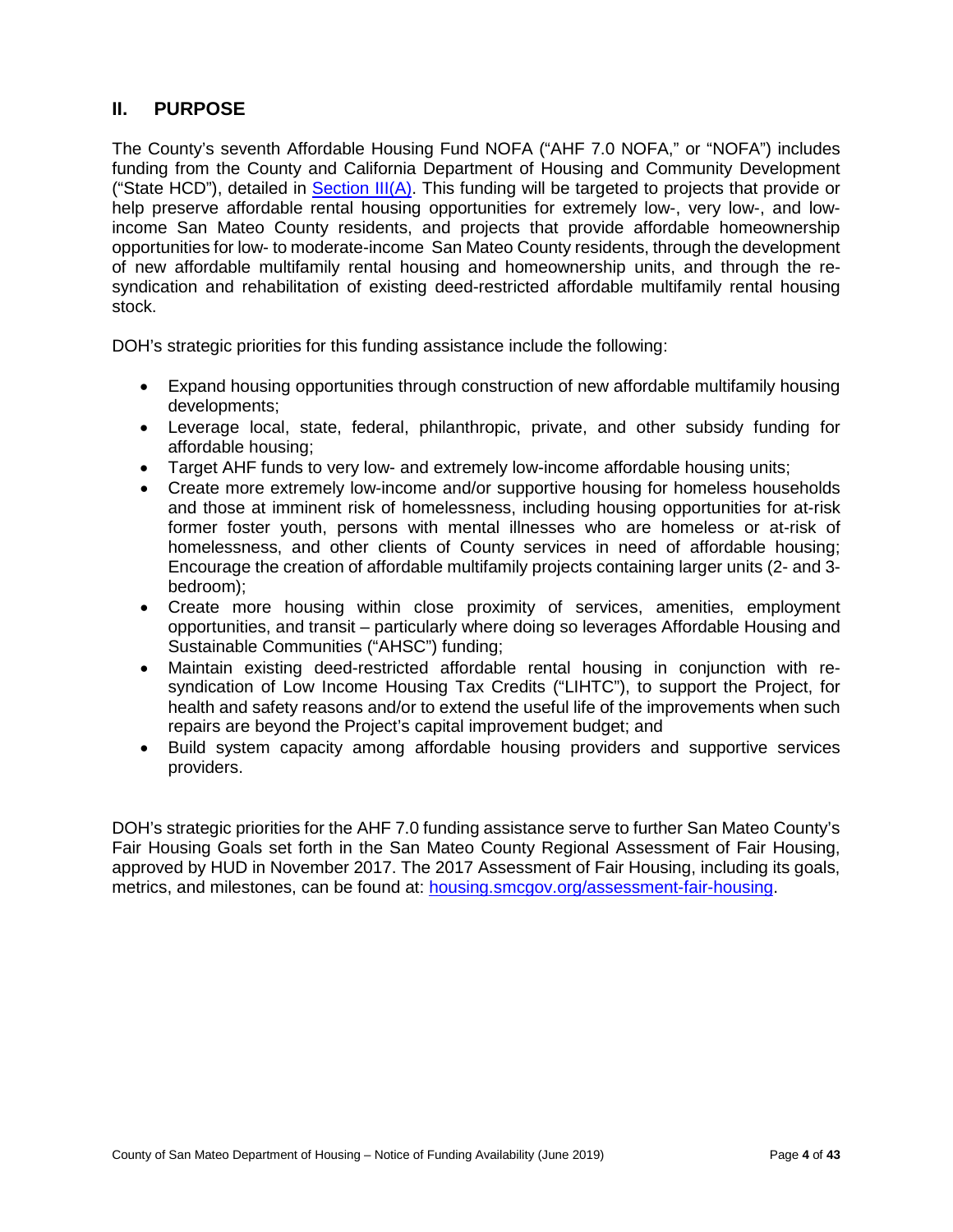# <span id="page-4-0"></span>**III. APPLICATION SUBMISSION, REVIEW AND APPROVAL PROCESS**

<span id="page-4-1"></span>A. Notice of Funding Availability Overview

On June 13, 2019, the County of San Mateo Department of Housing released this AHF 7.0 NOFA in the combined amount of approximately \$27.6 in Measure K Funds, State HCD No Place Like Home funds, and California Emergency Solutions and Housing funds. Sources for this AHF 7.0 NOFA consist of the following:

- Approximately \$25 Million of County Measure K funding, subject to County's Board of Supervisors' approval (expected to be secured in June 2019)
- Approximately \$1.7 Million from California HCD "noncompetitive" County allocation from the No Place Like Home 2018 NOFA (NPLH)
- \$931,302 from California Emergency Solutions and Housing (CESH) program available as grant funds prioritized for capitalized operating reserves

For more information on the NPLH funds included in this NOFA, please read [Exhibit A.](#page-39-0) Interested applicants should also review the [State's NPLH Program Details webpage,](http://www.hcd.ca.gov/grants-funding/active-funding/nplh.shtml) and the [NPLH 2018 NOFA.](http://www.hcd.ca.gov/grants-funding/active-funding/nplh/docs/2018-NPLH-NOFA-Noncompetitive-Allocation-Amendment.pdf) In addition, on May 16, 2019, DOH staff hosted a technical assistance training on the County's expectations for leveraging NPLH funding in San Mateo County. The materials from this workshop are posted on the DOH website at: <https://housing.smcgov.org/no-place-home>

For more information on the CESH funds included in this NOFA, please read Exhibit B, the [State's CESH Program webpage,](http://www.hcd.ca.gov/grants-funding/active-funding/cesh.shtml) and the [CESH 2019 NOFA.](http://www.hcd.ca.gov/grants-funding/active-funding/cesh/docs/2019-California-Emergency-Solutions-Housing-Program-NOFA.pdf)

This AHF 7.0 NOFA is posted on the DOH website, under "NOFAs, Bids & Proposals" at: housing.smcgov.org/ahf7.0-nofa

| <b>EVENT</b>                                                     | <b>TARGET DATE *</b>                 |
|------------------------------------------------------------------|--------------------------------------|
| NOFA Published & Posted on DOH website                           | June 13, 2019                        |
| <b>Technical Assistance Session for Applicants</b>               | July 2, 2019 - 2:30PM to 4PM         |
| <b>Final Day for Emailed Questions</b>                           | <b>July 12, 2019</b>                 |
| <b>Application Submission Due Date</b>                           | July 18, 2019 (by 4:00 p.m.)         |
| <b>HCDC Public Hearing</b>                                       | September 10, 2019 - 10AM-Noon (est) |
| <b>Board of Supervisors Meeting</b><br>(for Funding Allocations) | September 24, 2019 (est)             |

<span id="page-4-2"></span>B. Tentative Schedule of Events

**\*Please check the DOH website to confirm all dates**

<span id="page-4-3"></span>C. Technical Assistance Session

DOH will hold a technical assistance session for prospective applicants on **July 2, 2019 from 2:30 to 4:00**. The session will be held in the Jupiter Room at 264 Harbor Blvd, Building A, Belmont. Attendance by applicants is not mandatory but is strongly recommended.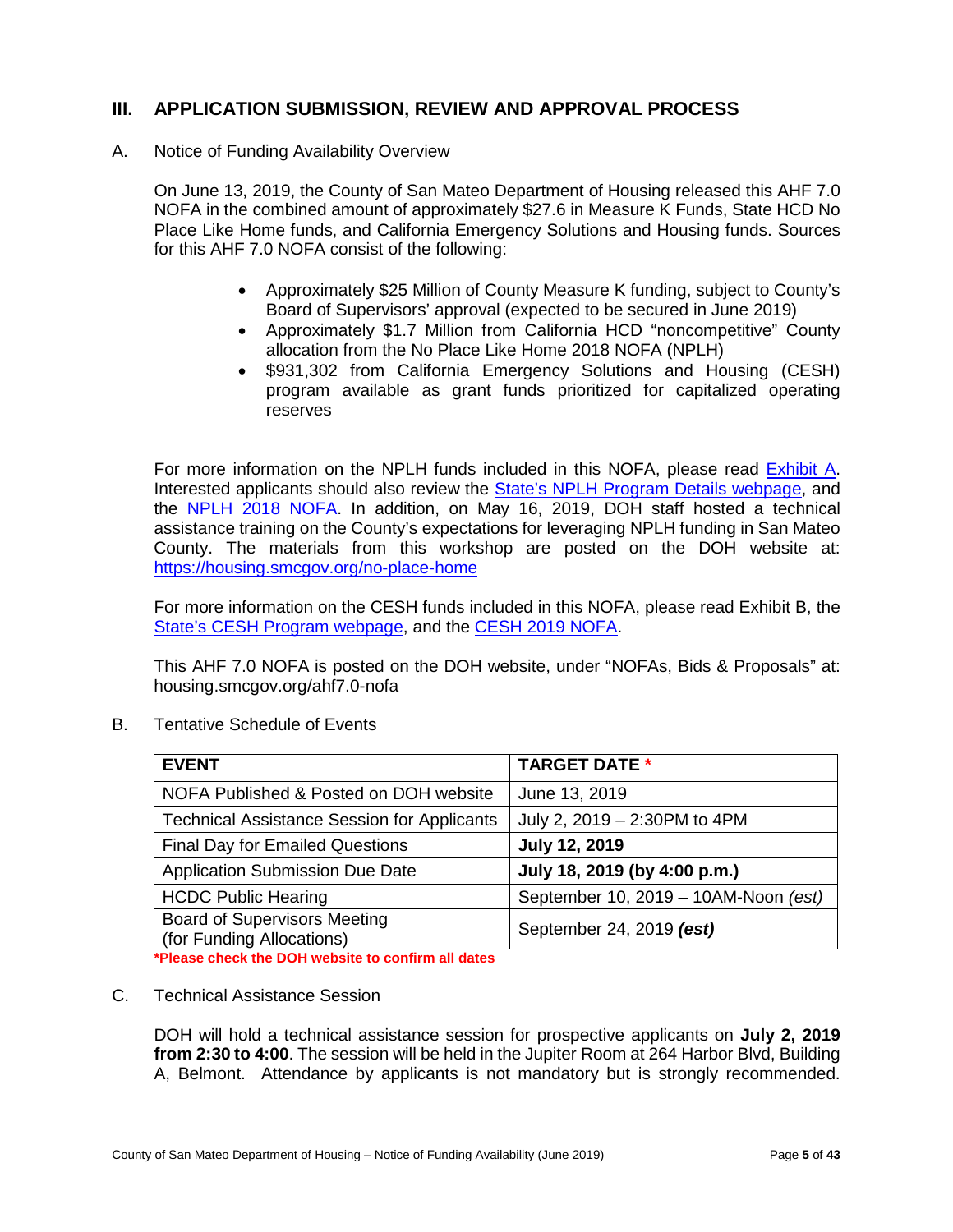Instruction on the use of the City Data Services application process will be provided, as well as an introduction to new CDS functionality for monitoring and quarterly reporting.

- <span id="page-5-0"></span>D. Application Submission
	- 1) **Application Due Date.** *Applications for this NOFA must be submitted to DOH through City Data Services online by no later than 4:00 p.m. on Friday, July 18, 2019*. Project applications must be complete by the deadline date to ensure consideration for funding eligibility. Applications that do not include all required information, or do not have complete answers to all applicable questions, may, at DOH's sole discretion, be deemed ineligible for funding.
	- 2) **Pre-Application Meeting**. Prior to submitting an application under AHF 7.0, Applicants must meet with DOH staff to introduce and discuss the project, its fit with County affordable housing goals, any possible challenges, any projected need for County subsidy, and other topics as necessary. Please contact Ray Hodges [\(rhodges@smchousing.org\)](mailto:rhodges@smchousing.org) if you expect to submit a funding application under AHF 7.0 and have not yet introduced the project to DOH staff.
	- 3) **Application Includes All Materials**. Application submittals must include:
		- Application form, completely filled in, completed online in CDS;
		- Any required attachments and any additional attachments as available or applicable; and
		- Any supplementary materials, if relevant and necessary.
	- 4) **Submission online**. All applicants must submit applications online through [www.citydataservices.net](http://www.citydataservices.net/) ("CDS") with all attachments included. The AHF applications will be listed under "Affordable Housing Fund 2019/20 Applications," and the login for new applicants is AHF2019 for ID and password. Instruction in the use of the online system will be provided at the technical assistance workshop scheduled for July 2, 2019 from 2:30 to 4:00 at the DOH offices. Applicants are encouraged to attend.
	- 5) **No Material Changes**. Applications, including any attachments, may not be materially revised and/or submitted after the deadline date. In addition, once a proposal is awarded funding by DOH, it cannot be materially revised prior to execution of loan agreement and closing of escrow. DOH has sole discretion to determine what constitutes a material revision to an application.
	- 6) **Application Becomes DOH Property.** All materials submitted in response to this NOFA, or in response to staff requests to an Applicant for clarification or additional information related to the Applicant's application, shall become property of DOH.
	- 7) **Questions and Response Process**. Please do not call DOH with questions regarding this NOFA or the CDS application. Submit all questions relating to this NOFA or content of the application by emailing [housing@smchousing.org.](mailto:housing@smchousing.org) Applicants will receive responses via email. All questions and responses from the Department will also be posted periodically on the DOH website until shortly before the application due date. The final day to email questions to the Department is July 12, 2019. Questions regarding functionality of the application in CDS should be directed to Steve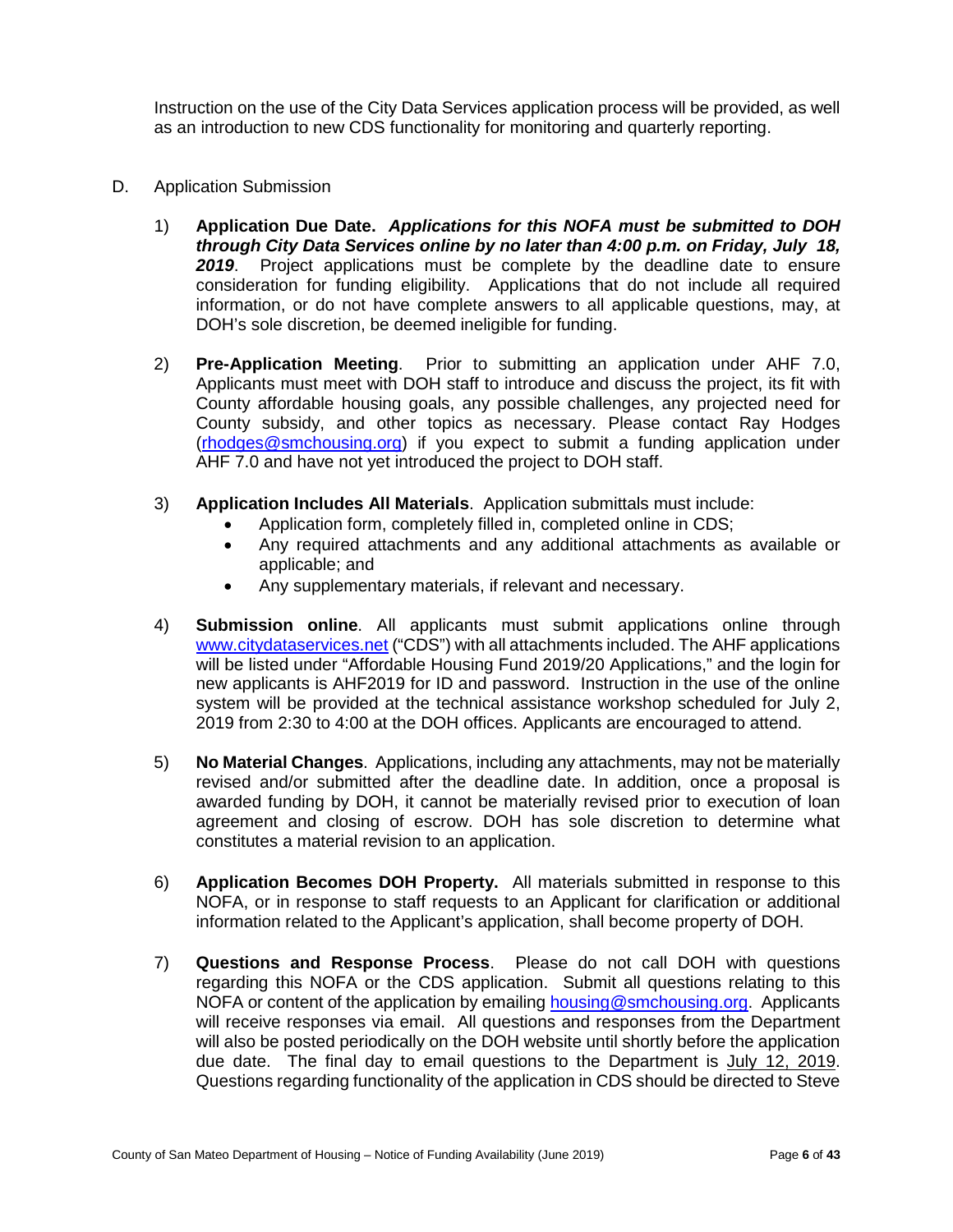Crounse at CDS - [citydataservices@yahoo.com](mailto:citydataservices@yahoo.com) or 650-533-5933. Applicants will receive responses via email.

- <span id="page-6-0"></span>E. Review and Approval Process
	- 1) DOH staff (and BHRS staff, for applications requesting NPLH funding) will review the application and forward a staff report and funding recommendation to the Applicant and the San Mateo County Housing and Community Development Committee ("HCDC"). During the review, staff will likely reach out to Applicants to clarify questions regarding the submissions.
	- 2) The HCDC will assume responsibility for reviewing all applications after staff has assessed compliance with threshold eligibility criteria and summarized their analysis of each application and funding recommendations in a staff report intended to assist the HCDC in their review and recommendation process.
	- 3) The HCDC will conduct a public hearing tentatively scheduled for September 10, 2019 to receive testimony regarding proposals submitted for AHF funding in response to this NOFA. The HCDC will formulate a funding recommendation to the Board of Supervisors, including a list of projects recommended for funding, the level of funding recommended, and conditions to be satisfied prior to funding, if any. The HCDC is unlikely to recommend funding for any project unless a representative of the Applicant is present at the hearing to answer questions about the proposed project.
	- 4) DOH (and BHRS, for applications that request NPLH funds) reserves the right to make a funding recommendation that is more than, equal to, or less than the requested amount of funding for any Project, regardless of the point score received by the Project on the Project Evaluation Sheet.
	- 5) Final approval of projects that will receive AHF funding, and funding amounts, will be made by the Board of Supervisors. The HCDC recommendations, together with DOH staff comments and recommendations, will be submitted to the Board of Supervisors for approval. The Board is the final decision-maker for determining AHF awards.
	- 6) Selection of one or more Projects to receive AHF funding, and the funding amount for each Project, will be memorialized in the form of a Loan Agreement between the Borrower and DOH, authorized by a resolution of the County Board of Supervisors, and signed by both parties.

# <span id="page-6-1"></span>**IV. DEFINITIONS**

- A. The following definitions are provided with respect to this Affordable Housing Fund 7.0 NOFA and refer to terms referenced both prior to and subsequent to this [Section IV.](#page-15-1)
	- 1) "Affordability Covenant": The recorded regulatory agreement executed by Borrower in favor of DOH as a condition of an AHF 7.0 award by which Borrower agrees to be bound by certain affordability requirements.
	- 2) "AHF": The County's Affordable Housing Fund, created in 2013 with funds derived from a one-time distribution of Housing Trust Funds held by former redevelopment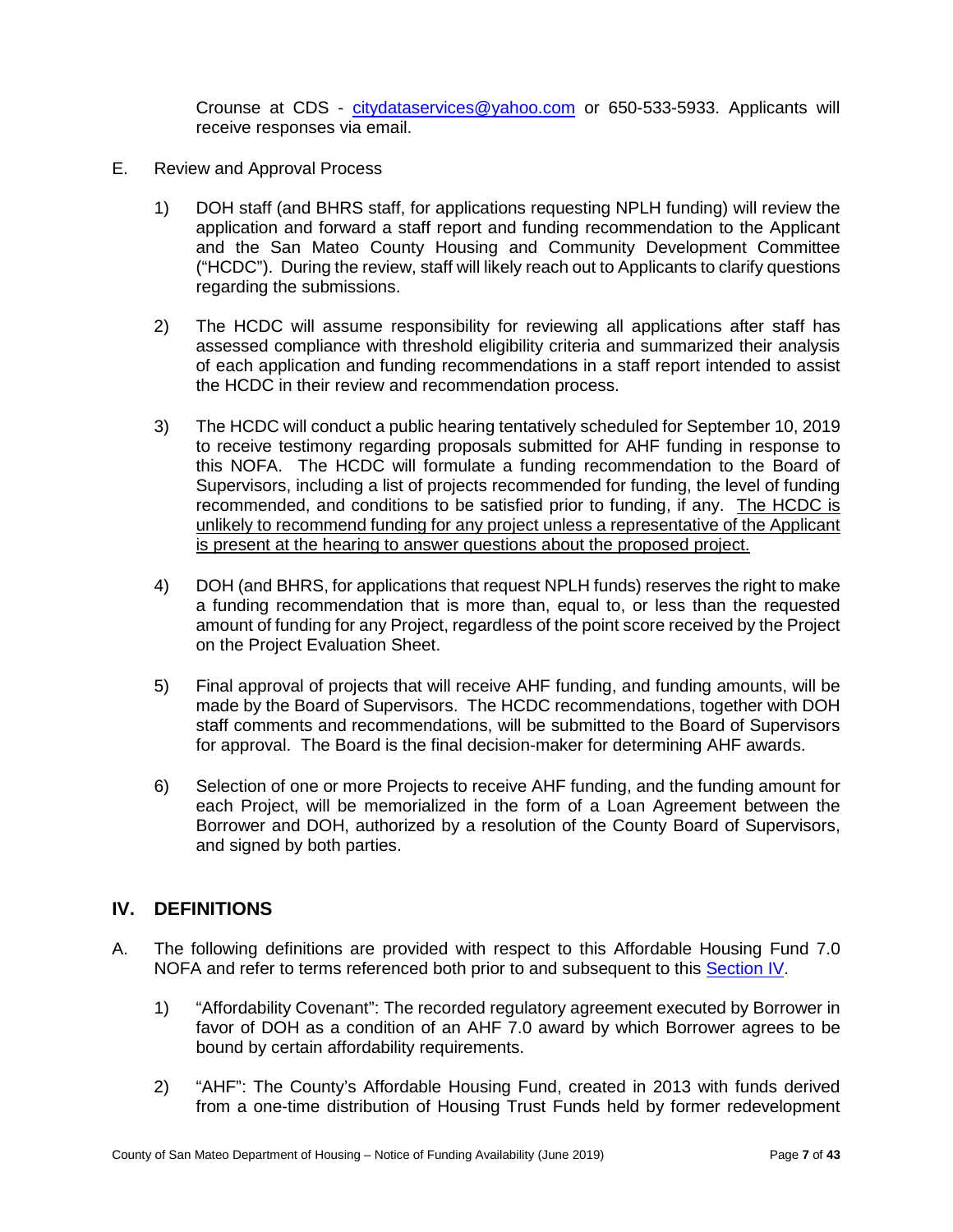agencies in San Mateo County. Since that time, the AHF has been annually funded by the County's Board of Supervisors using a variety of sources including, but not limited to, County Measure K, Housing Authority Moving to Work Reserves, and former redevelopment agency funds reallocated to the County.

- 3) "AHF NOFA," "AHF 7.0 NOFA" or "NOFA": The current County Affordable Housing Fund NOFA offering approximately \$27.6 Million in funding assistance, which is comprised of:
	- Approximately \$25 Million from County's Measure K, subject to County's Board of Supervisors' approval
	- Approximately \$1.7 Million from the California HCD "noncompetitive" County allocation from the No Place Like Home 2018 NOFA
	- \$931,302 from California Emergency Solutions and Housing program available as grant funds prioritized for capitalized operating reserves
- 4) "AHF-Restricted Unit": A residential Unit that is subject to income and occupancy restrictions as a condition of the financial assistance provided by AHF funding, as specified in the Loan Agreement and Affordability Covenant. The number of AHF-Restricted Units is determined as described in this section.

#### **Rental Projects:**

The number of AHF-Restricted Units shall be the greater of  $[(a) + (b) + (c)]$  or (d), as described below, but shall not exceed 49% of the Units. The number of Units restricted by (a), (b) and (c) below shall not be permitted to overlap: i.e., a Unit restricted to meet the requirements of **[Section VI\(A\)\(1\)\(h\)](#page-15-1)** for 30% AMI tenants may not also be designated to meet the requirements of Section  $VI(A)(1)(i)$  for homeless tenants. However, any Units restricted to meet requirements of (d) below may also be Units restricted by (a), (b) or (c).

- (a) ELI Units subject to Section  $VI(A)(1)(h)$  requiring 10% of the Units restricted to households with incomes at/below 80% of AMI be rented to tenants earning at or below 30% AMI;
- (b) Homeless Units subject to Section  $V(A)(1)(i)$  requiring the greater of 5% of the Units restricted to households with incomes at/below 80% of AMI, or 2 Units, whichever is greater, be set aside for homeless County Clients, as defined in section IV.A(9);
- (c) Units which generate additional competitive points under this NOFA as described in Section  $VI(A)(2)(q)$  for restricting additional Units for tenants earning at or below 35% AMI, tenants who are homeless or at risk of homelessness, frail elders leaving nursing or long-term care facilities, households including a person or persons with an I/DD, NPLH-eligible tenants or other clients of County service agencies;
- (d) The number of Units derived by dividing the AHF loan amount by \$100,000.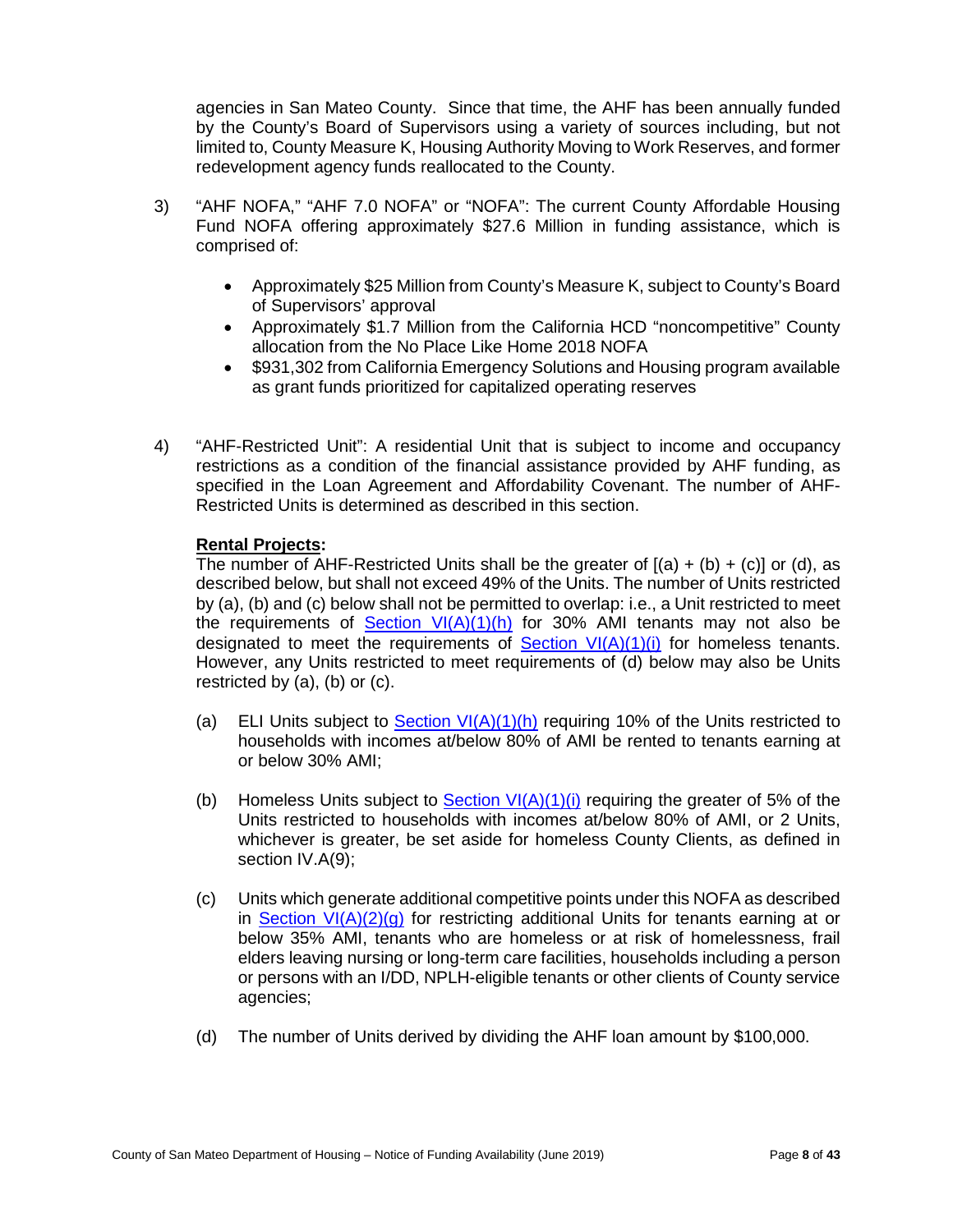#### **New Construction Affordable Homeownership Projects:**

The number of AHF-restricted Units shall be the number of Units derived by dividing the AHF loan amount by \$100,000.

- 5) "Applicant": The entity submitting an application for this NOFA. Eligible applicants include non-profit and mission-driven for-profit developers, other non-profit sponsoring agencies, tax credit limited partnerships and limited liability companies, and joint ventures among any of these entities. Governmental bodies are not eligible applicants.
- 6) "Borrower": A Borrower is the entity which shall execute the Loan Agreement, Deed of Trust, and Note memorializing the funding awarded through this NOFA. Borrower may be different from Applicant but must be controlled with at least 51% ownership by the Applicant or a wholly-owned subsidiary of the Applicant.
- 7) "Behavioral Health and Recovery Services" or "BHRS": A division of the County Health System which provides a broad spectrum of services for children, youth, families, adults and older adults for the prevention, early intervention and treatment of mental illness and/or substance use conditions.
- 8) "Coordinated Entry System" or "CES": San Mateo County's coordinated process for homeless participant intake, assessment, and provision of referrals to the most appropriate housing solutions. HSA's Center on Homelessness is the lead agency for administration of the CES.
- 9) "County Clients": Individuals or households who are homeless or at-risk of homelessness and are linked to County services, including but not limited to services provided by one or more of the following agencies or third-party service providers contracted with these agencies: the County Health System, including BHRS, County Human Services Agency (HSA), the Health Plan of San Mateo (HPSM), and HACSM. County Clients may include, but are not limited to: households who are homeless or at imminent risk of homelessness (as defined by DOH in this NOFA), frail elderly leaving nursing or long-term care facilities or needing specialized services in order to remain in an independent living situation, NPLH-eligible households, FFY households, households with a person(s) with I/DD, and high users of County medical services.
- 10) "DD" or I/DD Unit": For purposes of this NOFA, is a Unit targeted to households with one or more persons with intellectual or developmental disabilities, as defined in 17 CCR § 54000, and who are referred to the Project by the County or Golden Gate Regional Center.
- 11) "Deed of Trust": The recorded deed of trust executed by Borrower in favor of DOH which describes the property interest against which an AHF 7.0 loan is secured and DOH's remedies in the case of Borrower's breach of the Loan Agreement and/or Note.
- 12) "DOH" or the "Department:" The County of San Mateo Department of Housing. DOH seeks to increase access to affordable housing, increase the supply of housing for all household types in the County, and support related community development, including administering the County's Affordable Housing Fund.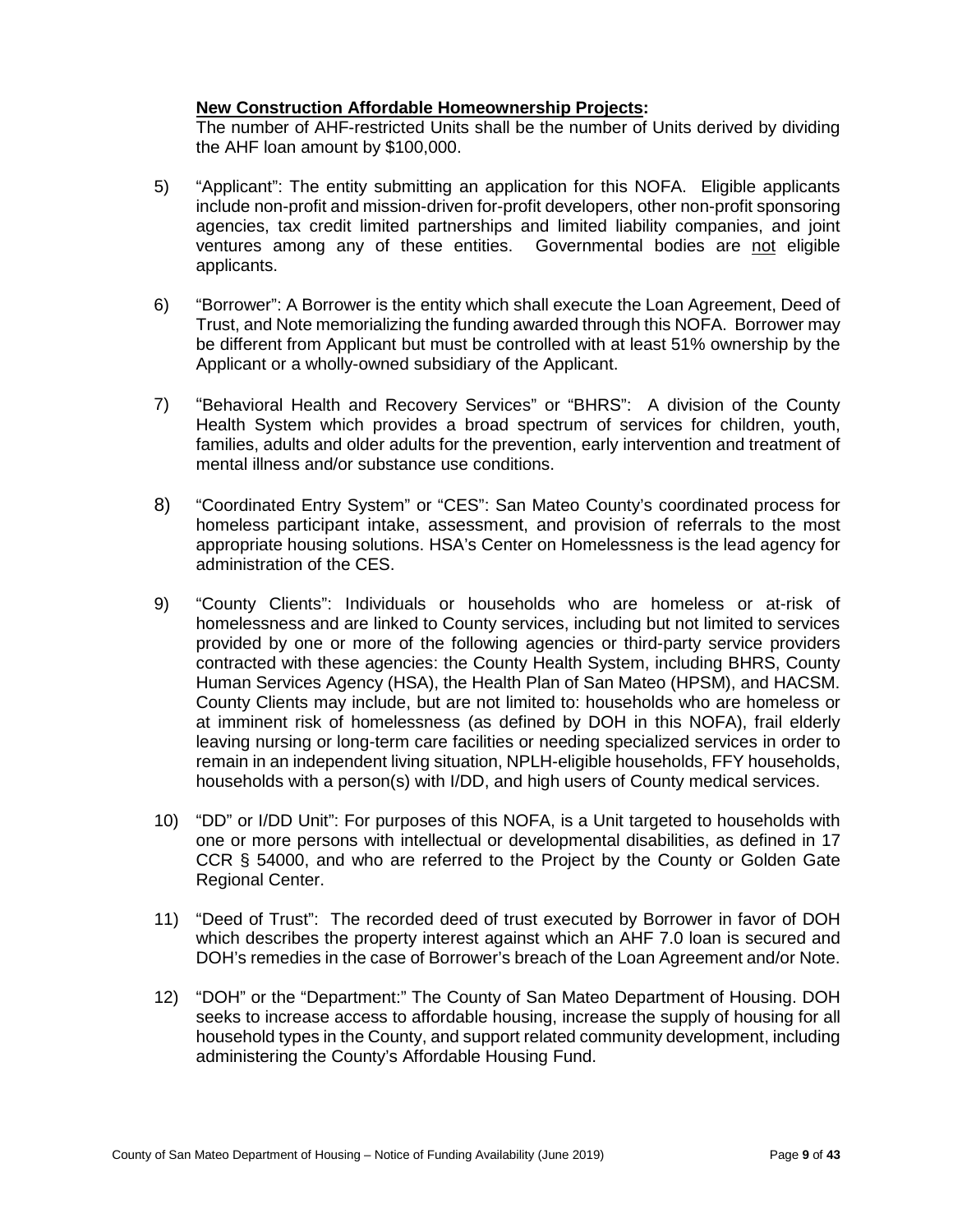- 13) "Developer" or "Project Developer:" The entity listed in the application for this NOFA as the entity responsible for completing the Project.
- 14) "ELI Unit": For purposes of this NOFA, an ELI Unit is a Unit targeted to a household earning an extremely low income defined as up to 30% of the Area Median Income (AMI).

An ELI Unit rented to a household earning up to 30% AMI shall always qualify as an ELI Unit unless the household renting an ELI Unit increases its income to 50% AMI. Should an ELI household reach an income of 50% AMI or higher, the ELI Unit shall lose its ELI designation, and the next vacant Unit with an equivalent bedroom count shall be rented to a household earning up to 30% AMI, and that Unit shall become an ELI Unit.

- 15) "FFY Unit": For the purposes of this NOFA, FFY Units are Units designated for Former Foster Youth for a minimum period of 55 years, as long as the County can continue to refer Former Foster Youth with a HUD Family Unification Program ("FUP") voucher. FFY Units are floating Units restricted and affordable to households at or below 80% of AMI for San Mateo County as published annually by HUD. HSA shall participate in the initial and ongoing resident screening and tenant selection for FFY Units, along with the Borrower, property manager, and resident services provider. HACSM will provide all occupants of an FFY Unit with a FUP voucher, which is necessary in order to be considered eligible for placement into an FFY Unit. FFY vouchers are limited to a term of 36 or 60 months, depending upon the FFY's participation in HACSM's family self-sufficiency program.
- 16) "HSA": The County of San Mateo Human Services Agency. HSA coordinates the County's safety net programs. HSA's Center on Homelessness coordinates homeless services through San Mateo County, heads the County's Continuum of Care and is the lead agency for establishment of the County's CES.
- 17) "Homeless Unit": For purposes of this NOFA, a Homeless Unit is a Unit targeted to a household (one or more persons residing together) that meets one of the following criteria:
	- (a) An individual or family with a primary nighttime residence that is a public or private place not designed for or ordinarily used as a regular sleeping accommodation for human beings, including a car, park, abandoned building, bus or train station, airport, or camping ground; or
	- (b) An individual or family living in a supervised publicly- or privately-operated shelter designated to provide temporary living arrangements (including congregate shelters, transitional housing, and hotels and motels paid for by charitable organizations or by federal, state, or local government programs for low-income individuals); or
	- (c) An individual who is exiting an institution where he or she resided for 90 days or less and who resided in an emergency shelter or place not meant for human habitation immediately before entering that institution; or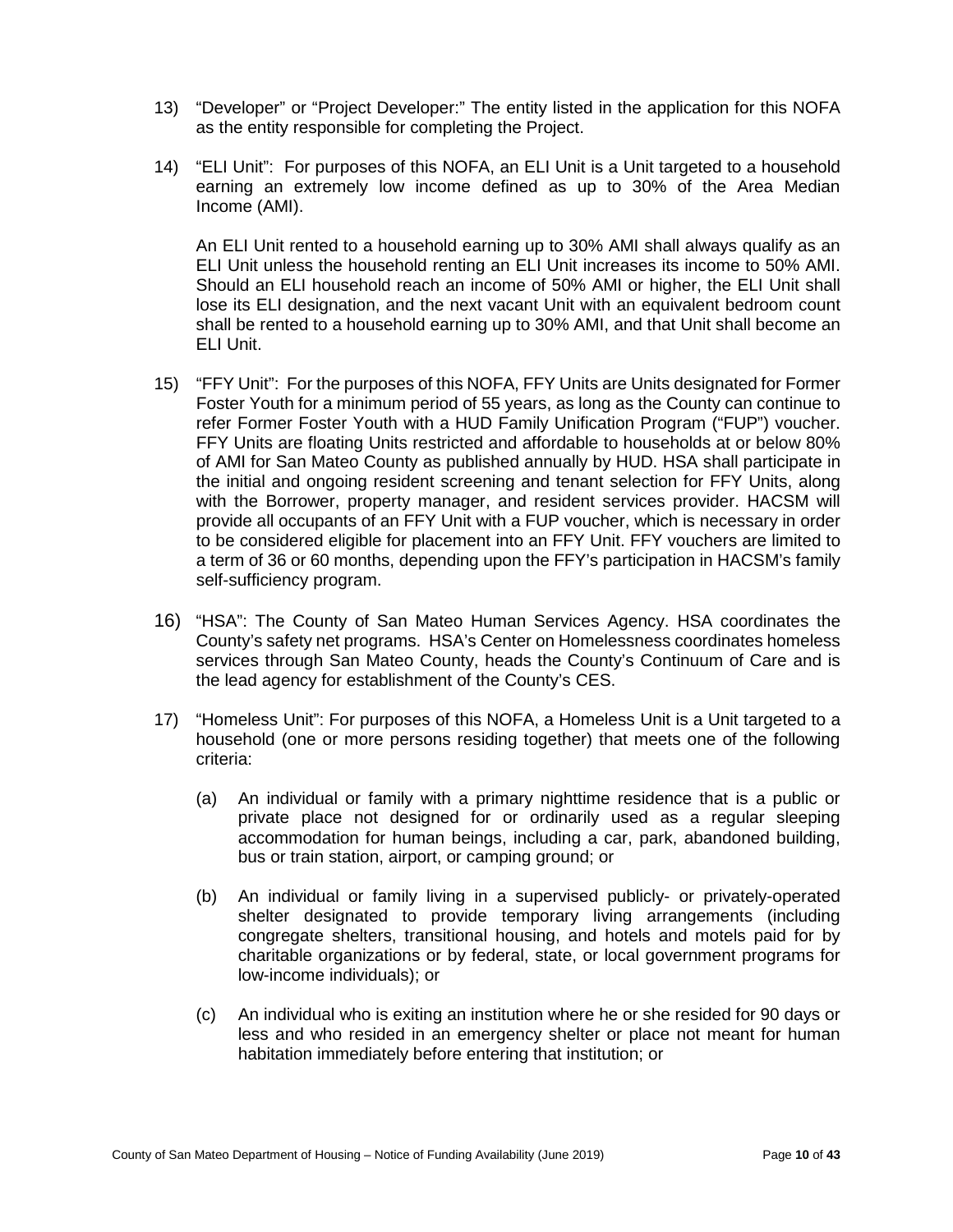- (d) Is fleeing, or is attempting to flee, domestic violence, dating violence, sexual assault, stalking, or other dangerous or life-threatening conditions that relate to violence against the individual or a family member, including a child, that has either taken place within the individual's or family's primary nighttime residence or has made the individual or family afraid to return to their primary nighttime residence; and
	- i. Has no other residence; and
	- ii. Lacks the resources or support networks, e.g. family, friends, and faithbased or other social networks, to obtain other permanent housing.
- (e) Is homeless or at-risk of homelessness, is a County Client, and who is referred by the CES, HSA Center on Homelessness, or HACSM. This definition shall include tenants of FFY Units and NPLH Units.

\*In the case of veterans, DOH will accept the definition of homelessness used by the U.S. Department of Veterans Affairs' programs (for VA-funded programs) or definition of homelessness used by the State of California (for state-funded programs).

A Homeless Unit rented to a homeless household shall always qualify as a Homeless Unit unless the household renting a Homeless Unit increases its income to more than 50% AMI. When a homeless household increases its income to more than 50% AMI, the Homeless Unit shall lose its homeless designation, and the next vacant Unit with an equivalent bedroom count shall be rented to a new homeless household, and that Unit shall become a Homeless Unit.

- 18) "Loan Agreement" or "Loan Contract": The contract between Borrower and DOH, executed by both parties, describing the duties, conditions, and obligations of each party in connection with an AHF 7.0 loan.
- 19) "Multifamily New-Construction Affordable Rental Housing" projects: For purposes of this NOFA, this refers to new-construction deed-restricted permanent multifamily rental housing projects in which at least 50% of the residential Units (excluding the manager's unit) are targeted to households with incomes at or below 80% of Area Median Income, where the term of occupancy is not time-limited, and where any other residential Units (excluding the manager's unit) are restricted to households with incomes not higher than 120% of Area Median Income. Note that AHF awards will be based only upon the portion of a Project with Units restricted to 80% AMI or below.
- 20) "Multifamily Re-Syndication-Rehabilitation" projects: For purposes of this NOFA, this refers to existing deed-restricted permanent multifamily rental housing previously financed with Low Income Housing Tax Credits (LIHTC), serving households with incomes at or below 80% of Area Median Income, where the term of occupancy is not time-limited, and where the owner is proposing necessary rehabilitation in conjunction with a new allocation of LIHTC.
- 21) "Multifamily New Construction Affordable First-Time Homeownership" projects: For purposes of this NOFA, this refers to multifamily new-construction deed-restricted permanent homeownership housing projects in which all residential Units are targeted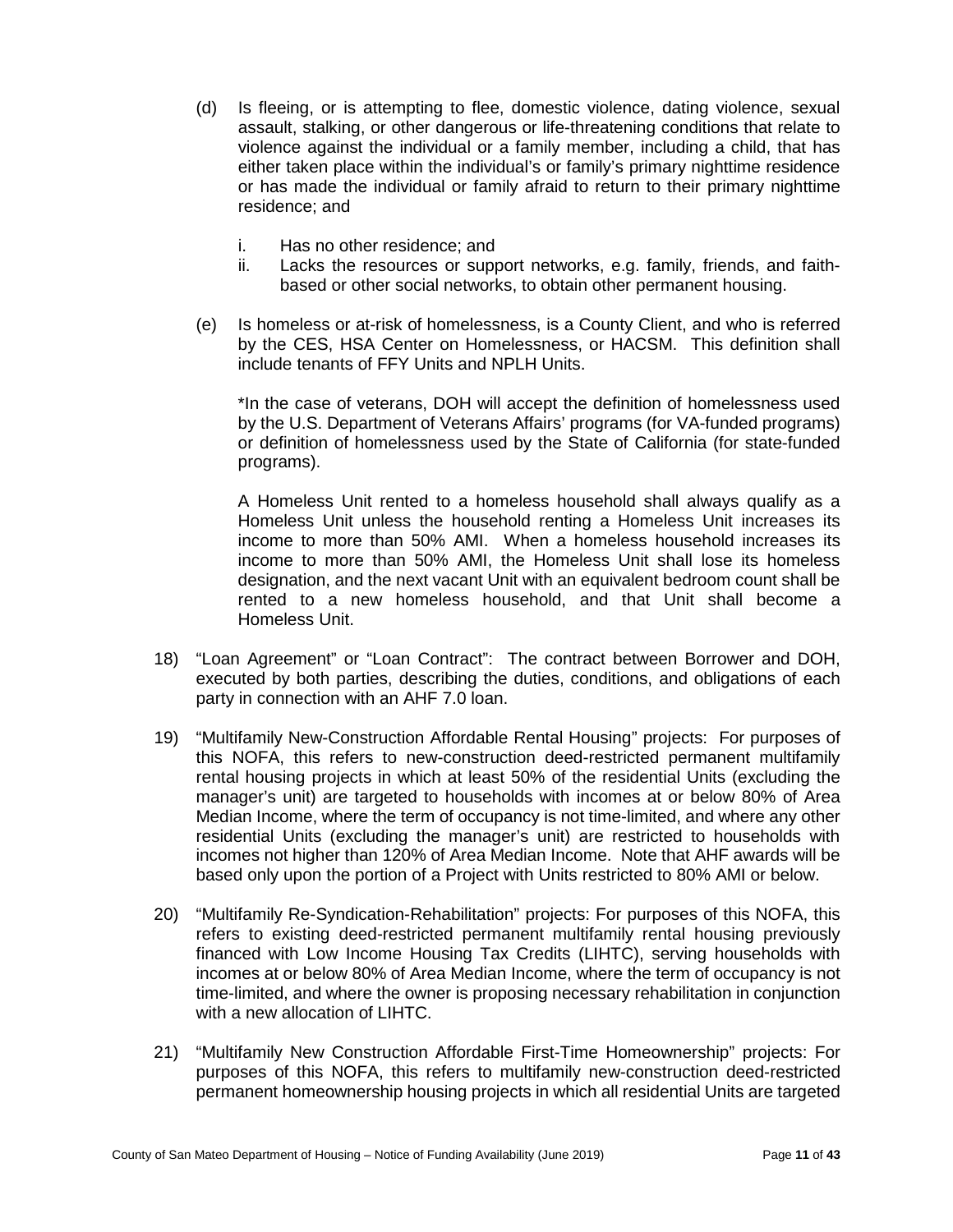to first-time homebuyers with household incomes at or below 120% AMI, where the term of occupancy is not time-limited and where the affordability of each Unit is maintained through homebuyer's execution of a restrictive covenant.

- 22) "NPLH Unit": For the purposes of this NOFA, NPLH Units are Units designated for NPLH-eligible households which are households including one or more persons with serious mental illness who are chronically homeless, homeless, or at-risk of being chronically homeless. NPLH Units will be restricted for a minimum period of 55 years, as long as the County can continue to refer NPLH-eligible households and are permitted to be floating Units. NPLH Units will be filled through referral of households from the CES. BHRS shall participate in the initial and ongoing resident screening and tenant selection for NPLH Units, along with the Borrower, property manager, and resident services provider.
- 23) "Note": The promissory note executed by Borrower in favor of DOH describing the terms and repayment provisions of an AHF loan.
- 24) "Project": A multifamily affordable housing project that is the subject of an application for this AHF 7.0 NOFA.
- 25) "Rental Project(s)": Project(s) funded under this AHF 7.0 NOFA with rental occupancy standards. Two project categories are considered Rental Projects: Multifamily New-Construction Affordable Rental Housing projects, and Multifamily Resyndication-Rehabilitation projects.
- 26) "Site Control": The Applicant (or project Developer, if Developer is not the Applicant) has legally-defensible control of the land and other real property necessary for the Project. Acceptable evidence of site control is a document that has a complete and accurate legal description and is one of the following: (a) a recorded deed or conveyance showing the Applicant has fee or leasehold ownership; (b) a valid purchase and sale agreement; (c) a valid option to purchase; (d) a valid option for a long-term lease; or (e) other evidence satisfactory to DOH.
- 27) "Supportive Housing Units": For purposes of this NOFA, Supportive Housing Units are specifically targeted to persons needing supportive services in order to remain successfully housed, where the supportive services assist the person to stabilize, maintain housing, and live independently. Persons needing Supportive Housing Units may include homeless persons; persons with serious mental illness or other serious health conditions; persons with developmental or other disabilities; frail elders; former foster youth; victims of domestic violence; persons recovering from substance use; and persons recently released from incarceration.
- 28) "Unit": A residential dwelling Unit containing a kitchen and bathroom(s). Units may be studio/efficiency Units but will not include Single Room Occupancy (SRO) Units lacking a kitchen or bathroom unless otherwise approved by DOH. In all Units, the resident is required to pay some, or all of the Unit rent or purchase price.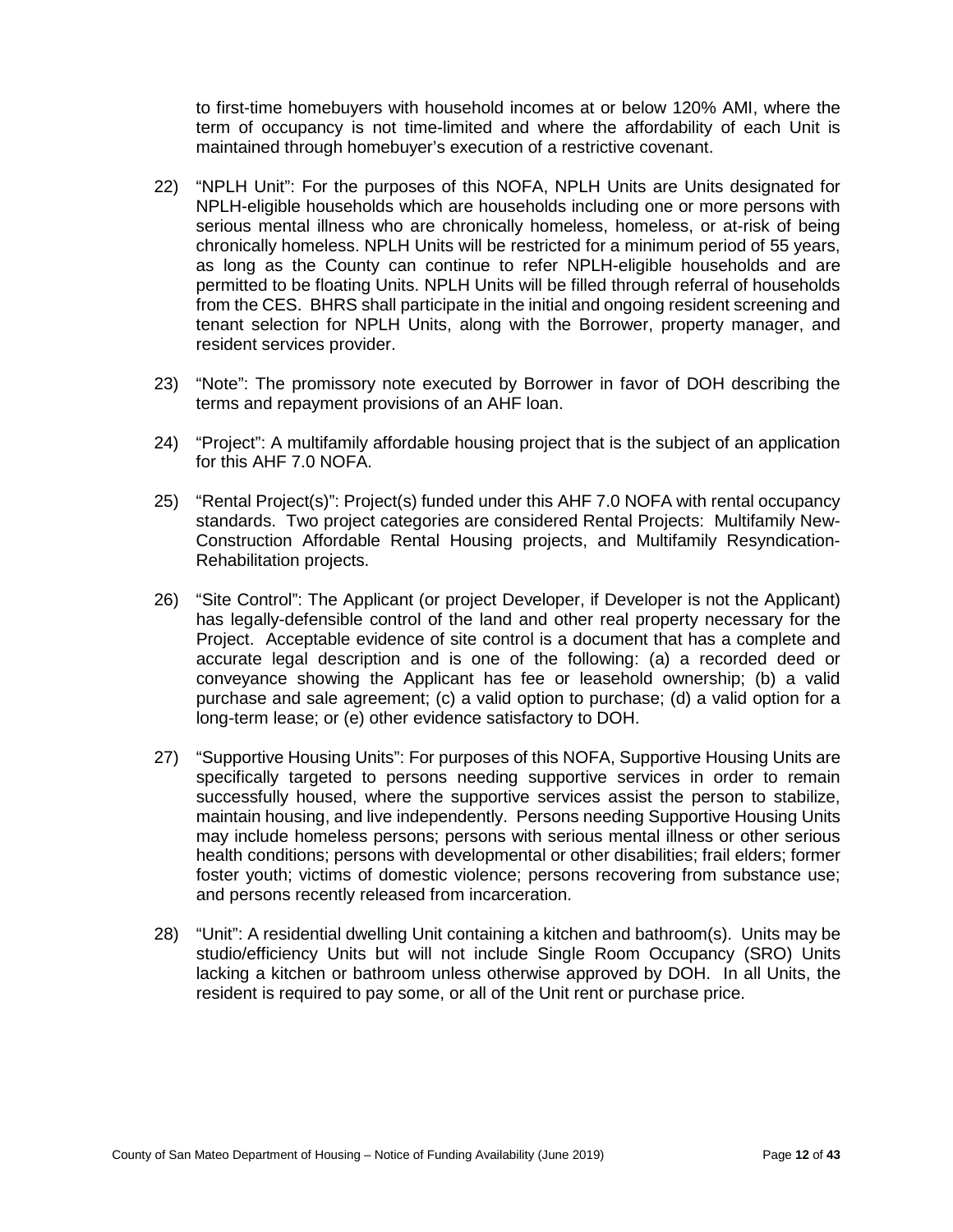# <span id="page-12-0"></span>**V. FUNDING AVAILABILITY; ELIGIBLE APPLICANTS; ELIGIBLE PROJECTS**

#### <span id="page-12-1"></span>A. Funding Availability Overview

DOH invites developers of deed-restricted affordable new-construction multifamily rental and homeownership housing projects located within San Mateo County, and owners of existing deed-restricted affordable multifamily projects located within San Mateo County undergoing resyndication of LIHTC and rehabilitation, to submit applications for funding assistance under this NOFA. A total of approximately \$27.6 Million of funding assistance is available under this NOFA for the types of affordable housing projects and specific Supportive Housing Unit typologies described below.

#### <span id="page-12-2"></span>B. Eligible Applicants

- 1) Non-profit or mission-driven for-profit developers, other non-profit sponsoring agencies, tax credit limited partnerships and limited liability companies, and joint ventures among any of these entities. Governmental bodies are not eligible applicants.
- 2) Applicants must have affordable housing experience in the nine-county Bay Area (San Mateo, San Francisco, Marin, Sonoma, Napa, Solano, Contra Costa, Alameda, and Santa Clara) and a successful track record of at least two (2) years of ownership\* and management\*\* of at least two (2) affordable housing projects within the nine-county Bay Area in which 100% of the Units, except for the manager(s) Unit(s), are targeted to tenants at or below 80% of the Area Median Income. Applicants applying for projects which include homeownership Units must have equivalent experience and trackrecord creating deed-restricted homeownership housing in the nine-county Bay Area.

\*Ownership by an affiliated entity, limited partnership or limited liability corporation for tax credit purposes will qualify as ownership of the project, at the Department's discretion.

\*\*Management by an affiliated or contracted property management entity will qualify as management of the Project, at the Department's discretion.

#### <span id="page-12-3"></span>C. Eligible Project Types

Two types of Rental Projects are eligible for funding under this AHF 7.0 NOFA, aside from grants of CESH Funds which may also be made to Projects acquired using DOH Affordable Rental Acquisition and Preservation Program (ARAPP) funds as described in Section V(E)(1), below. In addition, deed restricted affordable multifamily first-time home buyer projects are also eligible for funding as a third Project type.

- 1) New Construction Multifamily Rental Projects
	- (a) Eligible New Construction Multifamily Rental Projects must be affordable housing projects in which at least 50% of the Units are restricted to households with incomes at or below 80% of the Area Median Income. Note that while DOH allocates funding based only upon that portion of a Project restricted for households earning up to 80% AMI, for underwriting purposes, scoring, and determining the need for AHF subsidy, DOH requires review of the financial considerations (costs, sources, uses, income, expenses, cash flow, etc.) of all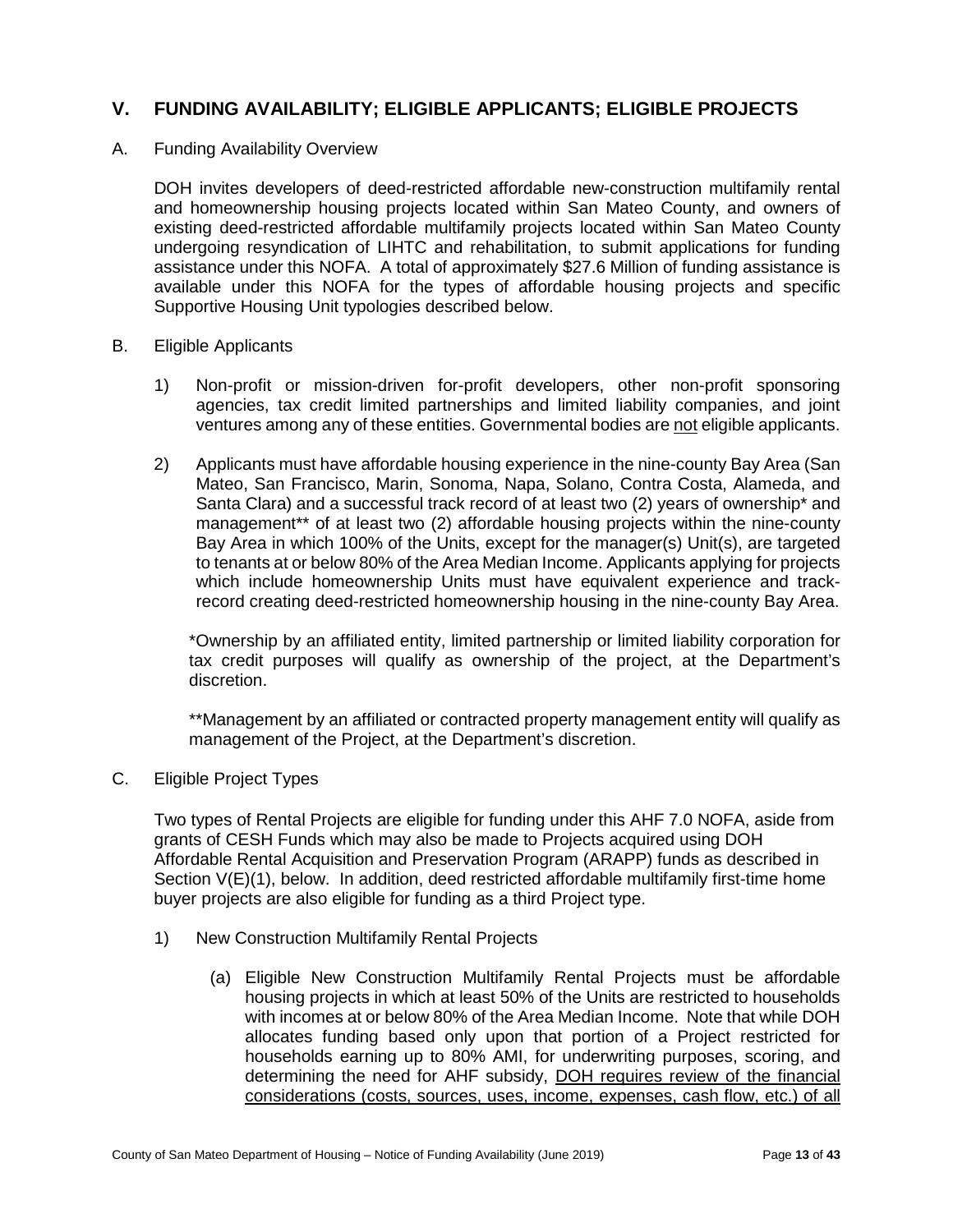Units to be developed by the Developer or an affiliate of the Developer within one planned development, whether these are financed as one or more residential project(s).

- (b) Eligible Projects must provide permanent affordable housing rather than transitional housing.
- (c) Eligible Projects may not be the affordable component of a market rate development project subject to an inclusionary housing requirement by the applicable jurisdiction. However, DOH will consider funding projects partially financed with in-lieu fees paid to meet an inclusionary requirement and projects that are constructed on land donated by a developer, in consultation with the applicable jurisdiction, rather than paying an in-lieu fee, for a market rate project.
- 2) Eligible Multifamily Resyndication-Rehabilitation Projects
	- (a) Eligible Multifamily Resyndication-Rehabilitation Projects must be affordable rental housing projects previously financed with LIHTC in which 100% of the Units, except for the manager(s) Unit(s), are deed-restricted to households with incomes at or below 80% of the Area Median Income, and which are preparing to resyndicate LIHTC in order to renovate and recapitalize the project.
	- (b) Eligible projects must provide permanent affordable housing rather than transitional housing.
- 3) Eligible Multifamily New Construction Affordable First-Time Homeownership Projects
	- (a) The Project must be a multifamily new-construction affordable homeownership housing project in which 100% of the Units are sold to and restricted for households with incomes at or below 120% of the Area Median Income. Project must be financed as a separate and independent deed-restricted affordable housing project.
	- (b) DOH will consider funding Multifamily New Construction Affordable First-Time Homeownership Projects that are part of a mixed use development, but which are not subject to an inclusionary housing requirement by the applicable jurisdiction.
	- (c) The Project must provide affordable homeownership housing restricted to firsttime homebuyers and must retain affordability of the Units through homebuyer's execution of a restrictive covenant, and through subsequent resales of the Unit to first-time homebuyers earning up to 120% AMI.
- <span id="page-13-0"></span>D. Funding Availability by Housing Category and Unit Type

The following funding amounts will be available for the three housing categories described above in Section  $V(C)(1)$ , (2), and (3). The population-specific NPLH funds and CESH funding may be added to other AHF funding awarded to Projects seeking funding under any Rental Housing category.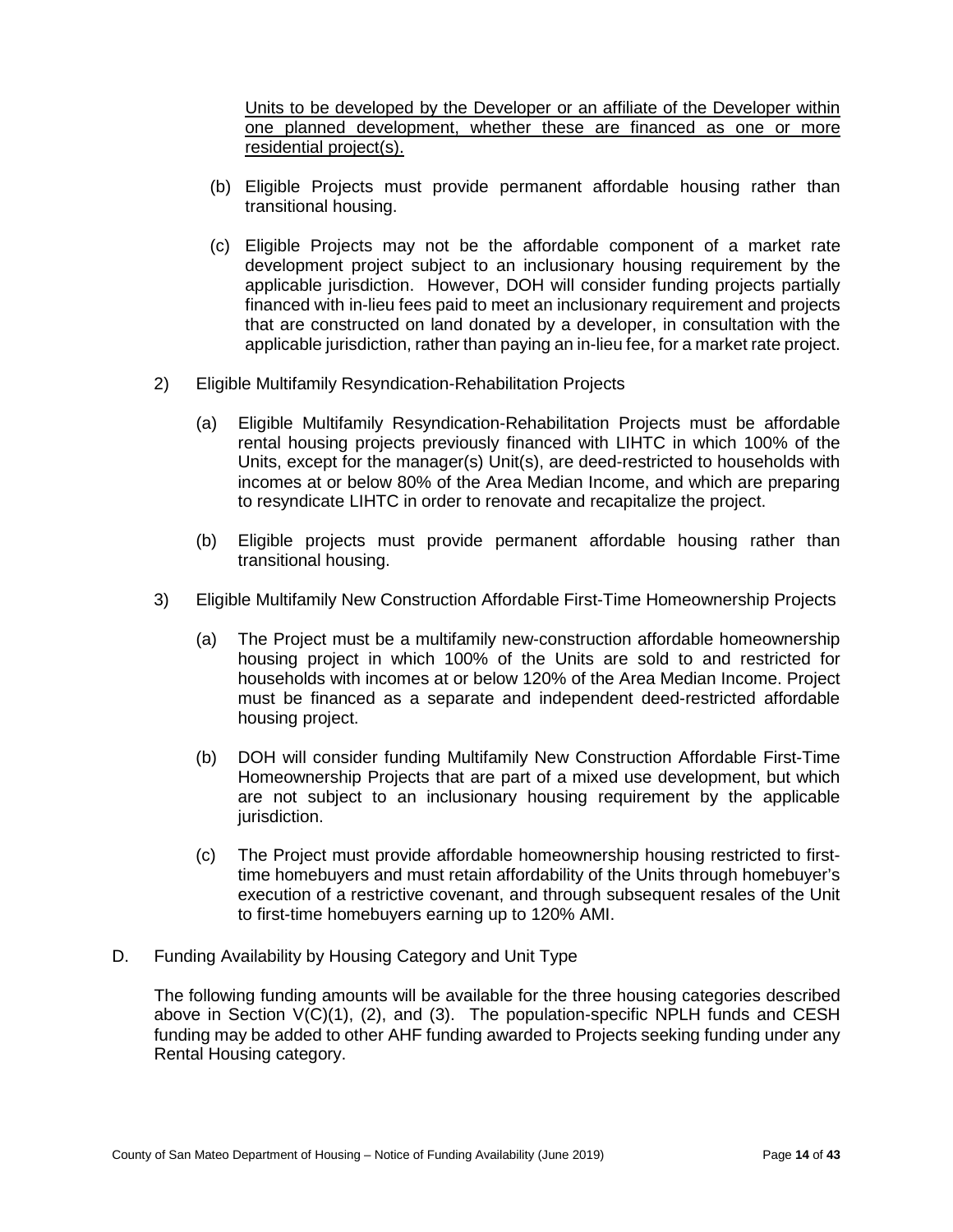**Please note** that DOH and the HCDC reserve the right to reallocate funds between housing categories prior to sending final funding recommendations to the Board of Supervisors, which may increase or decrease the amount of funds in either category. Therefore, funds not awarded from one category may be applied to the other category as long as the total amount for both categories does not exceed the amount available in this NOFA. DOH and the HCDC may also recommend AHF 7.0 awards in an amount totaling less than the amount available and reserve funding for a later AHF round or other affordable housing purposes.

#### 1) Housing Category:

- (a) **Multifamily New-Construction Affordable Rental Housing Projects**. Approximately **\$25 Million** in aggregate will be available for Projects in this category. [**Note**: NPLH Funds and CESH funding may be awarded to Projects in addition to the funds available in this category.] While there is no maximum per-Unit or per-Project loan cap, Applicants are directed to review the scoring criteria for Multifamily New Construction Affordable Rental Housing Projects in Scoring Factors/ Project Evaluation Section, with special attention to those sections describing leverage considerations.
- (b) **Multifamily Re-Syndication-Rehabilitation Projects**: Up to a total of **\$2,000,000** will be available for Projects in this category. [**Note**: NPLH Funds and CESH funding may be awarded to Projects in addition to the funds available in this category.] The maximum award for such Projects will be \$100,000 per Unit.
- (c) **Multifamily New Construction Affordable Homeownership Projects:** Up to a total of **\$1,000,000** will be available for projects in this category. [**Note**: NPLH Funds and CESH funds are not eligible for placement in Projects in this homeownership category.]
- 2) Units Serving Specific Special Needs Populations:
	- (a) **No Place Like Home (NPLH) Units**. An additional approximately **\$1.7 Million** is available to support development of NPLH Units, see Exhibit A for details. The Units must be provided in Projects eligible for AHF 7.0 funding under any of the Rental Housing Categories listed above and described in greater detail in Section V(C). [**Note**: please see Exhibit A for a more detailed description of NPLH funds and housing program.]
		- i. An award of NPLH Funds for NPLH Units may be made in addition to other AHF funds awarded to a Project.
		- ii. At a minimum the Project will serve five or more NPLH Units, but no greater than 49% of total Project Units. This limitation shall not be interpreted to preclude occupancy of any Project Units by persons with disabilities, or restrictions by other funding sources, including but not limited to California Tax Credit Allocation Committee (CTCAC), that result in more than 49% of the total Project Units being restricted to persons with disabilities.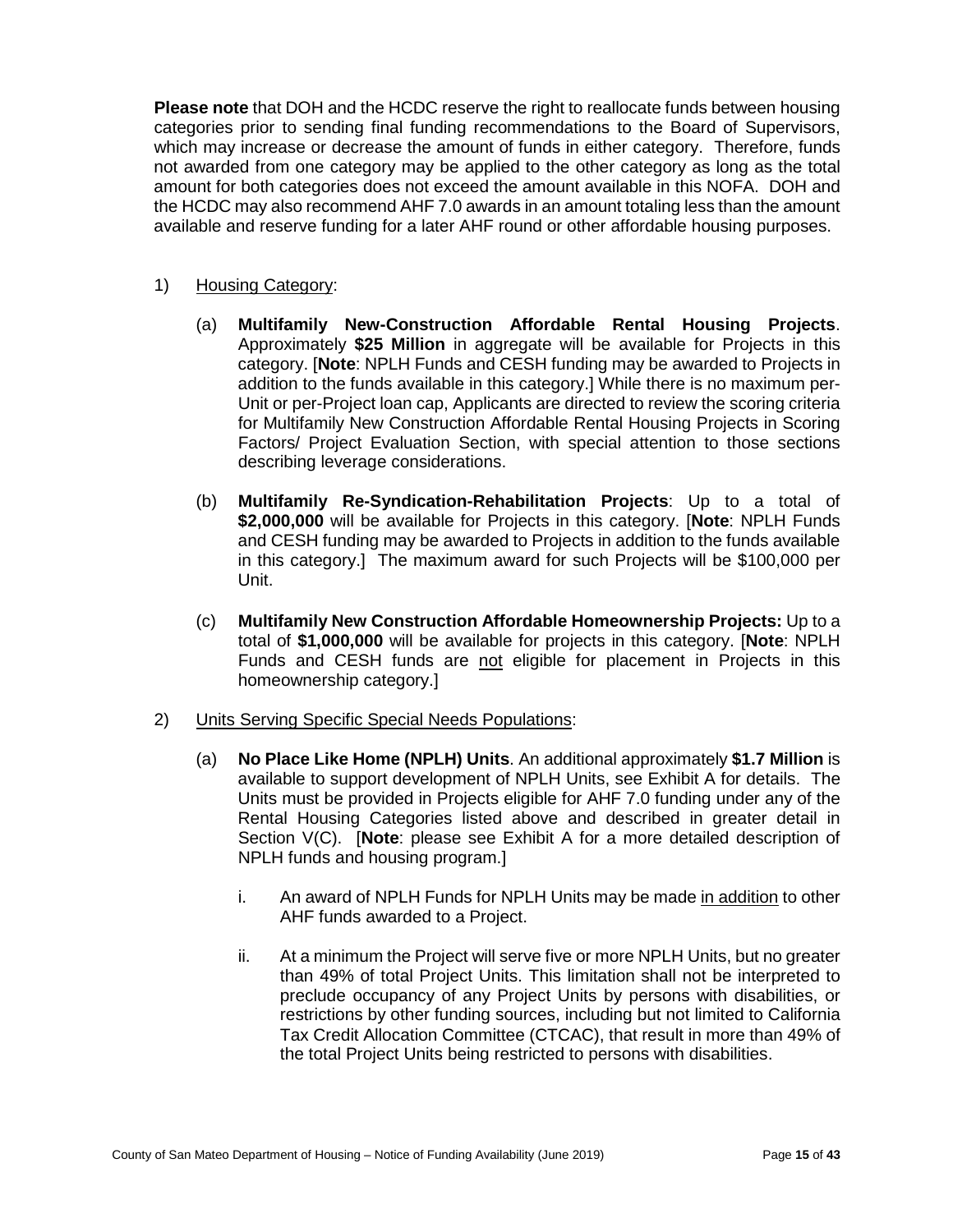- iii. NPLH Units provided in a Project will be counted toward meeting the Project's requirement for Homeless Units.
- <span id="page-15-0"></span>E. Grant Funding Availability
- 1) CESH Funds. An additional \$931,302 in grant funds is available for operating subsidies in the form of a 15-year capitalized operating reserve to pay for additional supportive services in projects that provide greater percentages of affordable Units for homeless and/or disabled households referred to the Project by the County through its Coordinated Entry System (CES).

CESH Funds are not subject to the terms of Section VIII. Loan Terms of this NOFA.

To be eligible to apply for CESH funds, the Project must meet the following criteria:

- (a) The Project must be eligible to participate in the CESH Program as per State guidelines;
- (b) The Project must target at least 30% of Units for homeless/disabled populations referred by the County;
- (c) The Project must have an estimated or actual construction closing prior to June 30, 2020; and
- (d) The Project must have received a capital funding award from the County under one or more AHF or Affordable Rental Acquisition and Preservation Program (ARAPP) NOFAs which may include AHF 7.0. (Unlike awards of AHF 7.0 loans, CESH grants may be made to buildings acquired with the County ARAPP funds.)

Preference for CESH grants will be given to projects which target higher percentages of affordable Units and greater counts of affordable Units for homeless and disabled households. Projects that provide affordable Units for greater numbers of households referred by CES without a specific program acknowledged by the County for providing supportive services for those Units will also receive preference for CESH funds.

# <span id="page-15-1"></span>**VI. QUALIFICATION AND PREFERENCE CRITERIA**

Following are the qualification and preference criteria used by DOH when evaluating funding applications. For both qualification and preference criteria, the criteria must have been met by the application due date stated in this NOFA.

Qualification criteria are the minimum or "threshold" qualifications that projects must meet to be eligible for funding. Projects MUST meet all qualification criteria to receive AHF funds. Projects meeting one or more preference criteria will have a competitive advantage over projects meeting only the qualification criteria. Other considerations affecting funding decisions may include availability of funds in a funding category, total amount of funding requests in that funding category, and the goal to assist a variety of worthy projects.

**PLEASE NOTE**: **Projects receiving funding commitments in this NOFA must comply with the terms and conditions of this NOFA** which may not necessarily conform to the terms and conditions set forth in previous AHF NOFA rounds. It should be noted that the Homeless and ELI Unit targeting requirements of this NOFA are not cumulative with those from previous AHF NOFAs but may represent a net increase over previous Unit targeting requirements. For example, if a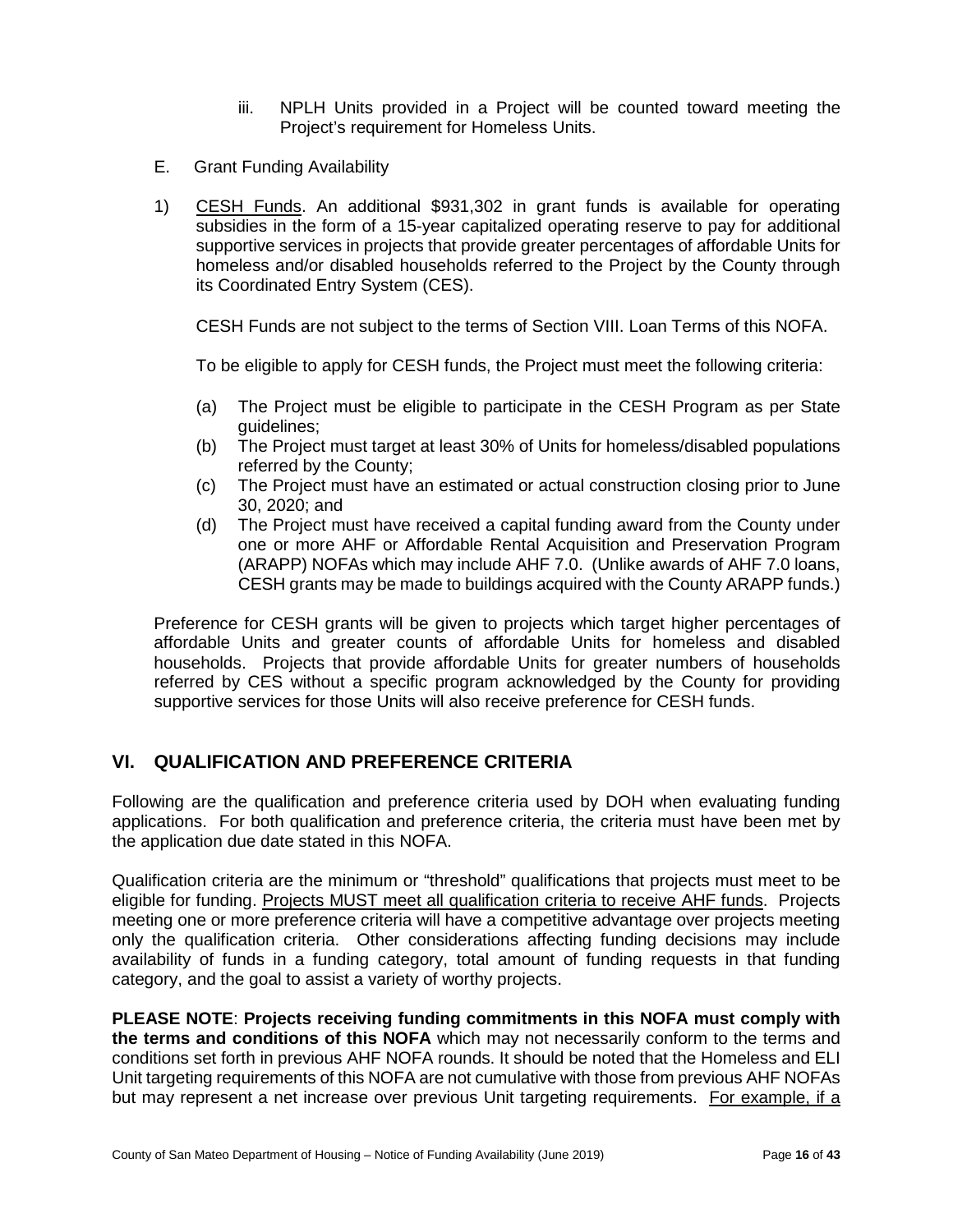Project, in connection with a previous AHF award, was required to provide two Homeless Units, and the requirements of this AHF 7.0 NOFA equate to a requirement of five Homeless Units, the total Homeless Unit requirement for the Project would be five, rather than seven Units.

- A. Multifamily New-Construction Affordable Rental Housing Projects
	- 1) Qualification Criteria *(must meet all to be eligible for funding)*:
		- (a) Project Eligibility Criteria, as stated in Section V(C)
		- (b) Project Developer Experience Criteria, as stated in Section V(B)
		- (c) The application must present a fully developed Project concept including use of the housing, parties responsible for project development and operations, and financial feasibility.
		- (d) The Applicant must have Site Control of the land and other real property necessary for the Project and must have submitted acceptable evidence of that control (see Definition of Site Control in Section IV(A)(26). The name on the evidence of Site Control must be exactly the same as the Applicant, or if not the same, the Applicant must provide a narrative description and supporting documentation satisfactory to DOH to clarify the relationship between the entities and process for obtaining ownership. The site control document must also specify exactly the same area as the Project site listed in the application and exactly the same cost for the land and/or existing buildings for the Project referenced in the development budget provided with the Application. If the site description or acquisition cost in the Application and the site control document do not match, the Applicant must provide a narrative description and supporting documentation satisfactory to DOH to clarify how the area and cost for the Project were established.
		- (e) The Project must be a new-construction project and not an acquisition, acquisition-rehab, or rehabilitation of an existing multifamily housing development.
		- (f) The Project must be ready for occupancy within 4 years from the due date for NOFA application submission. Readiness will be gauged by the status of land use entitlements as well as the degree to which other funding commitments have been secured.
		- (g) AHF funding must leverage other public and private sources to the greatest reasonable extent possible, as demonstrated in the project financial proforma.
		- (h) At least ten percent (10%) of the Units in the Project that are restricted to households with incomes at/below 80% of AMI (excluding the manager 's Unit) must be ELI Units as defined in Section IV(A)(4)(a) targeted to households with extremely-low incomes at or below 30% of Area Median Income (AMI). Applicants shall round any fractions up when determining the targeted number of ELI Units.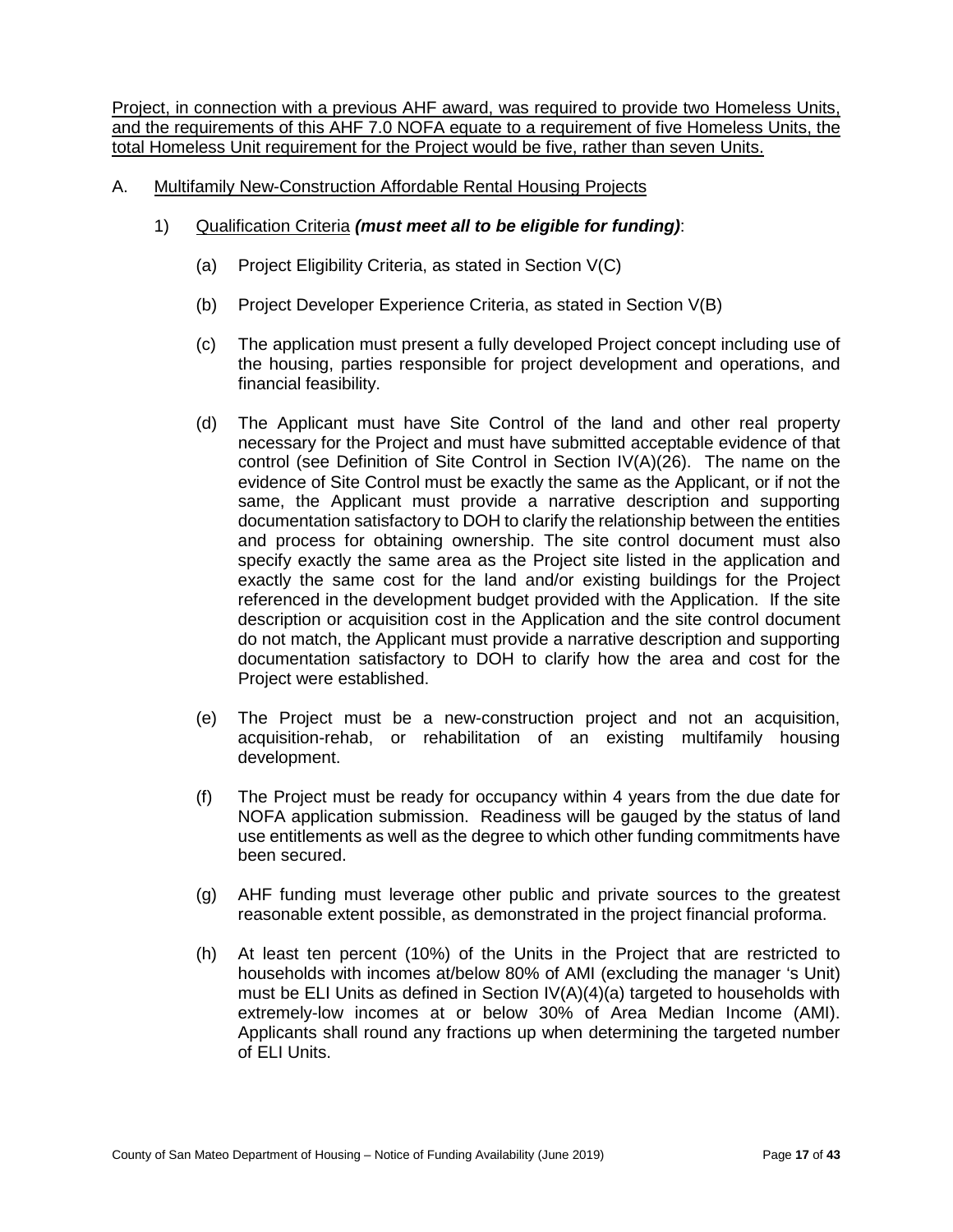- (i) At least five percent (5%) (with a minimum of two Units) of the Units in the Project that are restricted to households with incomes at/below 80% of AMI (excluding the manager's unit) must be Homeless Units as defined in Section IV(A)(4)(b) targeted to homeless County Clients. Applicants shall round any fractions up when determining the targeted number of Homeless Units. These targeted Units shall be in addition to the ELI Unit requirement described in Section VI(A)(1)(h) above. See also Section IX(D) for additional information on recruitment and occupancy of targeted Homeless Units.
- (j) The Project's 30-year operating cash flow must include a Services budget of at least \$500 per Unit per annum (PUPA) and the application must include a services plan summary describing, at a minimum, the services to be offered to tenants, on- and off-site, how tenants will be linked to and access necessary services not provided by the Developer or its affiliates or contracts, who will provide the services, and how they will be funded.
- (k) Applicants must comply with the Section 3 requirements of the Housing & Urban Development Act of 1968 (12 U.S.C. 1701u) (Section 3) by having a Section 3 plan. Section 3 requires contractors to give preference to low- and very lowincome persons residing in the community where the project is located.
- 2) Preference Criteria:
	- (a) The Project will be ready for occupancy sooner than four (4) years from the due date for NOFA application submission. Projects that could otherwise begin construction but for a small gap funding award provided under this NOFA will garner additional preference consideration. Readiness will be gauged by the status of planning and land use entitlements and permits, the degree to which other funding commitments have been secured, completion of architectural drawings, the anticipated date for 9% tax credit financing applications or 4% tax credit/tax-exempt bond applications (if applicable),the anticipated development schedule submitted as part of the application, and other factors.
	- (b) The city (if the Project is located in an incorporated city or town) or County (if the Project is located in the unincorporated County) has provided a commitment to:
		- i. Provide city funds (if the Project is located in an incorporated city or town); or
		- II. Grant the Project one or more cost-saving incentives, such as fee reductions or waivers, by-right zoning, density bonus, parking requirement reduction, or other such cost-saving incentives

\*\*Note that the majority of AHF funding comes from Measure K, a half-cent sales tax collected County-wide, and using Measure K funds to support the operations of any one jurisdiction would therefore be inappropriate. The County seeks to leverage Measure K funding to create affordable housing through the AHF and is unlikely to fund an application that includes large fees payable to a local jurisdiction.\*\*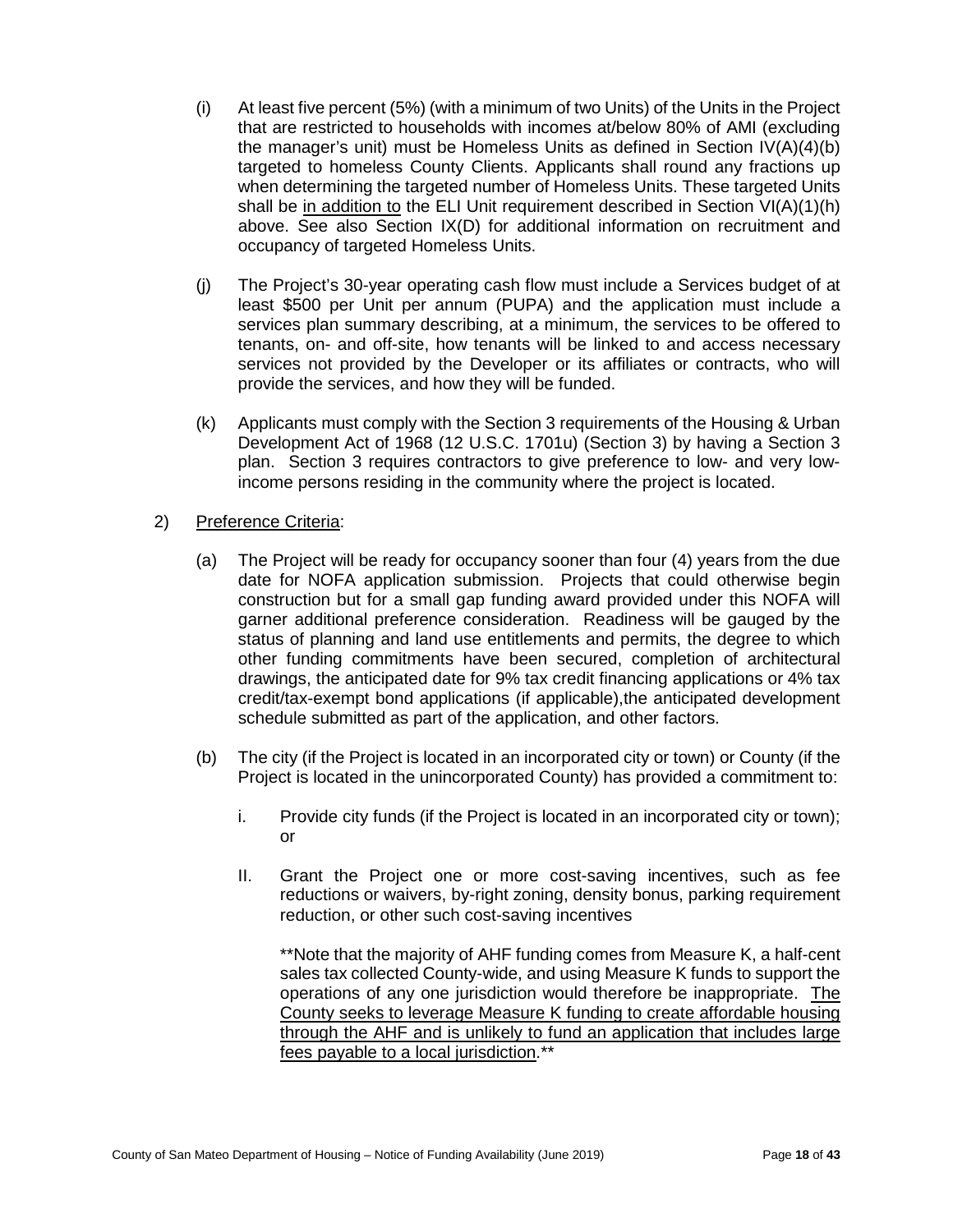- (c) Provision of city-, County-, or other Publicly- or Privately-owned land for the Project at a below-market-rate or at zero cost to Developer.
- (d) The Developer uses all reasonable efforts to partner with a local jurisdiction or transit agency and submit an application for Affordable Housing and Sustainable Communities (AHSC) funds to support development of the Project, enhance walkability, increase access for biking, and improve linkages to public transportation. Note that DOH staff are aware that some sites may not be competitive for AHSC funds. If an Applicant does not plan to apply for AHSC funding, the Applicant must provide a statement describing its reasoning for not submitting an application. Applicants that plan to apply will have the opportunity to describe the current status of discussions with their local jurisdiction/transit agency partner(s), the amenities planned for inclusion in the application, and the timeline and status of the application. Applicants who make a convincing case for why the Project is not applying for AHSC funds, but nonetheless seek to enhance area walkability, increase bicycle access or improve linkages to public transportation, will also receive scoring preference for such amenities.
- (e) The Developer proposes a reasonable plan to partner with the County to submit an application for NPLH funds.
- (f) The Project provides strong leverage for County funds and limits the amount of County subsidy required by attracting additional non-County funding sources, including donation or below-market-rate sale of land from other quasi- or nongovernmental entities, and by controlling costs.
- (g) A proportion (percentage) of Units greater than the 15% required in this AHF 7.0 is targeted to *any* of the following groups: households with incomes at or below 35% of AMI; residents who are homeless or at imminent risk of homelessness (as defined by DOH in this NOFA), including County Clients who are referred by HACSM with tenant-based rental assistance; frail elderly leaving nursing or longterm care facilities or needing specialized services in order to remain in an independent living situation; NPLH-eligible households; FFY households; other County Clients; or households with a person(s) with I/DD referred by the County or Golden Gate Regional Center.

An applicant proposing to target additional Units to any of the targeted population groups listed here must describe in the application how they intend to:

- i. seek and manage referrals for said group(s) in cooperation with CES or an appropriate County agency. For any proposed targeted populations that are not County Clients, the County is not obligated to seek or manage referrals. [Please note that with respect to this list of targeted populations, DOH will give grater scoring preference to applications that propose referring populations that are County Clients.]; and
- ii. underwrite any Units targeted to said groups.
- (h) Project is within close proximity to services, amenities, employment opportunities, and transit.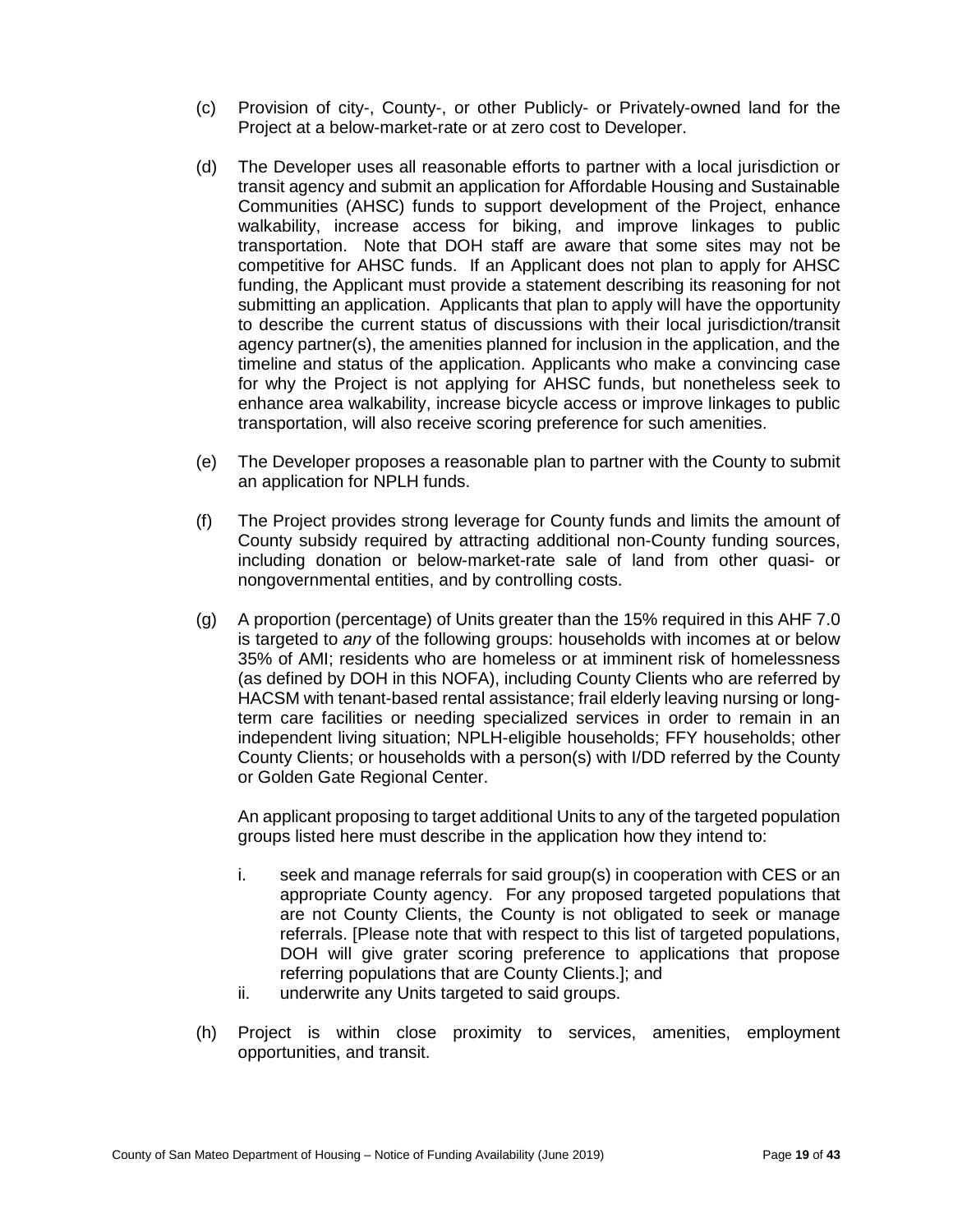- (i) The Project's 30-year operating cash flow indicates a Services budget greater than \$500 per Unit per annum (PUPA), and the Project provides high-quality services appropriate for the needs of the tenant population served, in connection with the more robust budget; physical space for service amenities is available within the development; and service amenities will be of a regular and ongoing nature and provided to tenants free of charge (except for day care services or any charges required by law).
- (j) The Project includes a greater proportion of Units for larger families (two- and three- bedroom Units, or larger).
- (k) The Project will serve a greater number of households (greater Unit count).
- (l) Funding provided under this NOFA will allow the Project to close within one year of the application deadline for this NOFA, and Applicant has made best efforts to obtain all other sources of gap financing.

#### B. Multifamily Resyndication-Rehabilitation Projects

#### 1) Qualification Criteria *(must meet all to be eligible for funding)*:

- (a) Project Eligibility Criteria, as stated in Section V(C)
- (b) Project Owner Experience Criteria, as stated in Section V(B)
- (c) Application presents a fully developed Project concept including: a resyndication financing proforma identifying all committed and projected sources, plans for existing/outstanding loans on the property, and a reasonable timeline for obtaining anticipated but uncommitted sources; a preliminary scope of work and estimated cost breakdown prepared by a qualified party; and a project schedule or timeline showing all project milestones.
- (d) Applicant must own or otherwise have the authority to carry out the work on the multifamily property under consideration.
- (e) Project must involve LIHTC resyndication with rehabilitation of an existing deedrestricted multifamily housing development, where the rehabilitation consists of essential repairs and rehabilitation needed for health and safety reasons and/or to extend the useful life of the improvements, and when such repairs and rehabilitation work are in excess of the Project's capital improvement budget. **At a minimum, Project shall demonstrate a rehabilitation need of at least \$10,000 per Unit. Note: this per Unit amount may be greater than CTCAC regulations.**
- (f) At least ten percent (10%) of the Units in the Project that are restricted to households with incomes at/below 80% of AMI (excluding the manager 's Unit) must be ELI Units as defined in Section IV(A)(4)(a) targeted to households with extremely-low incomes at or below 30% of Area Median Income (AMI). Applicants shall round any fractions up when determining the targeted number of ELI Units. The requirement for ELI Units in Multifamily Resyndication-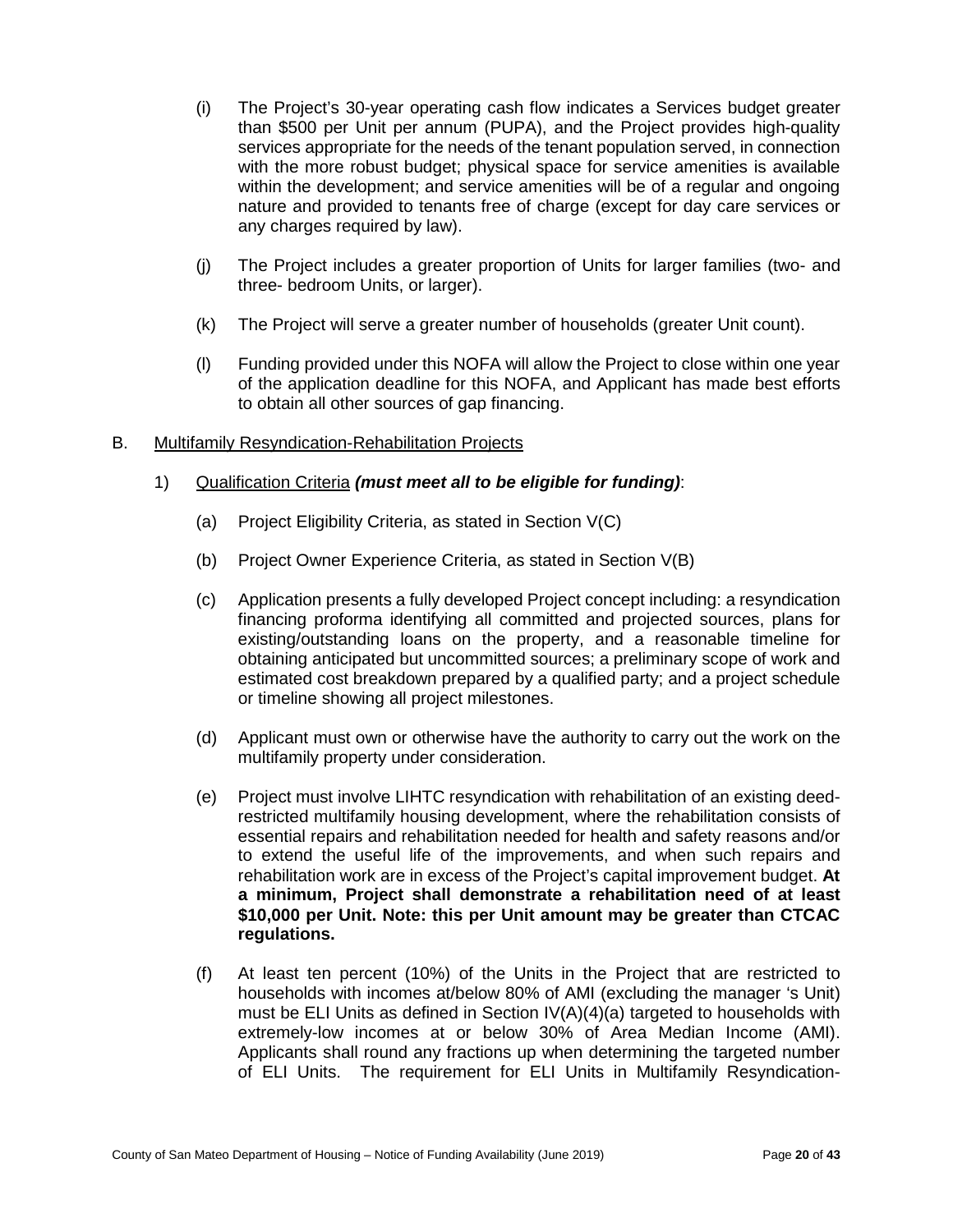Rehabilitation Projects may be met by renting vacant Units over time. See also Section IX(B)(4) for details on this process.

- (g) At least five percent (5%) (with a minimum of two Units) of the Units in the Project that are restricted to households with incomes at/below 80% of AMI (excluding the manager's unit) must be Homeless Units as defined in Section IV(A)(4)(b) targeted to homeless County Clients. Applicants shall round any fractions up when determining the targeted number of Homeless Units. These targeted Units shall be in addition to the ELI Units described in Section VI(B)(1)(f) above. The requirement for Homeless Units in Multifamily Resyndication-Rehabilitation Projects may be met by renting vacant Units over time. See also Section IX(B)(4) for details on this process. Also see Section IX(D) for additional information on recruitment and occupancy of targeted Homeless Units.
- (h) The Project's 30-year operating cash flow must include a Services budget of at least \$500 per Unit per annum (PUPA) and the application must include a services plan summary describing, at a minimum, the services to be offered to tenants on- and off-site, how tenants will be linked to and access necessary services not provided by the Developer or its affiliates or contracts, who will provide the services, and how they will be funded.
- (i) Project repairs and/or rehabilitation work will be completed within three (3) years of the AHF funding commitment date.
- (j) Applicants must comply with the Section 3 requirements of the Housing & Urban Development Act of 1968 (12 U.S.C. 1701u) (Section 3) by having a Section 3 plan. Section 3 requires contractors to give preference to low- and very lowincome persons residing in the community where the project is located.
- 2) Preference Criteria

Preference criteria used in evaluating Multifamily Re-Syndication-Rehabilitation Projects will be the same as those used to evaluate Multifamily New-Construction Affordable Rental Housing Projects, as described in Section VI(A)(2), to the extent such criteria are reasonably applicable, aside from giving preference points to Projects with predevelopment periods shorter than three (3) years, rather than four (4) years.

- C. Multifamily New Construction Affordable First-Time Homeownership Projects
	- 1) Qualification Criteria *(must meet all to be eligible for funding)*:
		- (a) Project Eligibility Criteria, as stated in Section V(C)
		- (b) Project Developer Experience Criteria, as stated in Section V(B)
		- (c) The application must present a fully developed Project concept including use of the housing, parties responsible for project development and operations, and financial feasibility.
		- (d) The Applicant must have Site Control of the land and other real property necessary for the Project and have submitted acceptable evidence of that control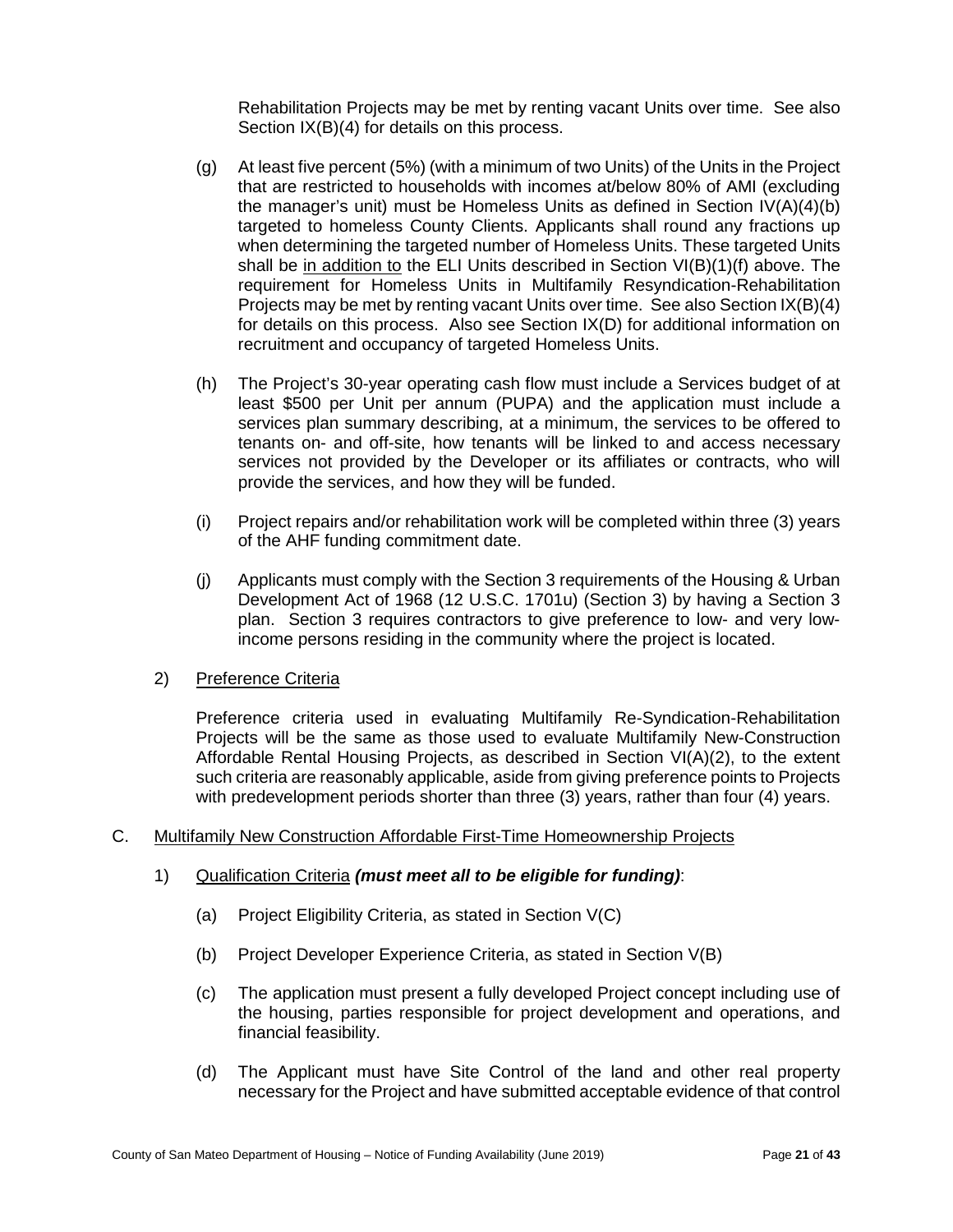(see Definition of Site Control in Section IV(A)(26). The name on the evidence of Site Control must be exactly the same as the Applicant, or if not the same, the Applicant must provide a narrative description and supporting documentation satisfactory to DOH to clarify the relationship between the entities and process for obtaining ownership. The site control document must also specify exactly the same area as the Project site listed in the application and exactly the same cost for the land and/or existing buildings for the Project referenced in the development budget provided with the Application. If the site description or acquisition cost in the application and the site control document do not match, the Applicant must provide a narrative description and supporting documentation satisfactory to DOH to clarify how the area and cost for the Project were established.

- (e) The Project must be a new-construction project and not an acquisition, acquisition-rehab, or rehabilitation of an existing multifamily housing development.
- (f) The Project must be ready for occupancy within 4 years from the due date for NOFA application submission. Readiness will be gauged by the status of land use entitlements as well as the degree to which other funding commitments have been secured.
- (g) AHF funding must leverage other public and private sources to the greatest reasonable extent possible, as demonstrated in the project financial proforma.
- (h) Application must include a services plan summary describing the services to be offered to homeowners on- and off-site. At a minimum, Project must offer a homeownership training program to all homeowners.
- (i) Application must include the proposed acquisition terms and affordability covenant to be used with individual homebuyers, or a detailed narrative describing in depth the intended terms and requirements of the acquisitions and associated affordability covenants. Draft homebuyer documents must be approved by DOH before any DOH loan contract is signed.
- (j) Applicants must comply with the Section 3 requirements of the Housing & Urban Development Act of 1968 (12 U.S.C. 1701u) (Section 3) by having a Section 3 plan. Section 3 requires contractors to give preference to low- and very lowincome persons residing in the community where the project is located.

#### 2) Preference Criteria

(a) The Project will be ready for occupancy sooner than four (4) years from the due date for NOFA application submission. Projects that could otherwise close but for a small gap funding award provided under this NOFA will garner additional preference consideration. Readiness will be gauged by the status of planning and land use entitlements and permits, the degree to which other funding commitments have been secured, completion of architectural drawings, completion of homebuyer acquisition documents and affordability covenants, and the anticipated development schedule submitted as part of the application.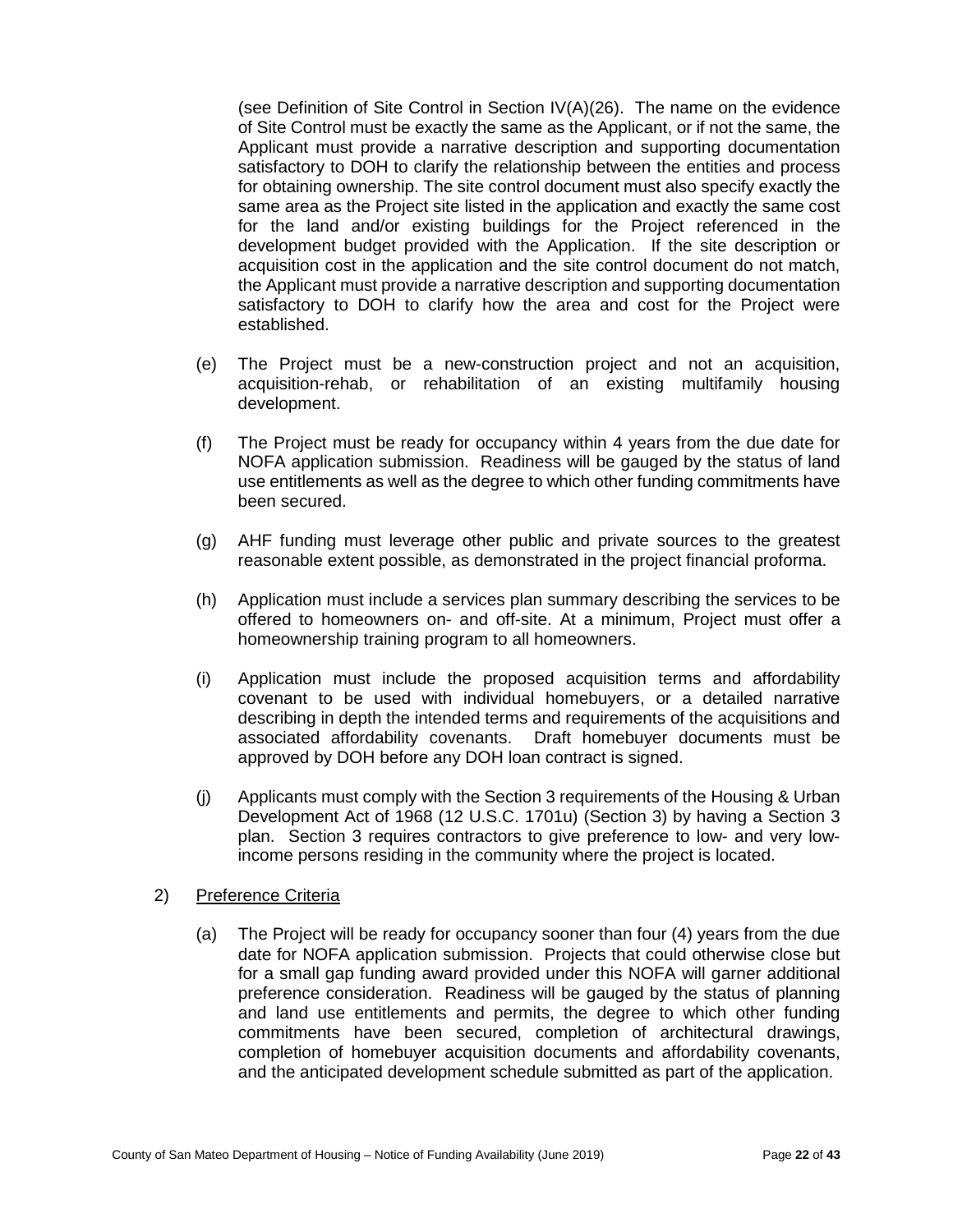- (b) The city (if the Project is located in an incorporated city or town) or County (if the Project is located in unincorporated San Mateo County) has provided a commitment to:
	- i. Provide city funds (if the Project is located in an incorporated city or town); or
	- ii. Grant the Project one or more cost-saving incentives, such as fee reductions or waivers, by-right zoning, density bonus, parking requirement reduction, or other such cost-saving incentives.

\*\*Note that the majority of AHF funding comes from Measure K, a half-cent sales tax collected County-wide, and using Measure K funds to support the operations of any one jurisdiction would therefore be inappropriate. The County seeks to leverage Measure K funding to create affordable housing through the AHF and is unlikely to fund an application that includes large fees payable to a local jurisdiction.\*\*

- (c) Provision of city-, County-, or other Publicly- or Privately-owned land for the Project at a below-market-rate or at zero cost to Developer.
- (d) The Developer uses all reasonable efforts to partner with a local jurisdiction or transit agency and submit an application for Affordable Housing and Sustainable Communities (AHSC) funds to support development of the Project, enhance walkability, increase access for biking, and improve linkages to public transportation. Note that DOH staff are aware that some sites may not be competitive for AHSC funds. If an Applicant does not plan to apply for AHSC funding, the Applicant must provide a statement describing its reasoning for not submitting an application. Those that do plan to apply will have the opportunity to describe the current status of discussions with their local jurisdiction/transit agency partner(s), the amenities planned for inclusion in the application, and the timeline and status of the application. Applicants who make a convincing case for why the Project is not applying for AHSC funds, but nonetheless seek to enhance area walkability, increase bicycle access or improve linkages to public transportation, will also receive scoring preference for such amenities.
- (e) The Project provides strong leverage for County funds and limits the amount of County subsidy required by attracting additional non-County funding sources, including donation or below-market-rate sale of land from other quasi- or nongovernmental entities, and by controlling costs.
- (f) Project provides a reasonable plan for targeting Units to households below 120% AMI and/or to Section 8 Homeownership participants.
- (g) Project is within close proximity to services, amenities, employment opportunities, and transit.
- (h) The Project includes a greater proportion of Units for larger families (two- and three- bedroom Units, or larger).
- (i) The Project will serve a greater number of households (greater Unit count).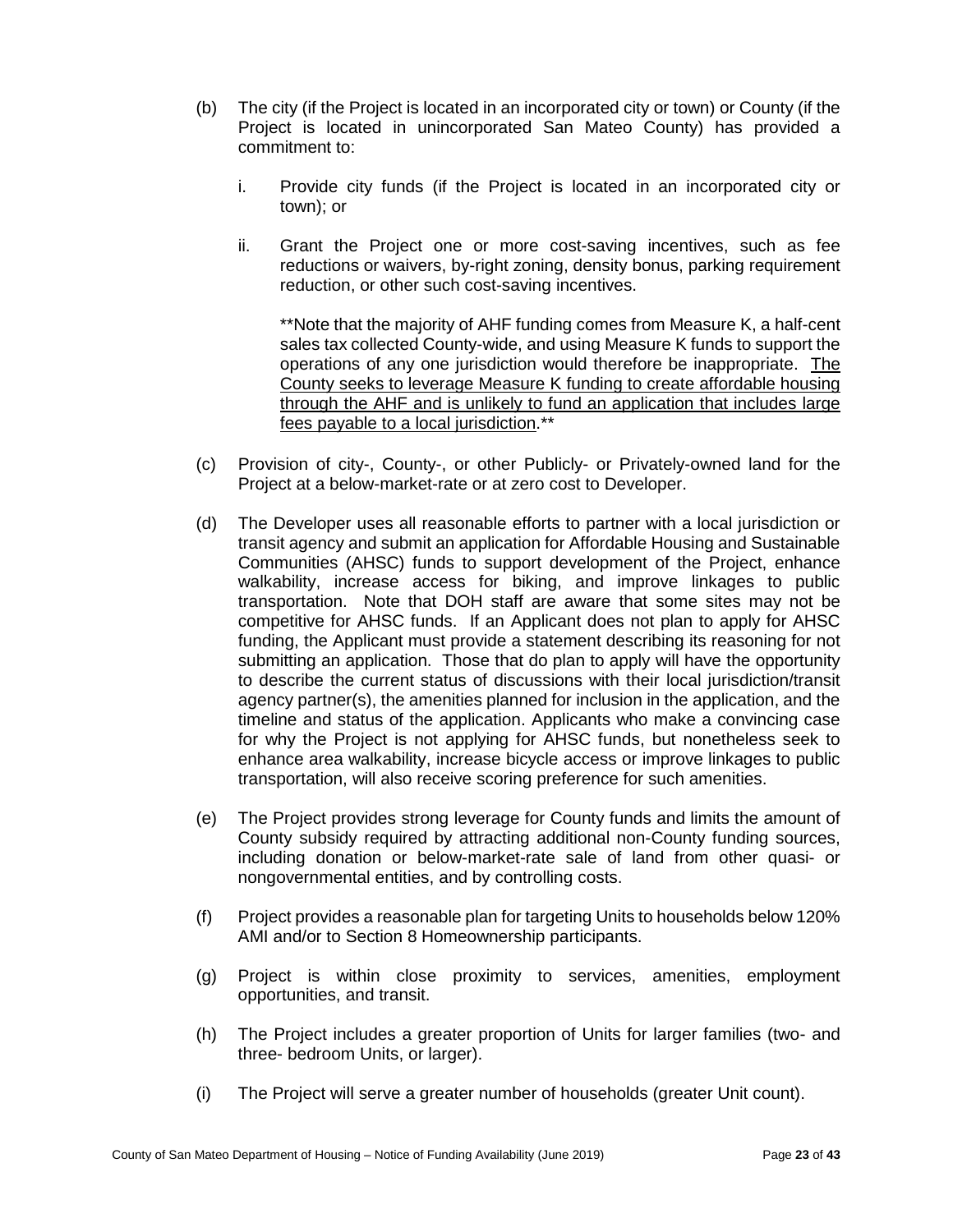- (j) Applicant's proposed loan terms and affordability covenant to be executed by individual homebuyers indicate greatest possible term of affordability, including through subsequent sales of homeownership Units to additional first-time homebuyers earning up to 120% AMI. Draft homebuyer documents must be approved by DOH before any DOH loan contract is signed.
- (k) Applicant's proposed loan terms and affordability covenant to be executed by individual homebuyers allow for homebuyers to accrue a portion of the home's equity while also ensuring the long-term affordability of the home through subsequent sales.
- (l) Funding provided under this NOFA will allow Project to begin construction within one year of the application deadline for this AHF 7.0 NOFA, and Applicant has made best efforts to obtain all other sources of gap financing.

# <span id="page-23-0"></span>**VII. ELIGIBLE USES OF AHF LOAN FUNDS**

- A. The following eligible costs apply to Multifamily New Construction Affordable Rental Housing and New Construction Affordable Homeownership Projects.
	- 1) Predevelopment
		- (a) Eligible predevelopment costs may include, but are not limited to, costs of local, state- and federally-mandated tenant and business relocation, site plan and other site design studies, architecture and engineering fees, soils testing and other environmental review costs, legal fees, costs of other eligible consultants, planning fees, and other project management expenses.
		- (b) DOH funds are not available to pay for Applicant's staffing, overhead and general costs of operation or site search costs.
		- (c) Eligible costs initially paid with Applicant's own or borrowed funds may be reimbursed with DOH loan proceeds within a reasonable period of time at the Department's discretion.
	- 2) Site Acquisition
		- (a) The Applicant may request funds to apply toward site acquisition costs such as appraisals, purchase agreement deposits, option payments, other site control costs, the purchase price of the site, repayment of the loan(s) that originally financed the purchase of the site (i.e., take- out financing), and other acquisition costs such as buyer's share of closing costs. DOH will not disburse funds for acquisition costs for the land and improvements in excess of the value of the property appraised within six months of disbursement.
		- (b) Eligible site acquisition costs also include site clearance, environmental remediation costs associated with environmental hazards, and preliminary site grading in preparation for construction of the Units.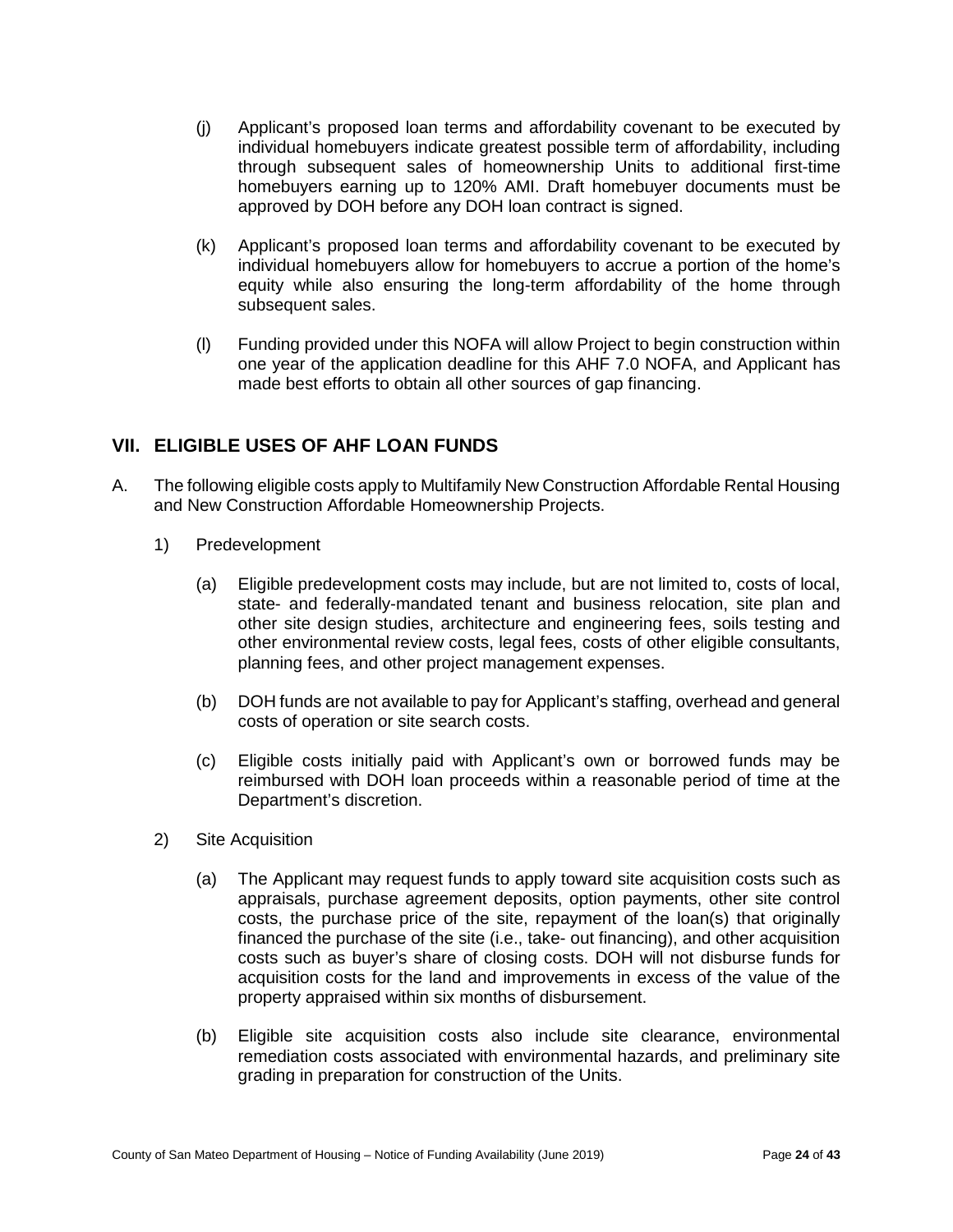- (c) Eligible site acquisition costs may be reimbursed with DOH loan proceeds within a reasonable period of time at the Department's discretion, as long as the costs were incurred by the Applicant or Project Developer as part of acquiring the property.
- 3) Construction
	- (a) Eligible construction costs include: demolition; on- and off-site improvements; construction of new residential Units and non-commercial common areas that are an integral part of a residential development and that are LIHTC basis eligible costs; and other direct construction costs. Should the Project include the construction or rehabilitation of commercial spaces, the Project proforma which is submitted with the application must indicate how the construction or rehabilitation of the commercial spaces will be financed.
	- (b) Certain indirect or soft costs are also eligible, including architectural and engineering fees, local permit and impact fees, legal fees, eligible consultant and professional fees, and property taxes and insurance.
	- (c) Costs of local-, state-, and federally-mandated tenant or business relocation, to the extent such relocation is required but not funded by other funding sources.
	- (d) DOH loan proceeds may not be used to pay late or penalty fees or the Applicant's or Project Developer's staffing, overhead and general costs of operation.
	- (e) Eligible costs may be reimbursed with DOH loan proceeds within a reasonable period of time at the Department's discretion.
- 4) Operating Costs
	- (a) Operating costs are NOT eligible costs in any form, except to pay for capitalized operating or services reserves where DOH determines such reserves necessary.
	- (b) CESH grant funds provided under this NOFA are available for operating subsidies in the form of a 15-year capitalized operating reserve to pay for additional supportive services in projects that provide affordable Units for homeless and/or disabled households referred to the Project by the County through its CES. Please refer to Section V(E)(1) and Exhibit B for details.
- B. The following eligible costs apply to Resyndication-Rehabilitation Projects:

The eligible costs for Multifamily New Construction Affordable Rental Housing and New Construction Affordable Homeownership Projects described in Section VII(A) above are also considered eligible costs for Multifamily Re-Syndication-Rehabilitation Projects, except for acquisition costs, which DOH will not finance for Projects in this category.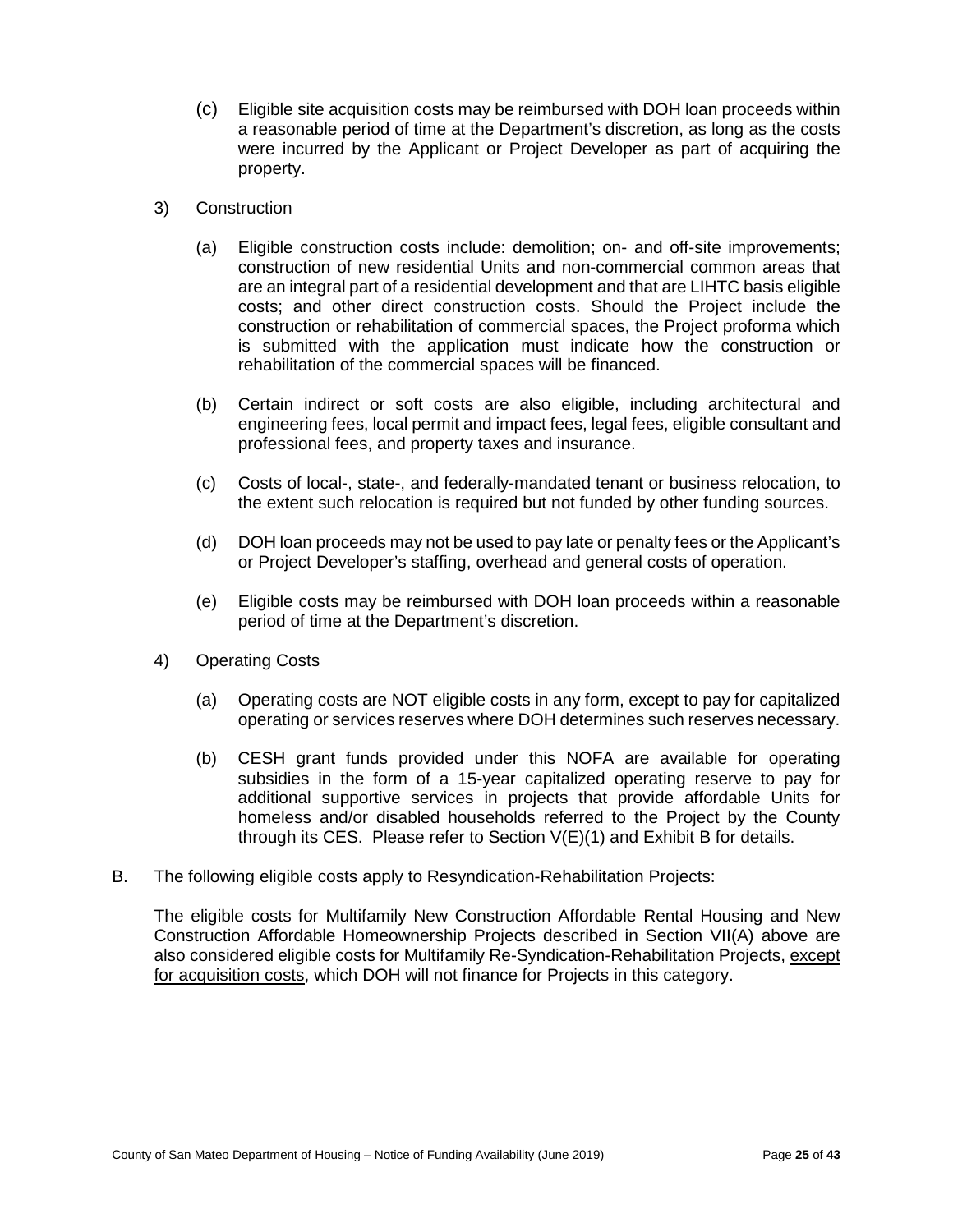# <span id="page-25-0"></span>**VIII. LOAN TERMS**

A. DOH Loan Amount

DOH will provide low-interest loans to eligible projects. **The minimum loan amount for any Proect will be \$100,000**. Loan limits are described below.

- 1) Multifamily New-Construction Affordable Rental Housing Projects
	- a) The maximum loan amount for a Multifamily New Construction Affordable Rental Housing Project shall be the lesser of: the AHF 7.0 NOFA funding allocation for the Project category, or the amount needed for Project financial viability.
	- b) Regardless of the loan amount awarded to a Project, the maximum number of Units in a Project that can be restricted by DOH funding, including AHF funds, is 49% of the Units.
- 2) Multifamily Resyndication Rehabilitation Housing Projects
	- a) The maximum loan amount for Multifamily Resyndication Rehabilitation Projects is \$100,000 per AHF-restricted Unit, but not to exceed the lesser of the AHF 7.0 NOFA funding allocation for the Project category (\$2,000,000) or the amount needed for Project financial feasibility.
	- b) Regardless of the loan amount awarded to a Project, the maximum number of Units in a Project that can be restricted by DOH funding, including AHF funds, is 49% of the Units.
- 3) Multifamily New Construction Affordable First-Time Homeownership Housing Projects
	- a) The maximum loan amount for Multifamily New Construction Affordable First-Time Homeownership Housing Projects shall be the lesser of the AHF 7.0 NOFA funding allocation for the project category (\$1,000,000), or the amount needed for project financial viability.
- B. Interest Rate and Repayment through Residual Receipts

The interest rate and loan repayment terms for all AHF loans shall be subject to the Department of Housing loan policies. DOH loans for affordable housing are typically structured as non-recourse, 3% simple, residual-receipts loans.

DOH requires that half of net cash flow after payment of annual operating expenses, required reserve deposits, and debt service payments be used to repay the DOH loans. When DOH is not the sole subsidy lender requiring residual receipt payments, DOH expects the subsidy lenders will share the lenders' 50% allocation of residual receipts in proportion to the size of the various residual receipt loans. The remaining 50% of cash flow may be swept by the developer for payment of deferred developer fees and incentive fees.

For more detailed information on Department of Housing loan policies, please see the DOH Loan Policies and Underwriting Guidelines on the Department's website or contact the staff member listed in the AHF NOFA announcement.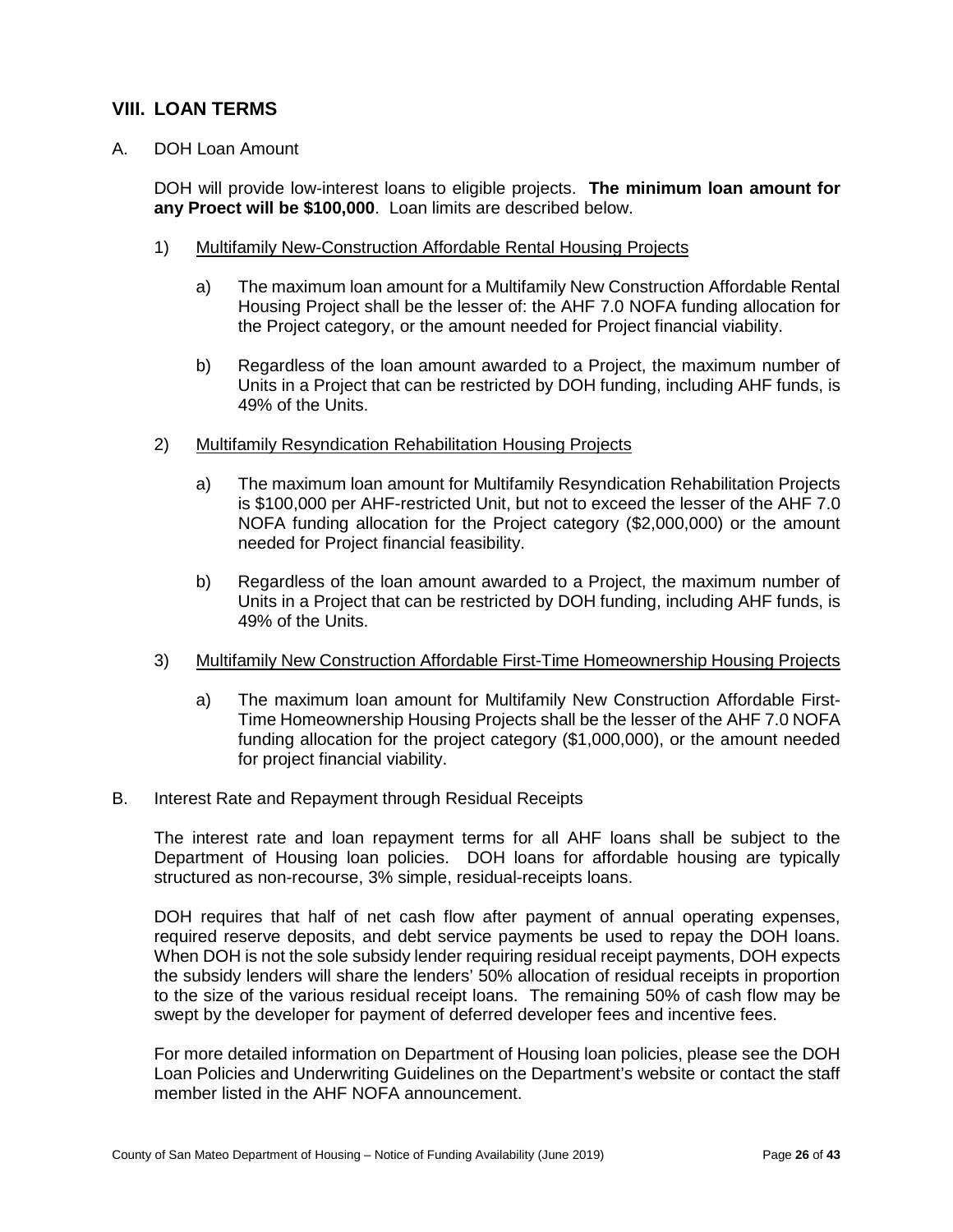#### C. Term

The term of the AHF loans may initially be up to six years. If satisfactory progress is being made toward completing the milestones listed in the Loan Contract, the term of the loan may be extended upon approval by Borrower and DOH. Assuming successful completion of site acquisition, predevelopment activities, construction closing, and building construction, at conversion from construction to permanent financing, the AHF loan will convert to long-term permanent loans. The typical permanent term is 55 years from project completion in line with CTCAC requirements.

D. Loan Terms

A brief summary of pertinent AHF loan terms is below. Please also see [the DOH Loan](https://housing.smcgov.org/doh-loan-terms-underwriting-guidelines-and-policies-updated-july-2018-0)  [Policies and Underwriting Guidelines](https://housing.smcgov.org/doh-loan-terms-underwriting-guidelines-and-policies-updated-july-2018-0) on the Department's website for additional terms, guidelines, and policies.

CESH funds included in this AHF 7.0 NOFA are provided as grant funds and are not subject to the loan terms below.

NPLH funds included in this AHF 7.0 NOFA are subject to State HCD requirements, in addition to the loan terms below. Please review the [NPLH Program Guidelines](http://www.hcd.ca.gov/grants-funding/active-funding/nplh.shtml#funds) and other resources provided by State HCD.

| Loan Amount                    | See (A) above.                                                                                                                                                                                            |
|--------------------------------|-----------------------------------------------------------------------------------------------------------------------------------------------------------------------------------------------------------|
| Interest Rate and<br>Repayment | 3% simple interest repaid through subsidy lenders' proportional<br>share of Residual Receipts. See (B.), above, for details.                                                                              |
| Term                           | <u>Typically 6 years, converting to 55 years. See Section VIII(C),</u><br>above.                                                                                                                          |
| Eligible Borrower              | Nonprofit organizations and mission-driven for-profit individuals &<br>entities with appropriate experience.                                                                                              |
| <b>Housing Type</b>            | Multifamily Affordable New Construction Rental Housing Projects:<br>Permanent deed-restricted new construction multifamily rental<br>housing.                                                             |
|                                | <b>Multifamily Resyndication-Rehabilitation Projects: Existing deed-</b><br>restricted affordable multifamily rental housing undergoing<br>resyndication of LIHTC and rehabilitation.                     |
|                                | <b>Multifamily New Construction Affordable First-Time Homeownership</b><br>Housing Projects: Permanent new construction multifamily housing<br>with homes sold to income-qualified first-time homebuyers. |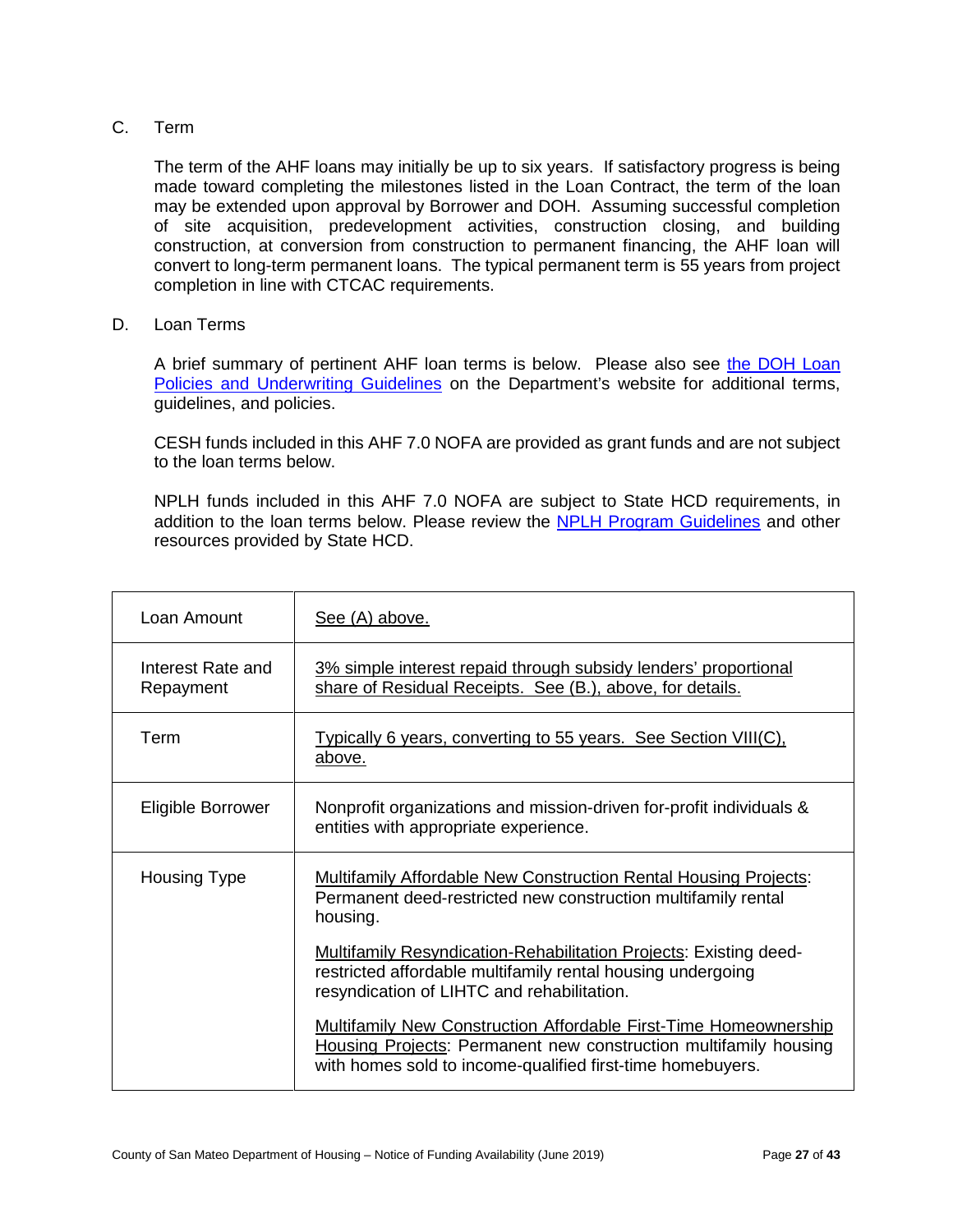| Affordability /<br>Unit Targeting | <b>Multifamily Affordable New Construction Rental Housing Projects:</b><br>a) All Units receiving AHF funding, except a manager's unit, must<br>be restricted to households with incomes at or below 80% of<br>Area Median Income (AMI).<br>b) Excluding the manager's unit, at least 10% of all Units in the<br>Project must be targeted to households at or below 30% of AMI.<br>Excluding the manager's unit, at least 5% of all Units in the<br>C)<br>Project, with a minimum of two Units per Project, must be<br>targeted to homeless households as described in this NOFA.<br>These Units are in addition to Units targeted in b) above.<br><b>Multifamily Re-Syndication-Rehabilitation Projects: All Units in the</b><br>Project, except for a manager's unit must be restricted to<br>households with incomes at or below 80% of Area Median Income<br>(AMI) or lower incomes as specified by the LIHTC program or other<br>County loans.<br>a) Excluding the manager's unit, at least 10% of all Units in the<br>Project must be targeted to households at or below 30% of AMI.<br>b) Excluding the manager's unit, at least 5% of all Units in the<br>Project, with a minimum of two Units per Project, must be<br>targeted to homeless households as described in this NOFA.<br>These Units are in addition to Units targeted in b) above.<br><b>Multifamily New Construction Affordable First-Time Homeownership</b><br>Housing Projects: All Units in the Project must be restricted to<br>households with incomes at or below 120% of Area Median Income<br>(AMI). |
|-----------------------------------|------------------------------------------------------------------------------------------------------------------------------------------------------------------------------------------------------------------------------------------------------------------------------------------------------------------------------------------------------------------------------------------------------------------------------------------------------------------------------------------------------------------------------------------------------------------------------------------------------------------------------------------------------------------------------------------------------------------------------------------------------------------------------------------------------------------------------------------------------------------------------------------------------------------------------------------------------------------------------------------------------------------------------------------------------------------------------------------------------------------------------------------------------------------------------------------------------------------------------------------------------------------------------------------------------------------------------------------------------------------------------------------------------------------------------------------------------------------------------------------------------------------------------------------------------------------------------------|
| Loan Review                       | All applications are reviewed by DOH staff and the Housing &<br><b>Community Development Committee (HCDC)</b>                                                                                                                                                                                                                                                                                                                                                                                                                                                                                                                                                                                                                                                                                                                                                                                                                                                                                                                                                                                                                                                                                                                                                                                                                                                                                                                                                                                                                                                                      |
| Loan Approval                     | All staff and HCDC recommendations for funding will be forwarded<br>to the County Board of Supervisors. The Board must approve all<br>AHF loans.                                                                                                                                                                                                                                                                                                                                                                                                                                                                                                                                                                                                                                                                                                                                                                                                                                                                                                                                                                                                                                                                                                                                                                                                                                                                                                                                                                                                                                   |
| <b>DOH Fees</b>                   | Origination fee: 1.5% of the loan amount                                                                                                                                                                                                                                                                                                                                                                                                                                                                                                                                                                                                                                                                                                                                                                                                                                                                                                                                                                                                                                                                                                                                                                                                                                                                                                                                                                                                                                                                                                                                           |
|                                   | Loan Servicing and Monitoring Fee: \$250 per AHF-Restricted Unit,<br>capped at \$5,000 per Project, per year, beginning at completion of<br>the Project.                                                                                                                                                                                                                                                                                                                                                                                                                                                                                                                                                                                                                                                                                                                                                                                                                                                                                                                                                                                                                                                                                                                                                                                                                                                                                                                                                                                                                           |
| Security                          | Secured by a deed-of-trust interest in real property. DOH may on<br>occasion provide early predevelopment loans prior to acquisition,<br>secured through Borrower guarantees and/or pledge of work<br>products.                                                                                                                                                                                                                                                                                                                                                                                                                                                                                                                                                                                                                                                                                                                                                                                                                                                                                                                                                                                                                                                                                                                                                                                                                                                                                                                                                                    |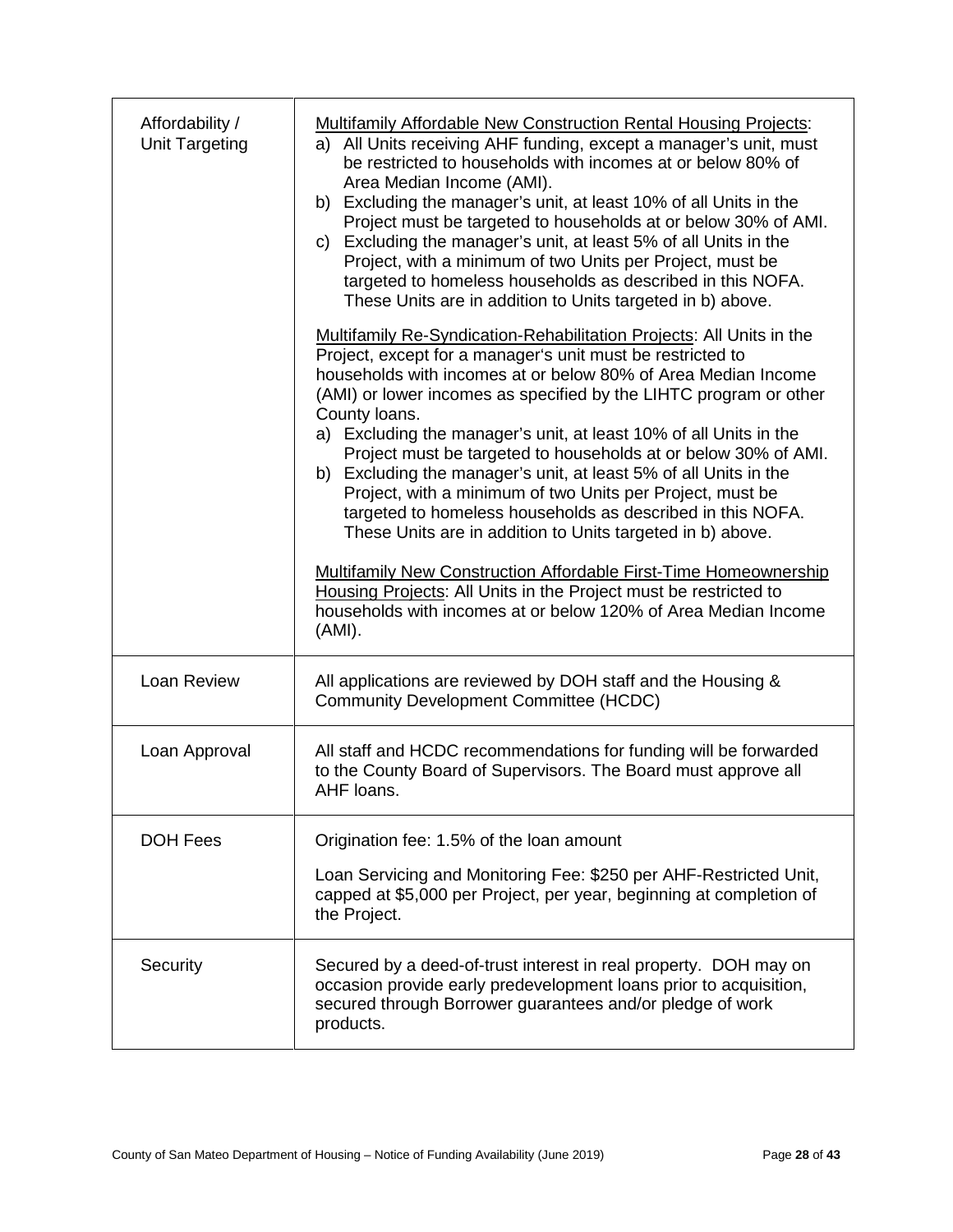| <b>Lien Position</b>      | DOH may subordinate its AHF 7.0 Deed of Trust to leverage private<br>financing. Priority among subsidy lenders is typically established<br>based upon size of the various subsidy loans.        |
|---------------------------|-------------------------------------------------------------------------------------------------------------------------------------------------------------------------------------------------|
| Loan to Value             | Loan proceeds for site acquisition shall not exceed 100% of<br>appraised value as determined within six months of disbursement of<br>funds.                                                     |
| Affordability<br>Covenant | See details in Section VIII(G) below. Affordability Covenant shall be<br>required, recorded, and shall extend for the same period as the<br>permanent loan, typically 55 years from completion. |
| Non-Recourse              | All AHF loans shall be non-recourse loans secured by real estate<br>pursuant to the provisions of Department of Housing loan policies.                                                          |

#### E. Proceeds from AHF Loans

Proceeds from the repayment of AHF loans shall be deposited in DOH accounts. DOH retains the discretion to use such proceeds to assist with affordable housing provision in the future.

- F. Loan Closing and Disbursement of Funds
	- 1) DOH and Borrower will close escrow on the AHF Affordability Covenant and the AHF loan in the same escrow, with the AHF Affordability Covenant in superior position to the AHF loan.
	- 2) Upon receipt of satisfactory documentation from the applicant, DOH will disburse AHF loan proceeds either to escrow to pay site acquisition costs, or to the applicant to reimburse the applicant for site acquisition, predevelopment, and/or construction costs. In special cases warranting such action, and at the Department's discretion, DOH may, upon written instructions from borrower, pay Borrower's vendors directly upon submission of invoices for completed work in excess of \$5,000 for predevelopment and/or construction costs.
	- 3) For construction costs, DOH will disburse AHF loan proceeds for construction progress payments that the Borrower's appointed construction representative has approved as an accurate statement of work completed.
- G. Affordability Covenant
	- 1) Concurrent with executing the Loan Agreement and recording the Deed of Trust, Borrower will execute an Affordability Covenant to be recorded in the official public records of San Mateo County. The Affordability Covenant will memorialize the affordability restrictions and other requirements that accompany the Loan Agreement. The Affordability Covenant will typically remain in force for fifty-five (55) years from project completion.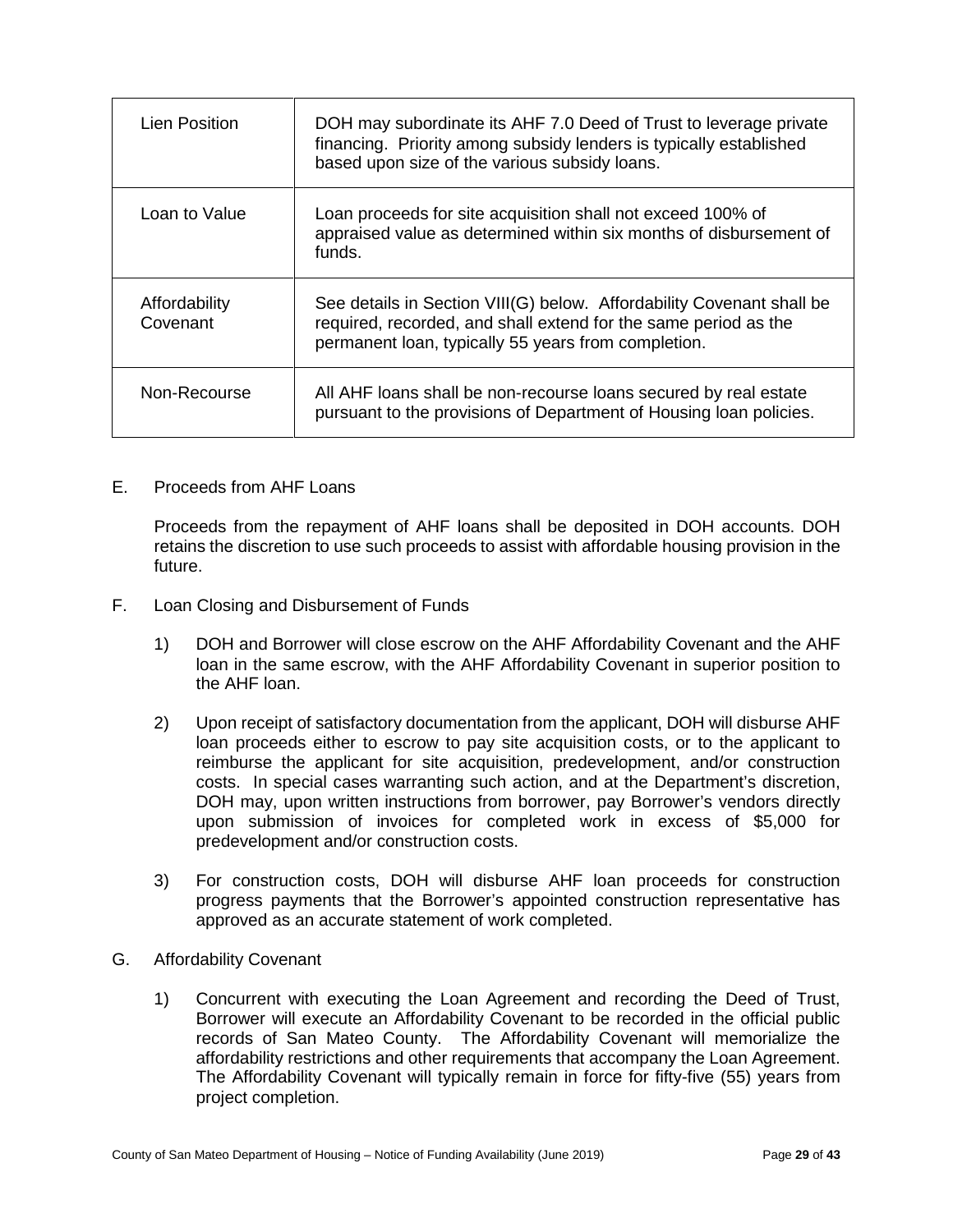2) If the Department Director determines, after consultation with County Counsel, that one or more federal, state and/or local financing programs available to a Project will achieve results that are equivalent to, or more effective than, the affordability or other public purpose of DOH, and that such financing programs are otherwise compatible with the DOH and applicable County and Department policies and objectives, the Director is authorized to modify AHF loan terms, policies and/or the Loan Agreement, to the degree necessary for the Project to utilize those financing sources.

## <span id="page-29-0"></span>**IX. SPECIAL TERMS AND CONDITIONS**

#### A. Determination and Location of AHF-Restricted Units

- 1) "AHF-Restricted Unit" means a residential Unit that is subject to rent and occupancy restrictions as a result of the financial assistance provided by DOH, as specified in this AHF NOFA, the Loan Agreement, the Note, the Deed of Trust, and the Affordability Covenant. The process for determining the number of AHF-Restricted Units in a Project is described in Section IV (A)(4) of this NOFA.
- 2) AHF-Restricted Units should be distributed by Unit size and amenity mix throughout the entire development.

#### B. Affordability Requirements / Income Limits for AHF-Restricted Units in Rental Projects

- 1) All AHF-Restricted Units in Rental Projects utilizing tax credits must remain affordable for a minimum of fifty-five (55) years from completion of construction or rehabilitation. AHF-Restricted Units in non-LIHTC Projects must remain affordable for a minimum of thirty (30) years, though the Department expects that in most cases, longer terms will be possible and required in connection with AHF funding.
- 2) At rent-up, all AHF-Restricted Units must be restricted for and affordable to households with incomes at or below 80% of Area Median Income (AMI) for San Mateo County, as published annually by the United States Department of Housing and Urban Development (HUD).
- 3) Excluding the manager's unit, at least 10% of all Units in a Rental Project must be restricted for and affordable to households at or below 30% of AMI (the "ELI Units" as defined in Section IV). In addition to the ELI Units, at least 5% of all Units in a Rental Project, with a minimum of two Units, must be targeted to County Clients, (the "Homeless Units" as defined in Section IV.A.(17)). All ELI Units and Homeless Units shall be considered AHF-Restricted Units.
- 4) In the case of Multifamily Resyndication-Rehabilitation Projects, the AHF Homeless and ELI Unit requirements will be met by filling vacant Units with the targeted homeless or ELI populations as turnover allows.

The AHF Homeless Unit requirement may be met by existing equivalent requirements of DOH or other lenders, at the Department's discretion. For example, if an existing regulatory agreement of DOH or another lender requires at least 5% of Units in the Project to be filled with formerly homeless households or County Clients, and the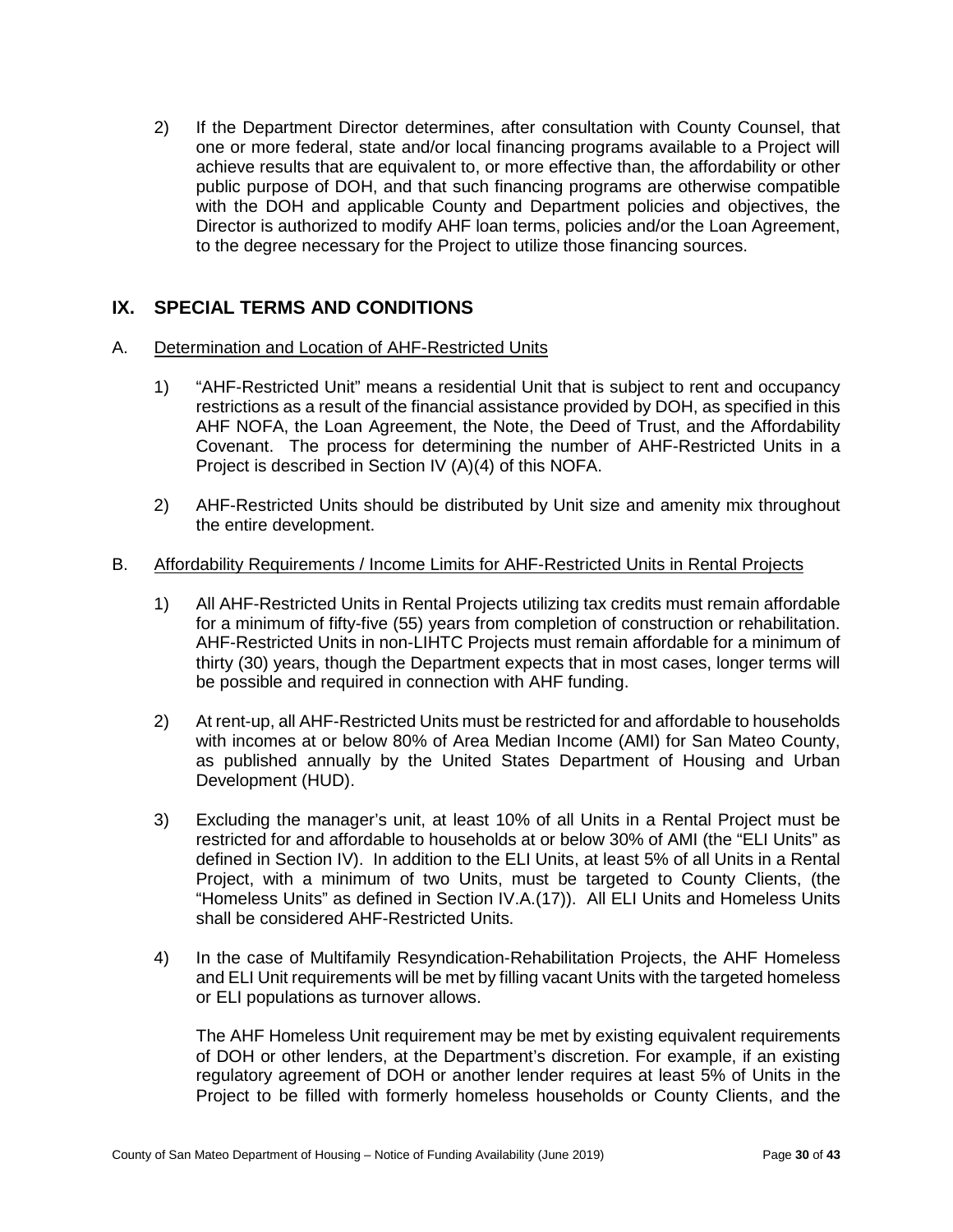households currently occupying those Units meet AHF requirements for tenants of Homeless Units, the AHF Homeless Unit requirement may be satisfied by the Units occupied by the existing formerly homeless tenants.

The AHF ELI Unit requirement may be fulfilled by current households that meet the income requirements of ELI Units, regardless of whether any existing regulatory agreements of DOH or other lenders restrict the household income of any Units to 30% AMI.

The Affordability Covenant will be executed and recorded requiring a minimum of 5% Homeless Units and 10% ELI Units, regardless of whether another existing regulatory agreement requires the same.

- 5) In the case of Multifamily New Construction Projects that involve demolition of existing deed-restricted affordable housing where the existing tenants will return after construction completion, the entire Unit count of the Project will be subject to the AHF Homeless and ELI Unit requirements. Similar to allowances of Multifamily Resyndication-Rehabilitation Projects described above, AHF Homeless and ELI Unit requirements may be met by existing qualifying tenants. However, the AHF Homeless Unit requirement may only be met if those Units were subject to an existing regulatory agreement with DOH or other lenders, requiring that the Units be leased to homeless households.
- 6) After initial qualification and upon recertification of household income, a household occupying an AHF-Restricted Unit may have its rent increased as a result of increases in household income, consistent with DOH policy and CTCAC requirements, as applicable.
- 7) The income of a formerly-homeless household occupying a Homeless Unit may increase without the Unit losing its status as a required Homeless Unit unless the tenant's income increases to or beyond 50% AMI. In such a scenario, the Unit would no longer be considered a Homeless Unit, and when the next vacancy of a Unit of similar size occurs, it must be filled with a homeless household through the process described in Section IX(D) below, qualifying that Unit as a Homeless Unit under AHF guidelines.
- 8) If the income of a household occupying an ELI Unit increases to or beyond 50% of the AMI, the Unit will no longer qualify as an ELI Unit for purposes of AHF compliance. In that scenario, the next vacancy in a Unit of similar size shall be filled with a household earning up to 30% AMI, qualifying that Unit as an ELI Unit for purposes of AHF compliance.
- C. Affordability Requirements / Income Limits for AHF-Restricted Units in Multifamily New Construction Affordable First-Time Homeownership Housing Projects
	- 1) All AHF-Restricted Units in homeownership projects must be sold to first-time homebuyers earning up to 120% of the Area Median Income. While DOH encourages creative strategies to allow the first-time homeowners to build equity through homeownership, the Department's primary goal in these Projects is long term affordability through subsequent sales for at least 30 years from Project completion, if not 55 years or more. Please see additional guidance on this issue in Section V(C)(3)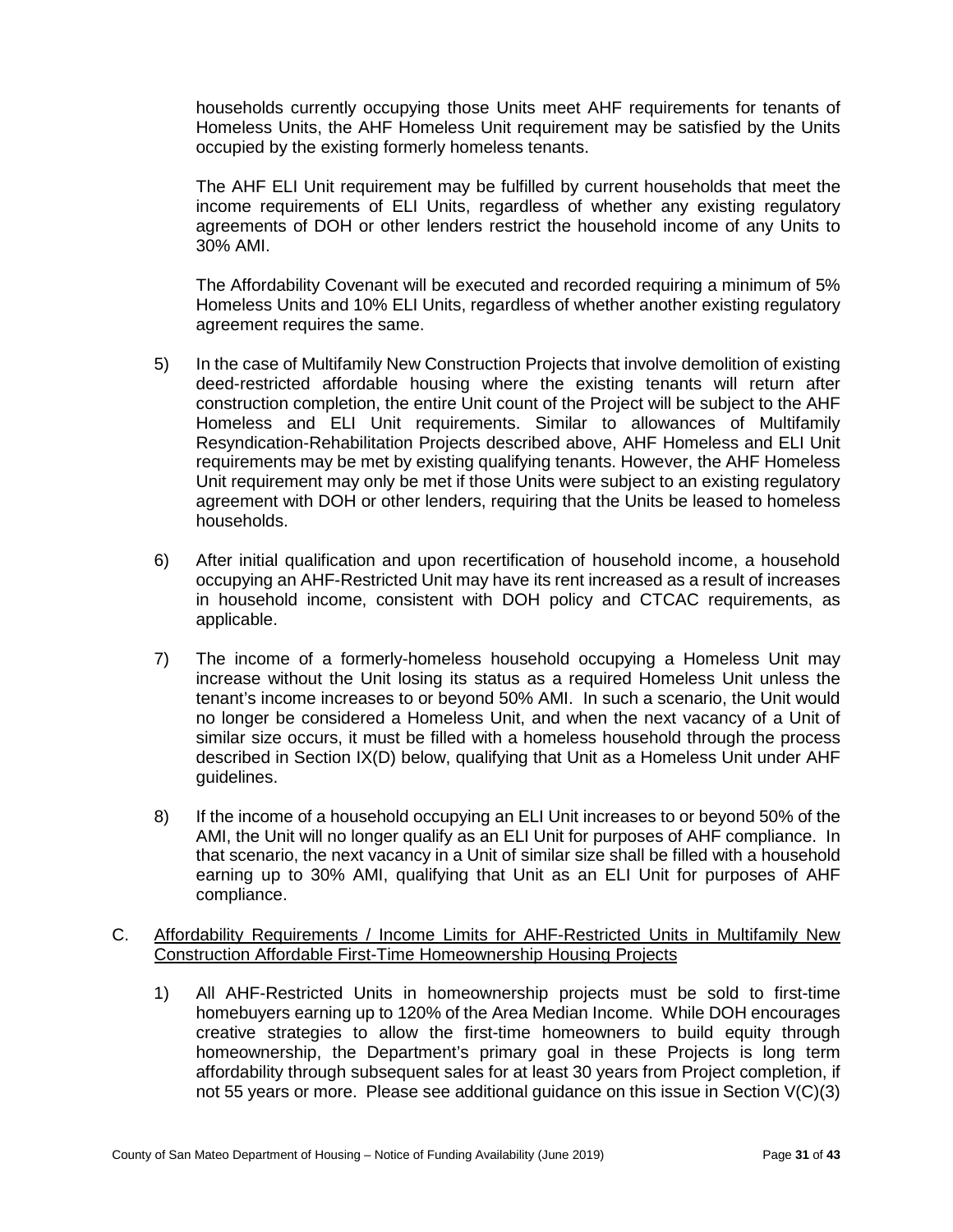of this NOFA. This AHF NOFA does not require Units for homeless or ELI households in homeownership Projects.

2) The income of a first-time homebuyer that has acquired an AHF-Restricted Unit in a Multifamily New Construction Affordable First-Time Homeownership Project may increase without regard to the status of the Unit as an AHF-Restricted Unit.

#### D. Recruitment and Occupancy of Targeted Homeless Units

DOH requires that a minimum of 5% of Units in AHF-funded Projects be rented to homeless households who are County Clients with various service needs, linked to County services, and who are referred to AHF-funded Projects with tenant-based rental assistance. This process is described below. DOH also gives preference to Projects that go beyond the 5% requirement for referral of homeless County Clients.

- 1) HACSM maintains on-going wait lists for all of its subsidized housing programs, and through its partnership with the CES and Center on Homelessness, is actively involved with the Homeless Outreach Teams, Emergency Shelters and Core Service Agencies as they reach out, connect with, and provide services to homeless households. Through the San Mateo County Continuum of Care (COC), HACSM handles all referrals to the subsidized housing programs and coordination with supportive service providers for each household. HACSM has contracts with numerous supportive service agencies which provide services to individuals and families in HACSM's subsidized housing programs, including BHRS, County Department of Alcohol and other Drug (AOD), Mental Health Association (MHA), Life Moves (formerly InnVision Shelter Network), and Samaritan House.
- 2) Rent Up and Tenant Screening: Both during initial rent-up and when Homeless Units subsequently become available, HACSM will promptly provide a list of names of homeless households who are currently receiving supportive services from one of the supportive services providers, to the property owner. All of these households will have been pre-determined to be eligible for rental assistance programs administered by HACSM and will be referred to the Project with a tenant-based rental assistance voucher. Examples of some of these programs are: Permanent Supportive Housing Program, Housing Readiness Program (a time-limited voucher program with case management services which help non-chronic homeless households obtain housing and increase their income over time to afford unsubsidized rent upon program graduation), the Veteran's Affairs Supportive Housing (VASH) Program, FUP, the Mainstream Program, and other rental assistance programs that HACSM uses to provide housing opportunities for homeless households.

The owner will then have the opportunity to meet the referred households and determine whether or not they meet the property owner's eligibility criteria, including reviewing for criminal background and/or other occupancy standards, as they would with any pre-application process. However, HACSM requires owners allow the following caveat: since these Units are targeted to homeless individuals and families under a housing first model, many may have issues with current credit score, a limited or no rental history, prior evictions, etc. HACSM stresses that, as clients of County service agencies, these tenants will also be provided with supportive services to help with transitioning to and maintaining stable housing. The owner is expected to modify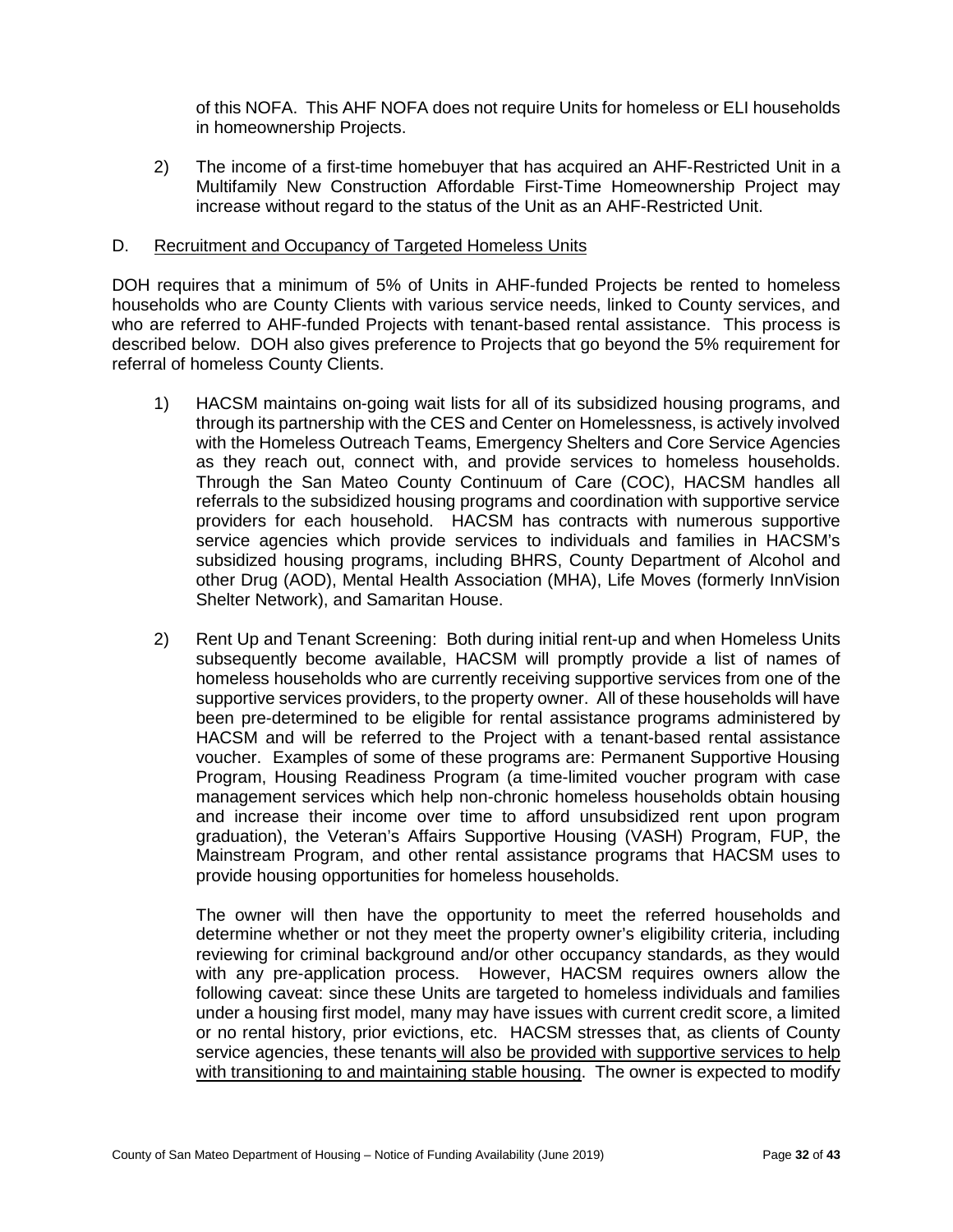its pre-screening standards for these Units, recognizing that these individuals and families will have supportive services already established and supporting them.

Once the property owner has met with all of the referred households, the property owner will return the list to HACSM, along with the households who were approved/denied for occupancy at their property. Applicants who are denied for occupancy must be notified in writing and a copy of the denial letter sent to HACSM with reasons indicated for denial of the application.

#### E. Funding for On-Site Resident Services and Service Coordination

- 1) DOH and HACSM expect that, in addition to the case management services provided to homeless households by the County and its subcontractors, each Rental Housing Project will feature an onsite resident services coordinator funded with at least \$500/Unit/year, which may come from operations or other sources, to organize and deliver resident services, in addition to helping to coordinate supportive services for any tenant that would like to take advantage of the services offered by the County and other area sources. The Department expects that Projects that propose larger percentages of homeless or ELI households will propose greater budget amounts for these services. Applicants shall work with DOH to identify an appropriate services budget should the Project include greater percentages of homeless or ELI households.
- 2) As described above, all homeless County Clients referred to Rental Projects by HACSM come with tenant-based rental assistance where rents are based on HUD rent reasonableness criteria. In cases where a portion of the income generated by the voucher is not underwritten to leverage private financing, DOH recommends that the excess income "overhang" generated by the voucher be used to provide additional services for residents or to cover rent losses suffered by the owner caused by a tenant who had a time-limited voucher and is unable to continue paying the underwritten rent in full upon expiration of the voucher.

#### F. Physical Distribution of the Rental Units

- 1) The AHF-Restricted Units should be distributed by Unit size and amenity mix throughout the entire development.
- 2) AHF-Restricted Units will be floating Units. Upon recertification of household income, if a household no longer qualifies to occupy its AHF-restricted Unit at the initially targeted affordability level for that Unit, then the next available comparable AHFrestricted Unit shall become designated to target households at the same initially targeted affordability level as the recertified household's Unit. The objective is to ensure the development maintains the initial affordability-mix of the AHF-restricted Units over time. Please also refer to Section IX(B)(6) and (7), above, and the definitions of Homeless Unit and ELI Unit in Section IV for more details on this issue.

#### G. Rent Limit Compliance for Rental Units

The Department will periodically monitor the development to ensure that the AHF-restricted Units are in compliance with these affordability requirements, and that procedures used to calculate the maximum tenant-paid rent for AHF-restricted Units are consistent with the project's policies and requirements.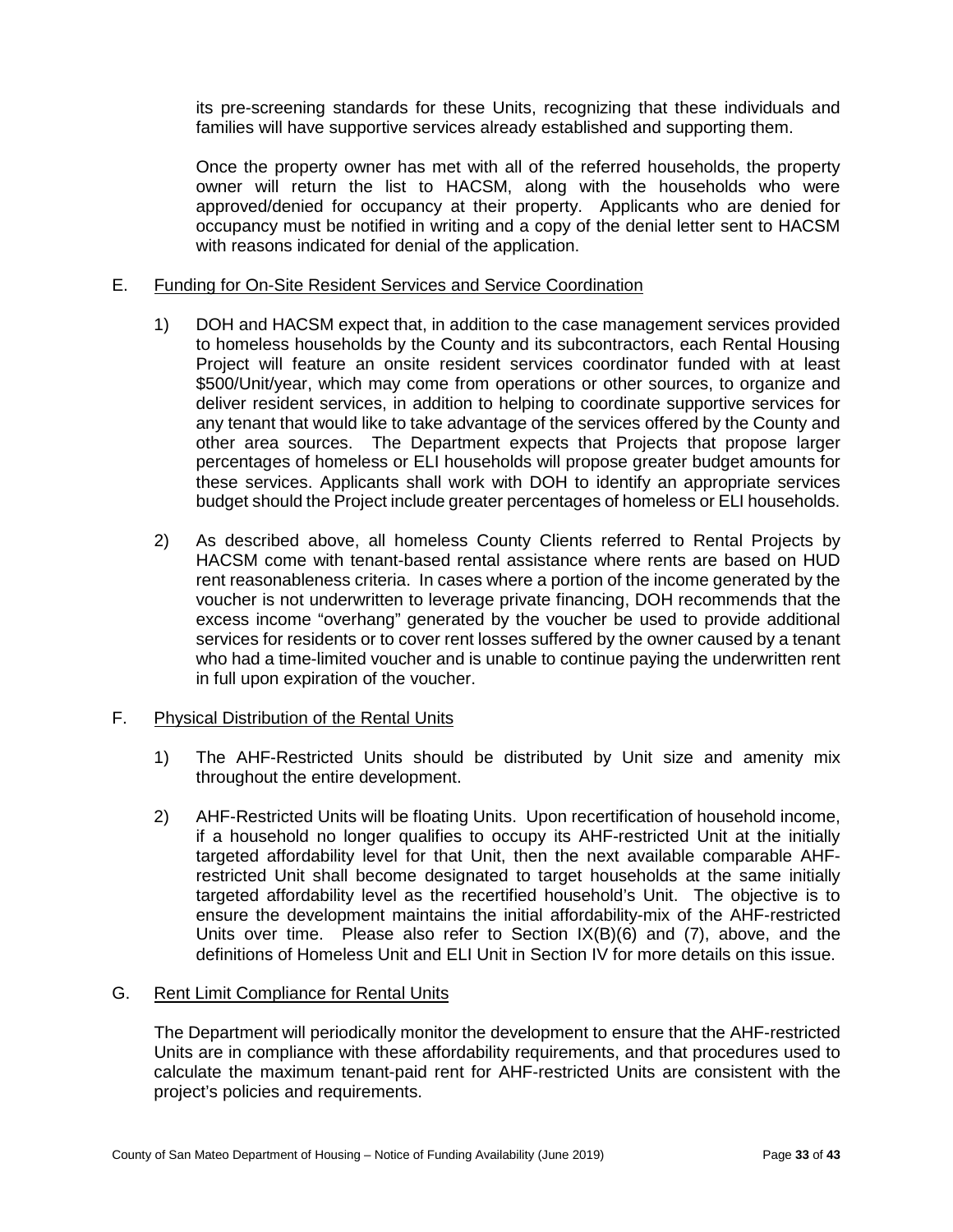# <span id="page-33-0"></span>**X. COMPLIANCE MONITORING AND LOAN SERVICING**

- A. Construction / Rehabilitation
	- 1) The County reserves the right to undertake periodic monitoring of the Project during the construction/rehabilitation period for AHF program compliance, including site visits. Borrower shall be given adequate notice of any monitoring.
	- 2) Borrower shall submit quarterly progress reports from the announcement of award under this AHF 7.0 NOFA until the completion of the new-construction/rehabilitation work. The County shall supply the reporting forms for such quarterly progress reports, which are expected to be completed in CDS.

#### B. Operations

- 1) DOH will undertake periodic monitoring of the Project for AHF program compliance. Such monitoring may consist of reviewing documents and records related to tenant income, occupancy of targeted Units, funding for on-site resident services and service coordination, and information relevant to the financial condition of the Project to ensure long-term viability. The submitted documentation must be sufficiently detailed for DOH to confirm whether the AHF-Restricted development or Units are in compliance with the AHF program requirements.
- 2) The annual compliance report that Borrower submits to DOH will include a tenant roster listing household size, income, and rent for each tenant in an AHF-Restricted Unit. DOH shall review reports for compliance with the AHF program requirements, shall require the developer to correct violations of those requirements, and may request additional documentation from the Borrower, as the situation dictates.
- 3) DOH may conduct periodic site visits to AHF Projects. During visits to rental housing projects, DOH representatives may interview the resident manager, review a sample of the on-site tenant files, inspect a sample of the Units of varying size and affordability, and tour the common areas and grounds of the development.
- 4) DOH will service AHF loans, assuming all related loan servicing tasks on behalf of the County. DOH charges an annual loan servicing and monitoring fee of \$250 per AHF-Restricted Unit, capped at \$5,000 annually, for the provision of these services. In order to undertake loan servicing tasks, Developer or Owner must supply DOH with annual Project audits which calculate and clearly present the amount of residual receipt payments due to each lender. Failing to do so will represent noncompliance with the terms of the Loan.

# <span id="page-33-1"></span>**XI. SECTION 8 PROJECT-BASED VOUCHERS**

A. There will be no commitment of Section 8 Project-Based Vouchers or other forms of projectbased rental assistance (collectively, "PBV's") as part of this NOFA. However, HACSM does expect to release a RFP for project-based rental assistance in the months following release of this AHF 7.0 NOFA.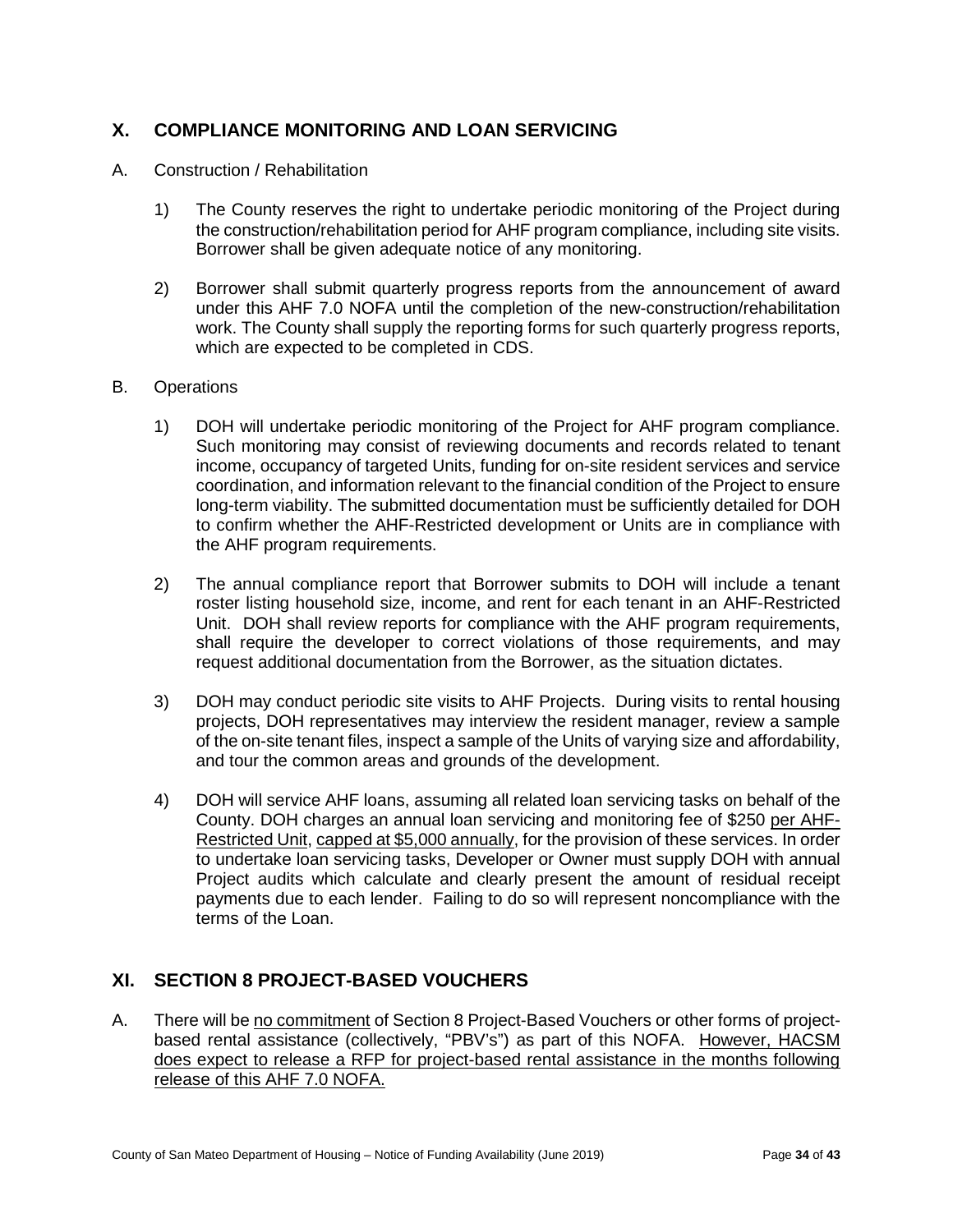- B. In cases where Applicants have previously received an award of PBVs for a Project, the Applicant should factor such PBV's into the Project financial proforma. However, if an Applicant indicates the use of any uncommitted PBV's as part of the Project financing, the Applicant should do so only with the understanding that HACSM has made no commitment for such additional PBV's and cannot be held to such use of PBV's.
- C. Applicants who submit a development proforma indicating the use of uncommitted PBV's must also submit a "no-PBV" or "no-additional-PBV" development financial proforma, as applicable, as part of the required attachments. Applications which include an uncommitted PBV scenario and a no- or no-additional-PBV scenario, should describe any differences between the two scenarios in the application, where applicable.

**\* \* \* \* \* \***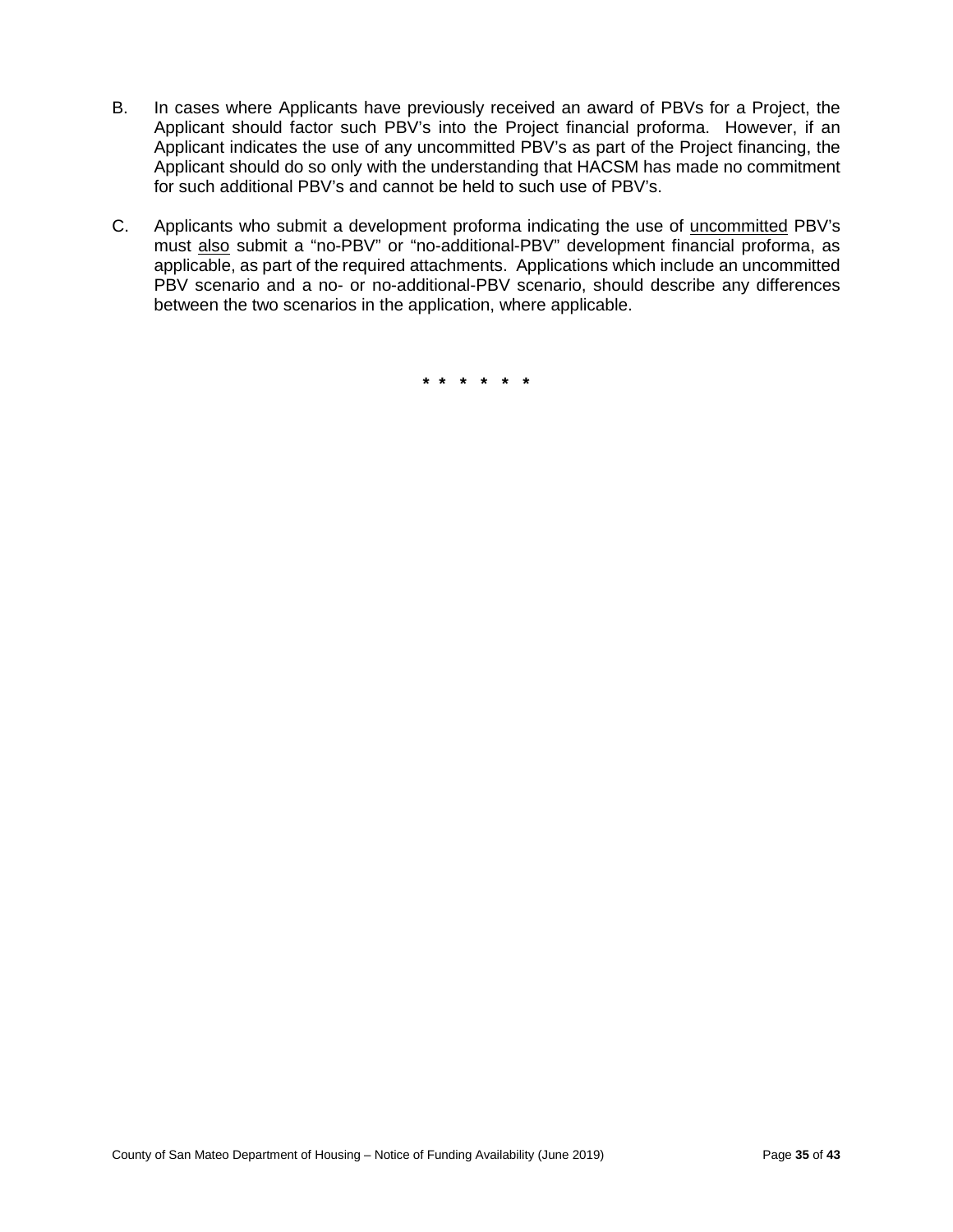### **SCORING FACTORS / PROJECT EVALUATION**

<span id="page-35-0"></span>All Projects must meet the Qualification Criteria, set forth in Section VI, to be considered for funding. Further, all Projects will be evaluated for cost efficiency and success in leveraging other funding sources to limit the total County funding required. Applications will be compared to one another and to current development standards and will also be evaluated in terms of the additional factors described below. DOH reserves the right to make awards in an amount less than requested by an Applicant, or to reject applications altogether based upon cost and funding considerations or submission of grossly incomplete or inaccurate projections. Note that while DOH considers total development costs per Unit and County funding per Unit to be significant metrics, DOH also gives strong consideration to other aspects of the applications and budgets, including but not limited to the number of bedrooms in each Unit, the number of persons to be housed, the amenities to be provided, etc., and will not consider costs independent of quality.

Please note that County resources are limited, and as result, DOH will not necessarily prioritize speed and ability to close through infusion of additional County gap funding when other highlyaccessible sources could instead be obtained in the coming year. DOH will also look to fund development costs in need of payment in the following 12-month period and will look to fill remaining gaps as possible.

#### **I. PREFERENCE CRITERIA AND SCORING**

The following **preference criteria** also described in Section VI, Qualification and Preference Criteria, will be used to help evaluate Project applications:

- A. Scoring Factors and Points for Rental Projects (Multifamily New Construction Affordable Rental Housing Projects and Multifamily Re-Syndication-Rehabilitation Projects) *(See below for the maximum points for each factor; there is a maximum possible of 100 points)*
	- 1) The Project will be ready for occupancy sooner than four (4) years for Multifamily New Construction Affordable Rental Projects, and three (3) years for Multifamily Re-Syndication-Rehabilitation Projects, from the due date for NOFA application submission. Projects that could otherwise close but for a small gap funding award provided under this NOFA will garner additional preference consideration. Readiness will be gauged by the status of planning and land use entitlements and permits, the degree to which other funding commitments have been secured, completion of architectural drawings, the anticipated date for 9% tax credit financing applications or 4% tax credit/tax-exempt bond applications (if applicable), and the anticipated development schedule submitted as part of the application. [Note: Staff may refer to previous funding applications submitted to DOH for the Project to check for discrepancies between previous applications and this current application in information presented regarding readiness.] **(15 points)**
	- 2) The City (if the Project is located in an incorporated city or town) or County (if the Project is located in the unincorporated County) has provided a commitment to:
		- (a) Provide City funds (if the Project is located in an incorporated city or town);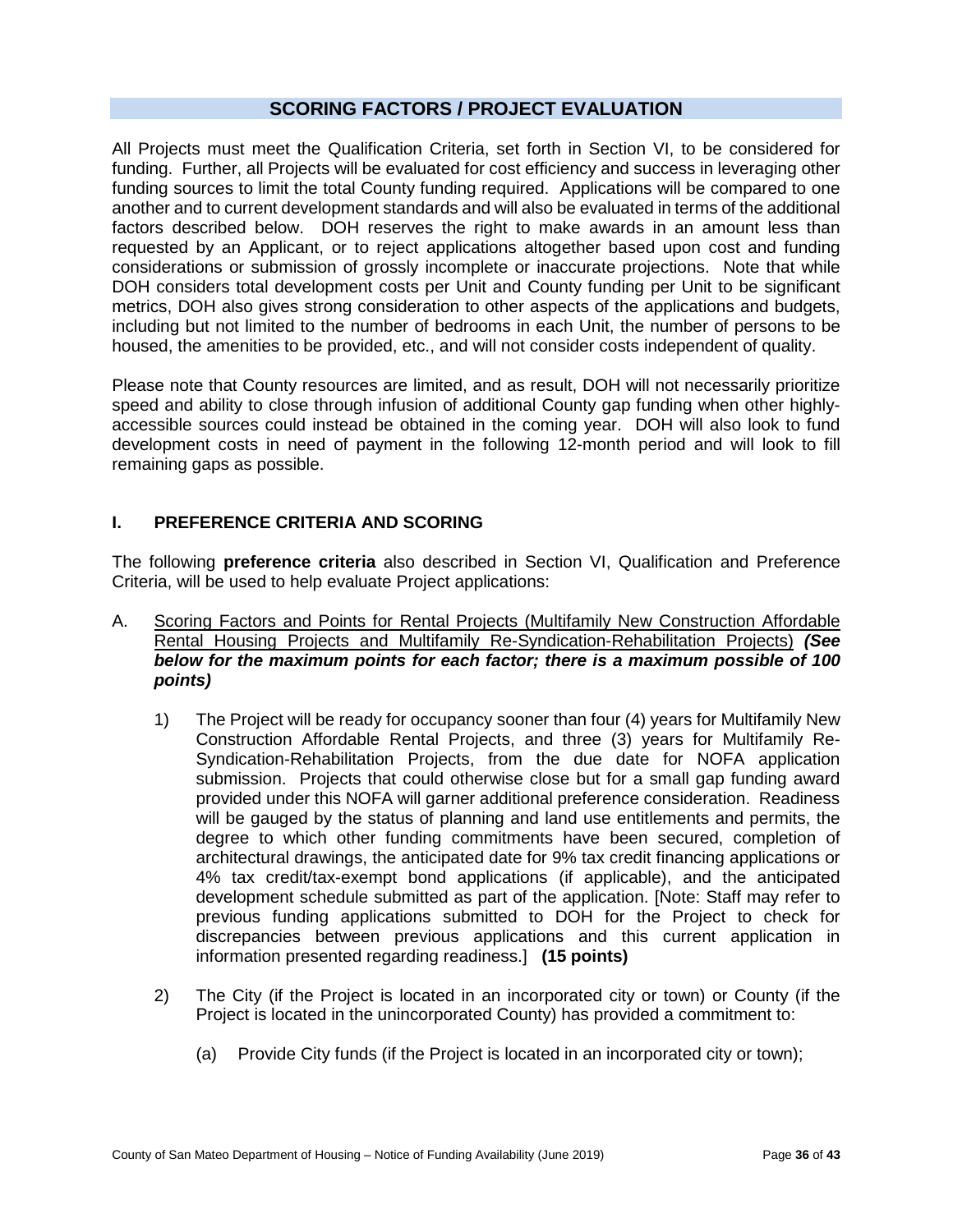(b) Grant the Project one or more cost-saving incentives, such as fee reductions or waivers, by-right zoning, density bonus, parking requirement reduction, or other such cost-saving incentives. **(10 points)**

> \*\*Note that the majority of AHF funding comes from Measure K, a half-cent sales tax collected County-wide, and using Measure K funds to support the operations of any one jurisdiction would therefore be inappropriate. The County seeks to leverage Measure K funding to create affordable housing through the AHF and is unlikely to fund an application that includes large fees payable to a local jurisdiction.\*\*

- 3) Provision of city-, County-, or other publicly- or privately-owned land for the Project at a below-market-rate or at zero cost to Developer. **(10 points)**
- 4) The Developer uses all reasonable efforts to partner with a local jurisdiction or transit agency and submit an application for Affordable Housing and Sustainable Communities (AHSC) funds to support development of the Project, enhance walkability, increase access for biking, and improve linkages to public transportation.

Note that DOH staff are aware that some sites may not be competitive for AHSC funds. If an Applicant does not plan to apply for AHSC funding, the Applicant must provide a statement describing its reasoning for not submitting an application. Those that do plan to apply will have the opportunity to describe the current status of discussions with their local jurisdiction/transit agency partner(s), the amenities planned for inclusion in the application, and the timeline and status of the application. Projects that do not compete for AHSC funds but nonetheless seek to enhance area walkability, increase bicycle access or improve linkages to public transportation will also receive scoring preference for such amenities. **(5 points)**

5) The Developer proposes a reasonable plan to partner with the County to submit an application for NPLH funds. **(5 points)**.

Note that since Projects may not access both AHSC and NPLH funds through State HCD, Projects may receive up to 5 points from either this section or Section I.A(4) above.

- 6) The Project provides strong leverage for County funds and limits the amount of County subsidy required by attracting additional non-County funding sources, including donation or below-market-rate sale of land from other quasi- or nongovernmental entities, and by controlling costs. **(15 points)**
- 7) A larger proportion (percentage) of Units greater than the 15% required in this AHF 7.0 is targeted to *any* of the following groups with an appropriate plan for referral and underwriting the applicable Units: households with incomes at or below 35% of AMI; residents who are homeless or at imminent risk of homelessness (as described by DOH in this NOFA), including County Clients who are referred by HACSM with tenantbased rental assistance; frail elderly leaving nursing or long-term care facilities or needing specialized services in order to remain in an independent living situation; NPLH-eligible households; FFY households; other County Clients; or households with a person(s) with I/DD referred by the County or Golden Gate Regional Center. Note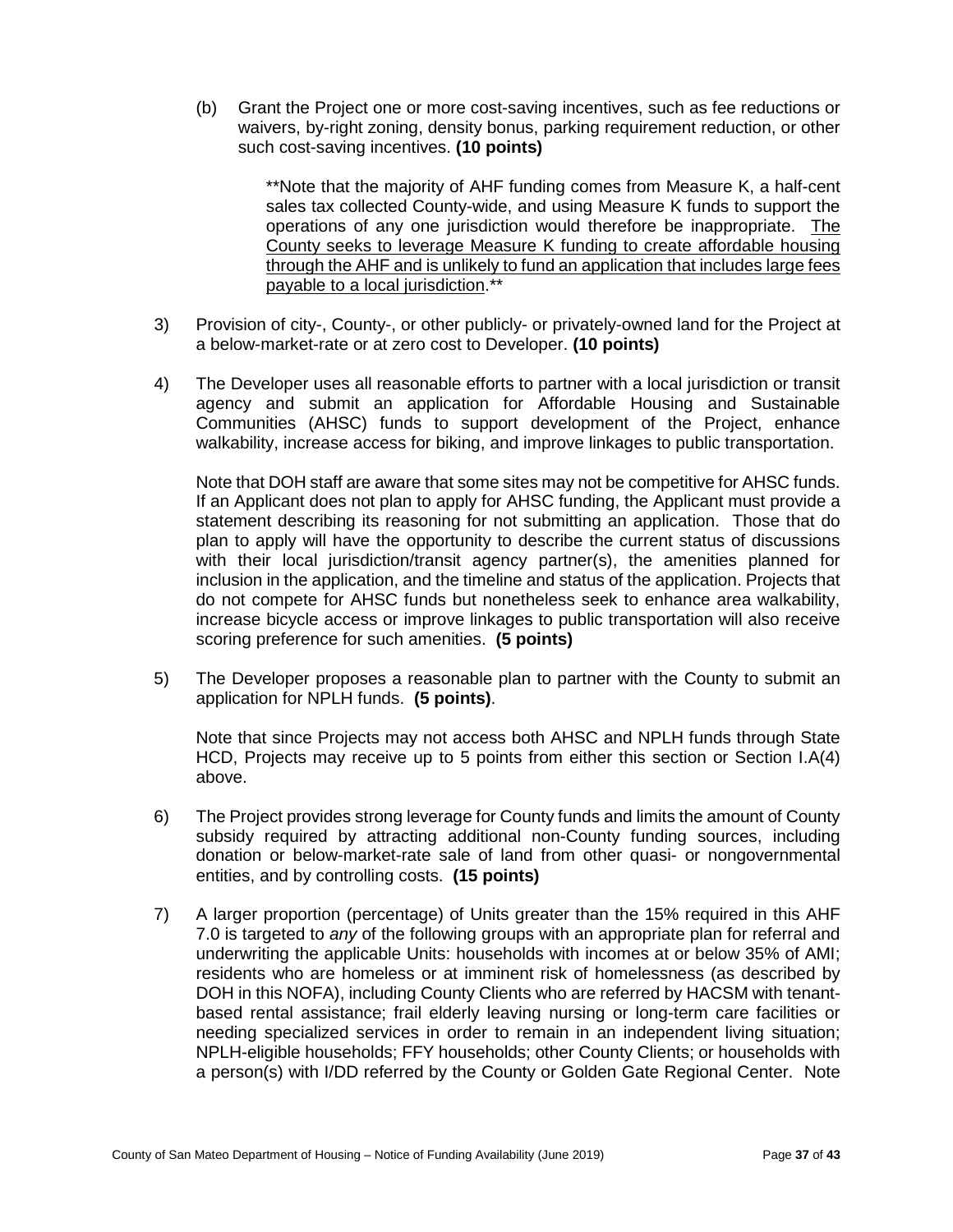that with respect to this list of targeted populations, DOH will give greater priority to applications that propose referring populations that are County Clients. **(10 points)**

- 8) Project is within close proximity to services, amenities, employment opportunities, and transit. **(10 points)**
- 9) The Project's 30-year operating cash flow indicates a Services budget greater than \$500 per Unit per annum (PUPA), and the Project provides high-quality services appropriate for the needs of the tenant population served, in connection with the more robust budget; physical space for service amenities is available within the development; and service amenities will be of a regular and ongoing nature and provided to tenants free of charge (except for day care services or any charges required by law). **(5 points)**
- 10) The Project includes a greater proportion of Units for larger families (two- and threebedroom Units, or larger). **(5 points)**
- 11) The Project will serve a greater number of households (i.e. larger Unit count). **(5 points)**
- 12) Funding provided under this NOFA will allow Project to close within one year from the date of this NOFA close and Applicant has made best efforts to obtain all other sources of gap financing. **(10 points)**

#### B. Scoring Factors and Points for New Construction Affordable Homeownership Projects *(See below for the maximum points for each factor; there is a maximum possible of 100 points)*

- 1) The Project will be ready for occupancy sooner than four (4) years from the due date for NOFA application submission. Projects that could otherwise close but for a small gap funding award provided under this NOFA will garner additional preference consideration. Readiness will be gauged by the status of planning and land use entitlements and permits, the degree to which other funding commitments have been secured, completion of architectural drawings, and the anticipated development schedule submitted as part of the application. [Note: Staff may refer to previous funding applications submitted to DOH for the Project to check for discrepancies between previous applications and this current application in information presented regarding readiness.] **(15 points)**
- 2) The City (if the Project is located in an incorporated city or town) or County (if the Project is located in the unincorporated County) has provided a commitment to:
	- (a) Provide City funds (if the Project is located in an incorporated city or town); and/or
	- (b) Grant the Project one or more cost-saving incentives, such as fee reductions or waivers, by-right zoning, density bonus, parking requirement reduction, or other such cost-saving incentives. **(10 points)**

\*\*Note that the majority of AHF funding comes from Measure K, a half-cent sales tax collected County-wide, and using Measure K funds to support the operations of any one jurisdiction would therefore be inappropriate. The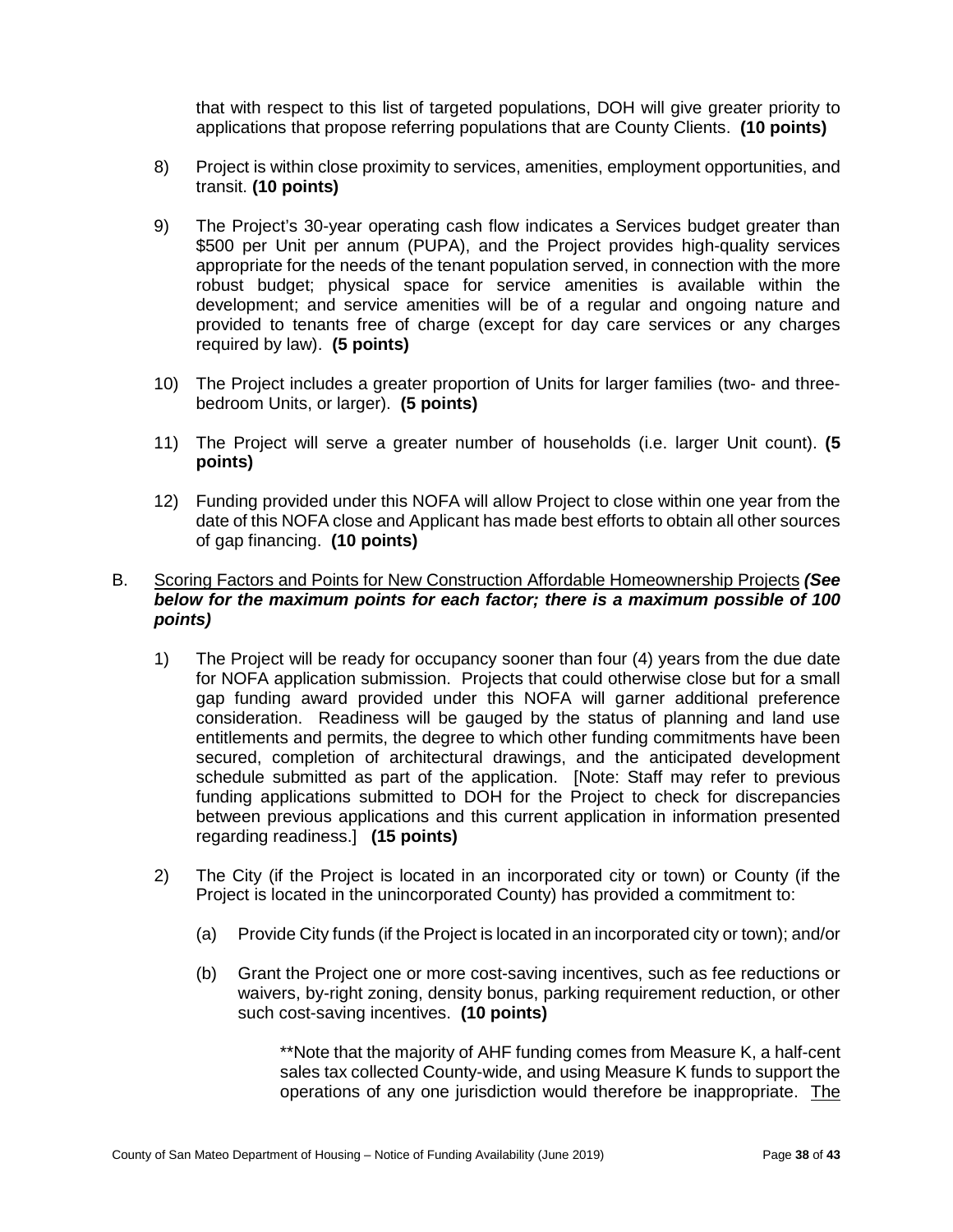County seeks to leverage Measure K funding to create affordable housing through the AHF and is unlikely to fund an application that includes large fees payable to a local jurisdiction.\*\*

- 3) Provision of city-, County-, or other publicly- or privately-owned land for the Project at a below-market-rate or at zero cost to Developer. **(10 points)**
- 4) The Developer uses all reasonable efforts to partner with a local jurisdiction or transit agency and submit an application for Affordable Housing and Sustainable Communities (AHSC) funds to support development of the Project, enhance walkability, increase access for biking, and improve linkages to public transportation. Note that DOH staff are aware that some sites may not be competitive for AHSC funds. If an Applicant does not plan to apply for AHSC funding, the Applicant must provide a statement describing its reasoning for not submitting an application. Those that do plan to apply will have the opportunity to describe the current status of discussions with their local jurisdiction/transit agency partner(s), the amenities planned for inclusion in the application, and the timeline and status of the application. Projects that do not compete for AHSC funds but nonetheless seek to enhance area walkability, increase bicycle access or improve linkages to public transportation will also receive scoring preference for such amenities. **(5 points)**
- 5) The Project provides strong leverage for County funds and limits the amount of County subsidy required by attracting additional non-County funding sources, including donation or below-market-rate sale of land from other quasi- or nongovernmental entities, and by controlling costs. **(15 points)**
- 6) Project targets Units to households below 120% AMI and/or to Section 8 Homeownership participants. **(10 points)**
- 7) Project is within close proximity to services, amenities, employment opportunities, and transit. **(10 points)**
- 8) The Project will serve a greater number of households (greater Unit count). **(5 points)**
- 9) Applicant's proposed loan terms and affordability covenant to be executed by individual first-time homebuyers indicate greatest possible term of affordability, including through subsequent sales of homeownership Units. Draft homebuyer documents must be approved by DOH before any DOH loan contract is signed. **(5 points)**
- 10) Applicant's proposed loan terms and affordability covenant to be executed by individual homebuyers allow for homebuyers to accrue a portion of the home's equity while also ensuring the long-term affordability of the home, through subsequent sales. **(5 points)**
- 11) Funding provided under this NOFA will allow Project to close within one year from the date of this NOFA close and Applicant has made best efforts to obtain all other sources of gap financing. **(10 points)**

**\* \* \* \* \* \***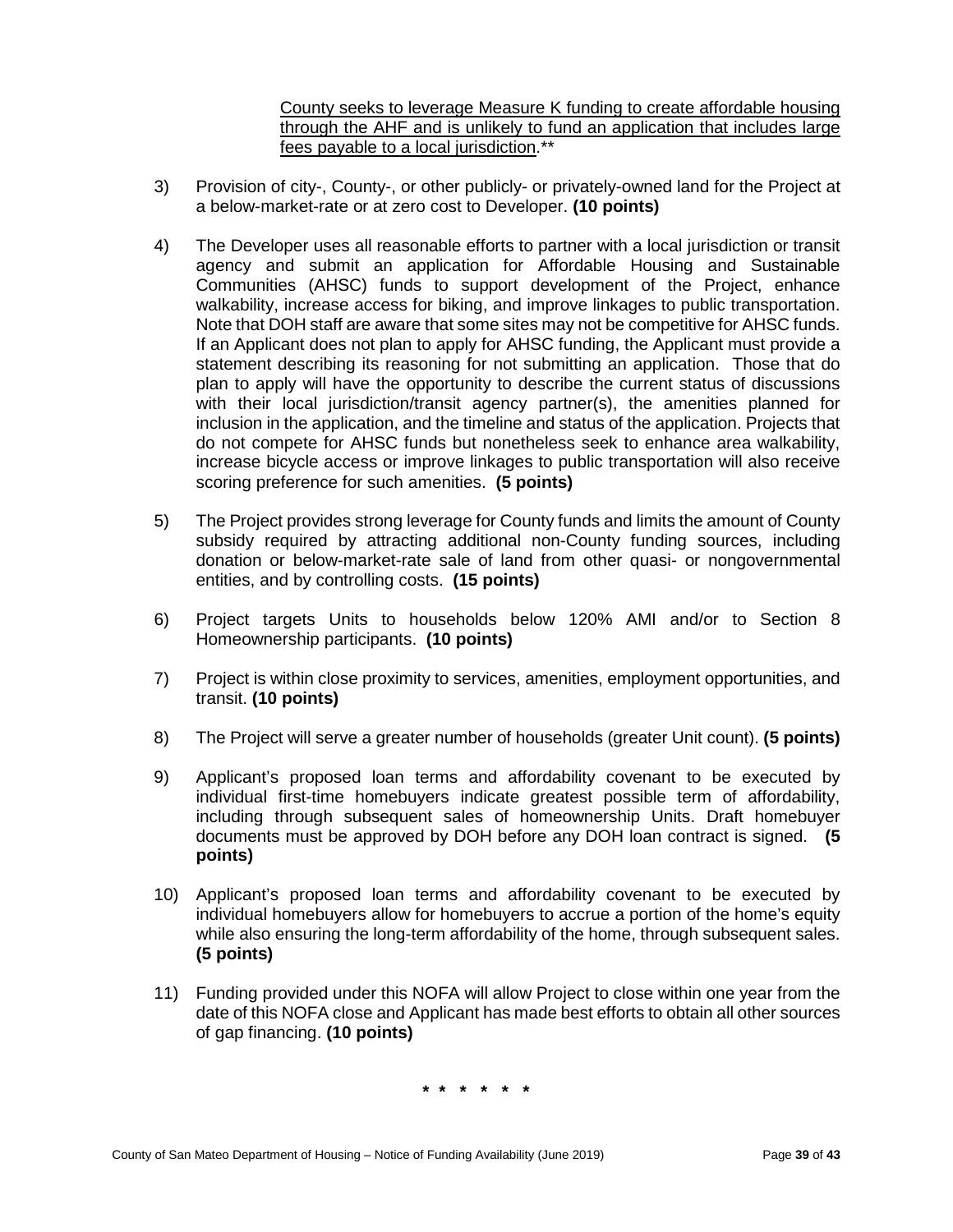# **EXHIBIT A**

# **No Place Like Home (NPLH) Units**

#### <span id="page-39-0"></span>**Overview**

The California Housing and Community Development Department ("State HCD") promulgated the 2018 NOFA for its No Place Like Home Program (NPLH) which provides funding and tools to create housing Units that are specifically set aside for persons with serious mental illness who are chronically homeless, homeless, or at-risk of being chronically homeless (the "NPLH Target Population").

The County of San Mateo Behavioral Health and Recovery Services (BHRS) is eligible to receive its "noncompetitive" allocation of NPLH Program funds ("NPLH Funds") through State HCD's 2018 NPLH NOFA in an amount of approximately one million seven hundred thousand dollars (\$1,700,000) and has agreed to make these funds available to the Affordable Housing Fund 7.0 (AHF 7.0) administered by San Mateo County Department of Housing (DOH). BHRS wishes to contribute its NPLH Funds to AHF 7.0 to allow for DOH to coordinate the selection to one or more developers committed to creating housing opportunities for the NPLH Target Population, and interested in receiving the "noncompetitive" funds to support development of an affordable housing Project in active predevelopment.

In addition, DOH and BHRS expect State HCD to release a second "competitive" NOFA for NPLH Funds in the fall of 2019 and seek similarly committed developers interested in partnering with the County to apply for these "competitive" NPLH Funds later this year.

Applicants who apply for "noncompetitive" or "competitive" NPLH Funds in partnership with the County will be obligated to comply with [NPLH Program Guidelines](http://www.hcd.ca.gov/grants-funding/active-funding/docs/NPLHGuidelines082519-v1.pdf) and the guidelines set forth in this NOFA, including this exhibit. Applicants selected by DOH through AHF 7.0 to receive "noncompetitive" NPLH Funds must submit a separate (noncompetitive) application to State HCD in partnership with BHRS in order to access the funds. Developers wishing to apply for "competitive" NPLH Funds must express interest for consideration by the County through this AHF 7.0 NOFA, or, for developers not applying for AHF 7.0 funding, though a separate process described on the DOH website. The County will rely upon State HCD's definitions for chronically homeless and homeless as they relate to NPLH Funds.

NPLH Funds are for the purpose of financing the acquisition, construction, and/or rehabilitation of housing, and/or funding capitalized operating subsidy reserves, in order to create affordable Units for the NPLH Target Population. The following list is a summary of the eligible uses of NPLH Funds. (See State HCD's [NPLH Program Guidelines](http://www.hcd.ca.gov/grants-funding/active-funding/docs/NPLHGuidelines082519-v1.pdf) for a complete list of eligible costs.)

- 1) New Construction Projects
- 2) Preservation Projects
- 3) Capitalized Operating Reserves
- 4) Acquisition costs [State HCD's Program Guidelines allow for NPLH Funds to be used for acquisition of non-deed restricted residential buildings. This is not an eligible use for Measure K or CESH funds provided in AHF 7.0; however, in the absence of other requests for NPLH funding, DOH may consider applications for NPLH funds for the purposes of building acquisition.]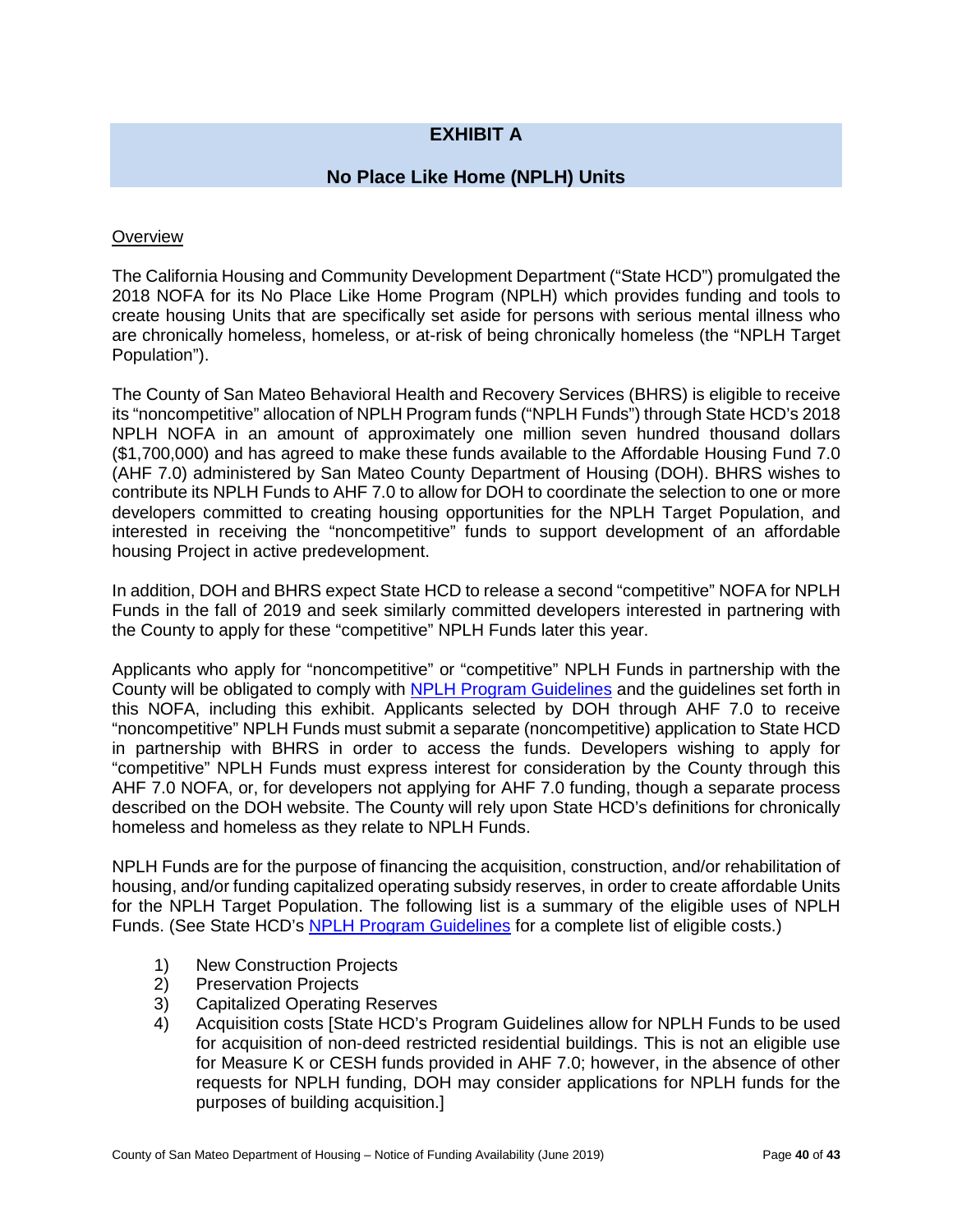- 5) Most pre-development costs
- 6) Construction hard costs
- 7) Most soft costs

Conditions of NPLH Funding: A borrower must satisfy the following conditions in order to be awarded a loan of NPLH Funds:

- 1) A demonstrated interest in and commitment to the acquisition, development, and/or rehabilitation of permanent affordable housing in San Mateo County for the NPLH Target Population;
- 2) Meet qualification criteria set forth in Section VI of the AHF 7.0 NOFA to which this exhibit is attached;
- 3) Demonstrate that NPLH Funds will be used to support Units which prioritize the NPLH Target Population ("NPLH Units");
- 4) Commit to supporting five or more NPLH Units; and
- 5) Demonstrate integration of the NPLH Target Population with the general public. In order to demonstrate compliance with this requirement, the following conditions must all be met:
	- (a) NPLH Units must be integrated with other Units in the Project rather than being located on separate floors or areas of the building;
	- (b) Applicants must certify that they will facilitate or provide regular community building activities and architectural design features that promote tenant interaction, (for example, indoor and outdoor community space within the Project, wide hallways), as feasible depending on the scope of the construction or rehabilitation activity; and
	- (c) The service plan and property management plan submitted with the application must document policies that promote participation by tenants in community activities and impose no restrictions on guests that are not otherwise required by other project funding sources or would not be common in other unsubsidized rental housing in the community.

#### Other Terms and Conditions:

- 1) Permanent loan for NPLH is held by State HCD and subject to State HCD requirements. Please review the [NPLH Program Guidelines](http://www.hcd.ca.gov/grants-funding/active-funding/nplh.shtml#funds) and other resources provided by State HCD.
- 2) MOU with Developer: BHRS will execute a separate memorandum of understanding with the selected Borrower(s) regarding each party's role and responsibilities vis a vis services, tenant selection, tenant referrals, etc., including and/or subject to the following provisions:
	- (a) Tenant Selection and Rental Assistance: All referrals for NPLH Units will come through CES. BHRS agrees that the Borrower, the property manager, and the service provider will participate in the initial and ongoing resident screening and tenant selection for NPLH Units.
	- (b) Supportive Services Plan: A Project-specific supportive services plan is required to be developed in partnership with the County, supportive service providers, and the property manager.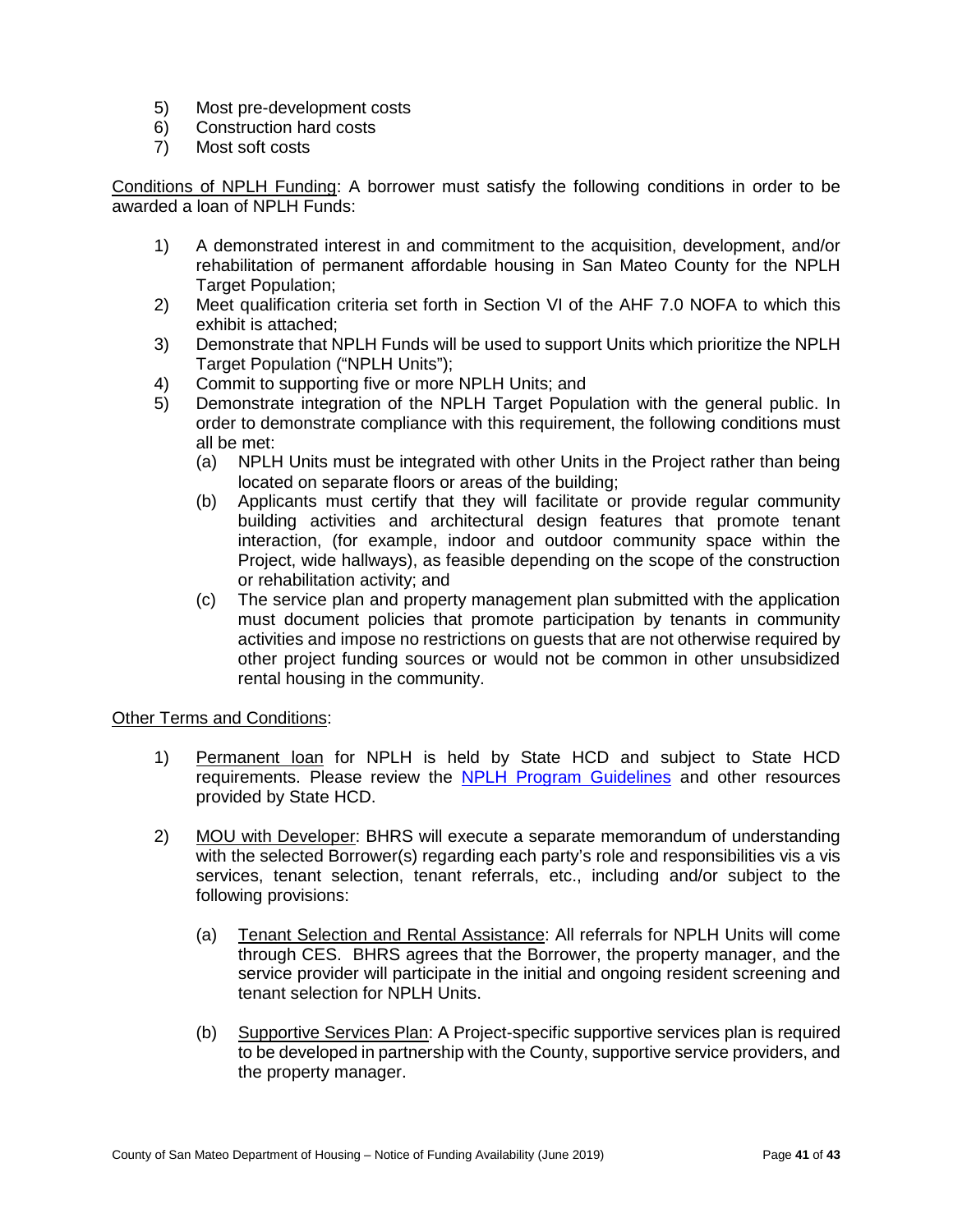- (c) The following supportive services shall be made available to NPLH Unit tenants based on tenant need. BHRS shall coordinate the provision of or referral to services needed by individual tenants. Services are defined as:
	- i. Case management;
	- ii. Peer support activities;
	- iii. Mental health care, such as assessment, crisis counseling, individual and group therapy, and peer support groups;
	- iv. Substance use services, such as treatment, relapse prevention, and peer support groups;
	- v. Support in linking to physical health care, including access to routine and preventive health and dental care, medication management, and wellness services;
	- vi. Benefits counseling and advocacy, including assistance in accessing SSI/SSP, enrolling in Medi-Cal; and
	- vii. Basic housing retention skills (such as Unit maintenance and upkeep, cooking, laundry, and money management).

**\* \* \* \* \* \***